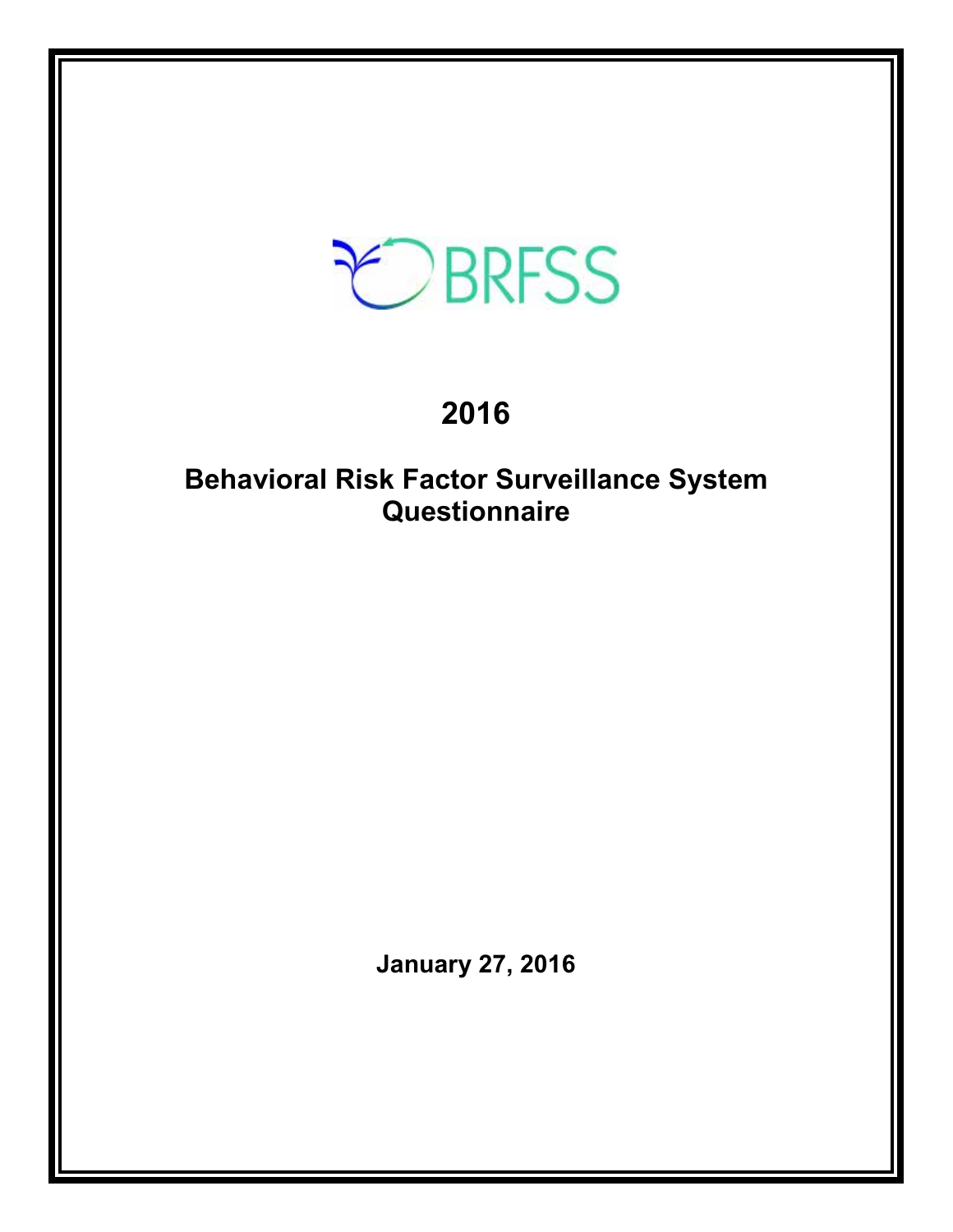

## **Behavioral Risk Factor Surveillance System** 2016 Questionnaire

# <span id="page-1-0"></span>**Table of Contents**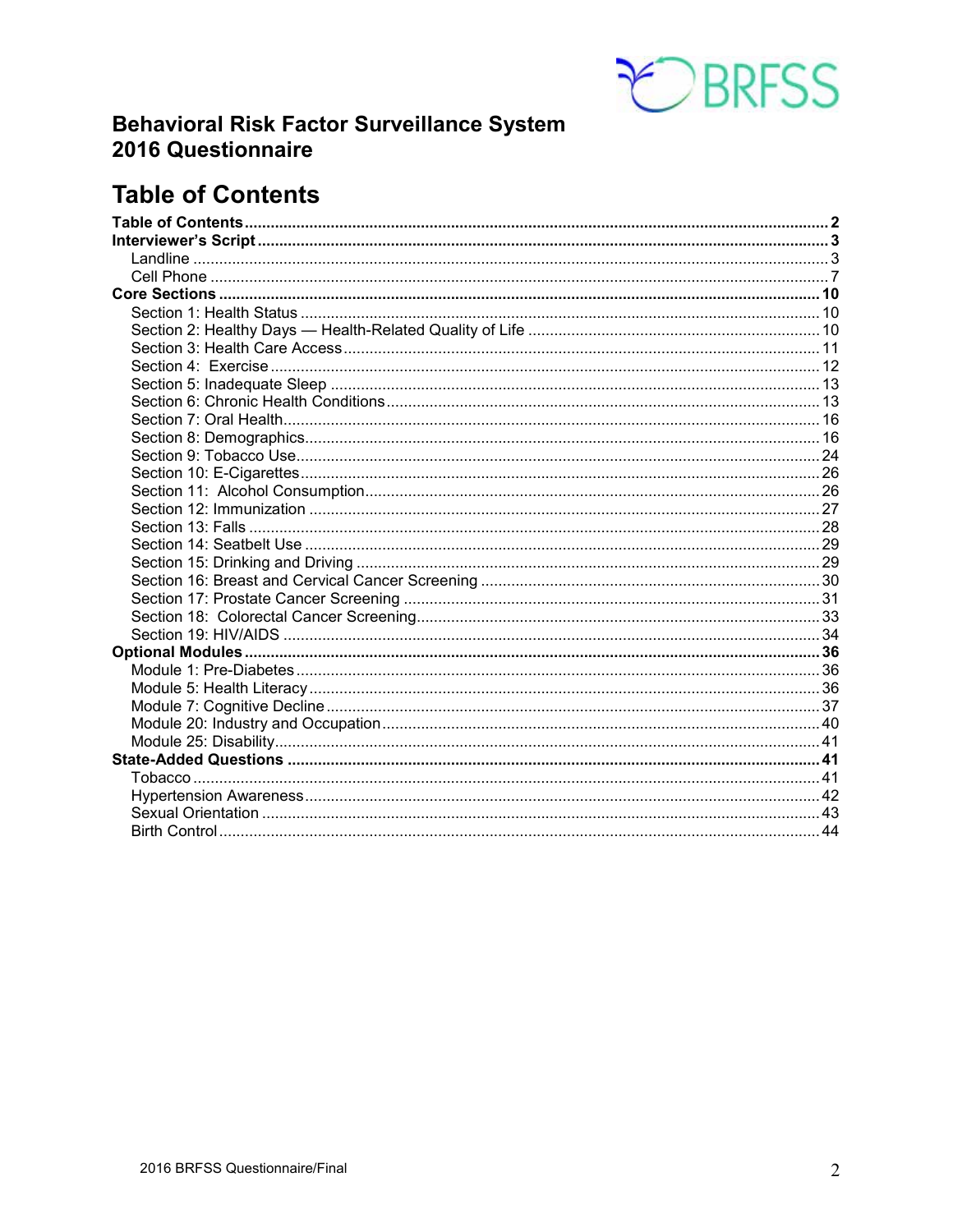# <span id="page-2-0"></span>**Interviewer's Script**



<span id="page-2-1"></span>Landline

Form Approved OMB No. 0920-1061 Exp. Date 3/31/2018

Public reporting burden of this collection of information is estimated to average 27 minutes per response, including the time for reviewing instructions, searching existing data sources, gathering and maintaining the data needed, and completing and reviewing the collection of information. An agency may not conduct or sponsor, and a person is not required to respond to a collection of information unless it displays a currently valid OMB control number. Send comments regarding this burden estimate or any other aspect of this collection of information, including suggestions for reducing this burden to CDC/ATSDR Reports Clearance Officer; 1600 Clifton Road NE, MS D-74, Atlanta, Georgia 30333; ATTN: PRA (0920-1061).

NOTE: Interviewers do not need to read any part of the burden estimate nor provide the OMB number unless asked by the respondent for specific information. If a respondent asks for the length of time of the interview provide the most accurate information based on the version of the questionnaire that will be administered to that respondent. If the interviewer is not sure, provide the average time as indicated in the burden statement. If data collectors have questions concerning the BRFSS OMB process, please contact Carol Pierannunzi at [ivk7@cdc.gov.](mailto:ivk7@cdc.gov)

HELLO, I am calling for the **(health department)**. My name is **(name)** Ne are gathering information about the health of **(state)** residents. This project is conducted by the health department with assistance from the Centers for Disease Control and Prevention. Your telephone number has been chosen randomly, and I would like to ask some questions about health and health practices.

#### Is this **(phone number)** ?

**If "No"** 

Thank you very much, but I seem to have dialed the wrong number. It's possible that your number may be called at a later time. **STOP**

#### **Is this a private residence?**

**READ ONLY IF NECESSARY: "By private residence, we mean someplace like a house or apartment."**

| Yes | [Go to state of residence] |
|-----|----------------------------|
| Nο  | [Go to college housing]    |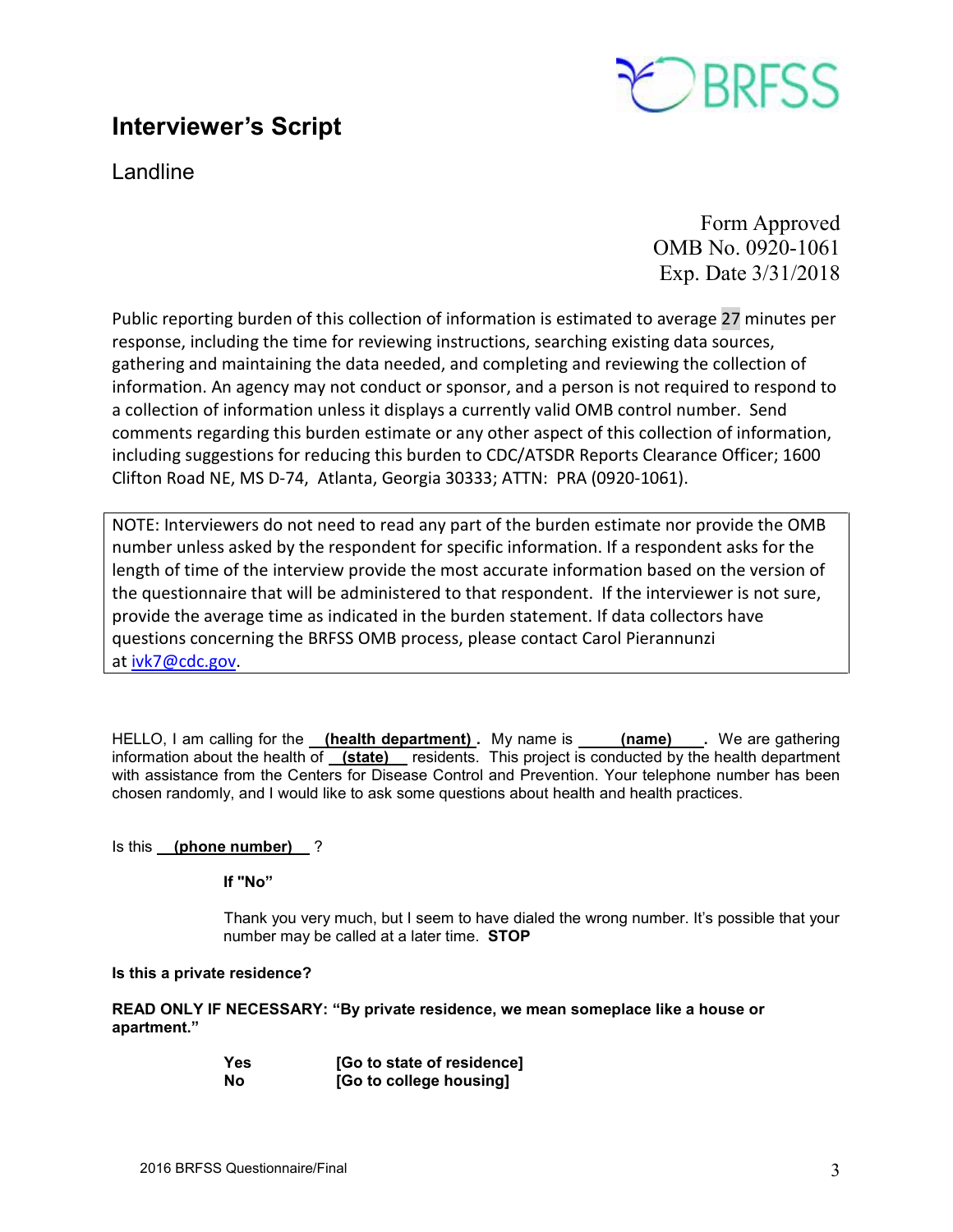

 **No, business phone only**

**If "No, business phone only".**

**Thank you very much but we are only interviewing persons on residential phones lines at this time.**

**STOP**

**College Housing**

**Do you live in college housing?** 

**READ ONLY IF NECESSARY: "By college housing we mean dormitory, graduate student or visiting faculty housing, or other housing arrangement provided by a college or university."**

 **No**

 **Yes [Go to state of residence]**

**If "No",**

**Thank you very much, but we are only interviewing persons who live in a private residence or college housing at this time. STOP** 

**State of Residence**

**Do you currently live in \_\_\_\_(state)\_\_\_\_?** 

 **Yes [Go to Cell(ular) Phone] No** 

#### **If "No"**

**Thank you very much, but we are only interviewing persons who live in the state of \_\_\_\_\_\_at this time**. **STOP**

NOTE: Items in parentheses at any place in the questions or response DO NOT need to be read.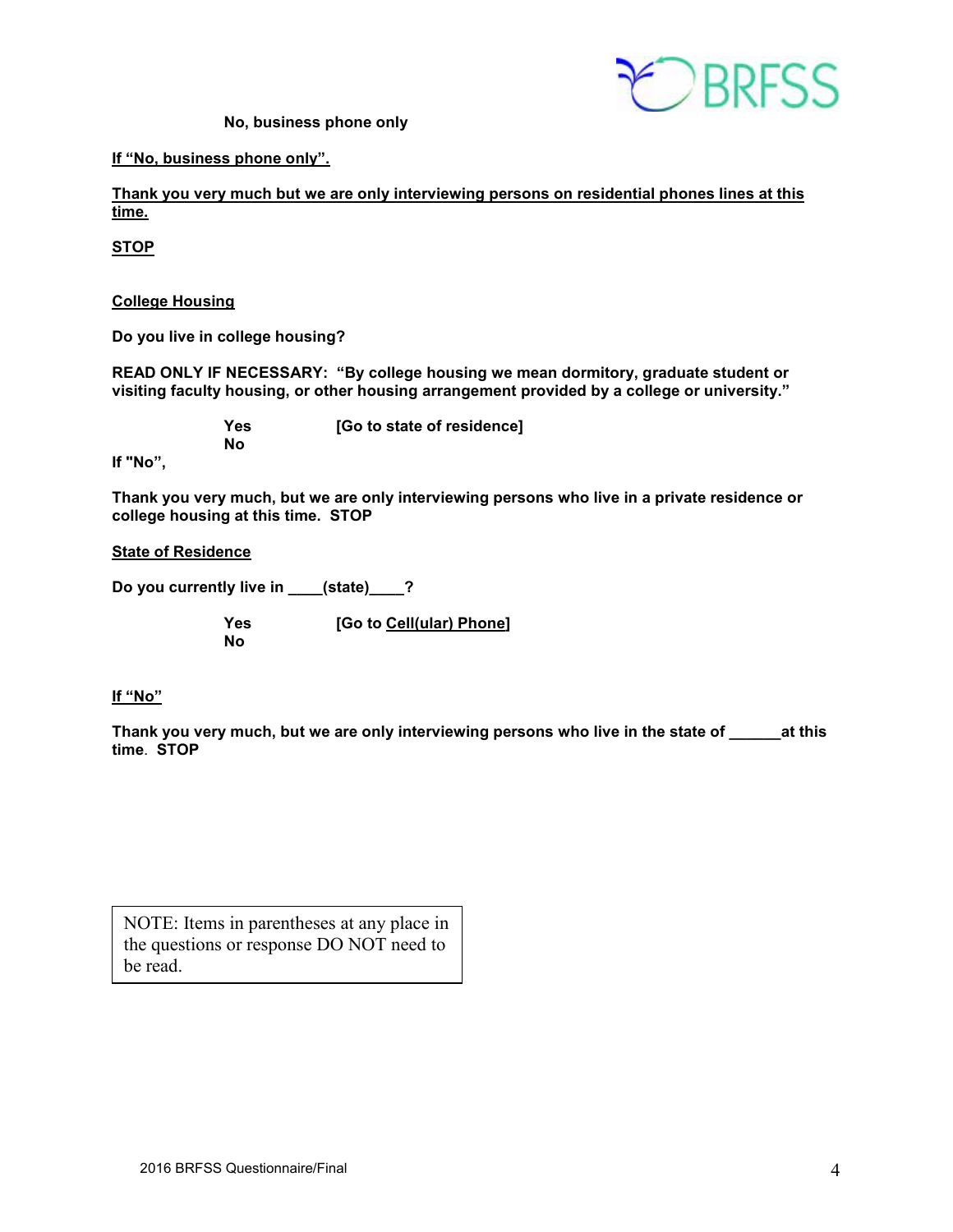#### **Cell(ular) Phone**



Is this a cell(ular) telephone?

**INTERVIEWER NOTE: Telephone service over the internet counts as landline service (includes Vonage, Magic Jack and other home-based phone services).**

**Read only if necessary: "By cell(ular) telephone we mean a telephone that is mobile and usable outside of your neighborhood."** 

**If "Yes"**

Thank you very much, but we are only interviewing by land line telephones and for private residences or college housing. **STOP No**

#### **CATI NOTE: IF (College Housing = Yes) continue; otherwise go to Adult Random Selection Adult**

Are you 18 years of age or older?

| Yes, respondent is male   | [Go to Page 6] |
|---------------------------|----------------|
| Yes, respondent is female | [Go to Page 6] |
| Nο                        |                |

**If "No",**

Thank you very much, but we are only interviewing persons aged 18 or older at this time. **STOP** 

#### **Adult Random Selection**

I need to randomly select one adult who lives in your household to be interviewed. Excluding adults living away from home such as students away at college, how many members of your household, including yourself, are 18 years of age or older?

Number of adults

**If "1,"**  Are you the adult?

**If "yes,"** 

Then you are the person I need to speak with. Enter 1 man or 1 woman below (Ask gender if necessary). **Go to page 6.**

**If "no,"** 

Is the adult a man or a woman? Enter 1 man or 1 woman below. May I speak with **[fill in (him/her) from previous question]**? **Go to "correct respondent" on the next page.**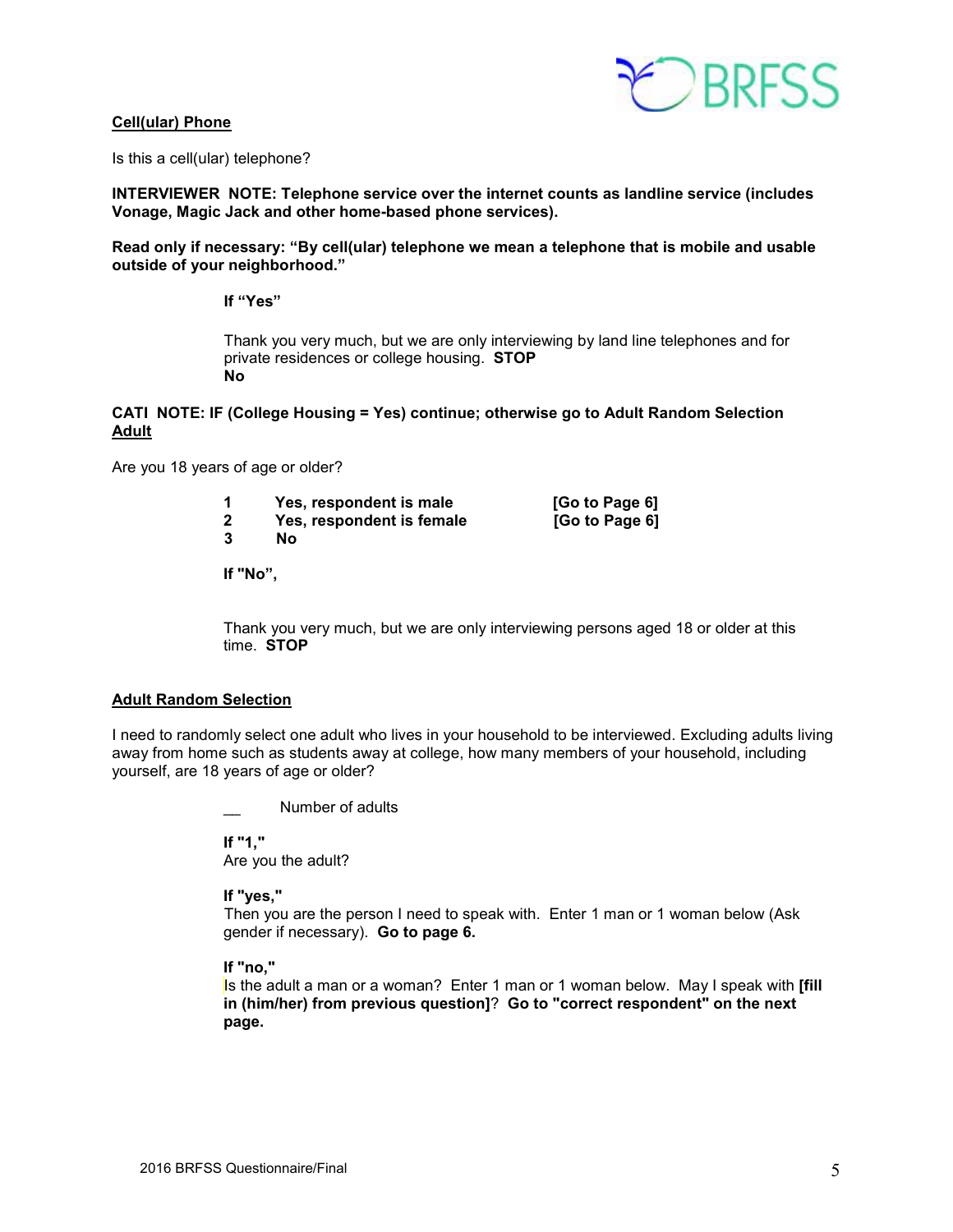

How many of these adults are men and how many are women?

Number of men

CATI NOTE: CATI program to subtract number of men from number of adults provided

So the number of adult women in the household is

Number of women

is that correct?

The person in your household that I need to speak with is \_\_\_\_\_\_\_\_\_\_\_\_\_\_\_.

**If "you," go to page # 10 (correct page).** 

#### **To the correct respondent:**

HELLO, I am calling for the <u>\_\_(health department)\_\_</u>. My name is \_\_\_\_\_(name)\_\_\_\_. We are gathering information about the health of **(state)** residents. This project is conducted by the health department with assistance from the Centers for Disease Control and Prevention. Your telephone number has been chosen randomly, and I would like to ask some questions about your health and health practices.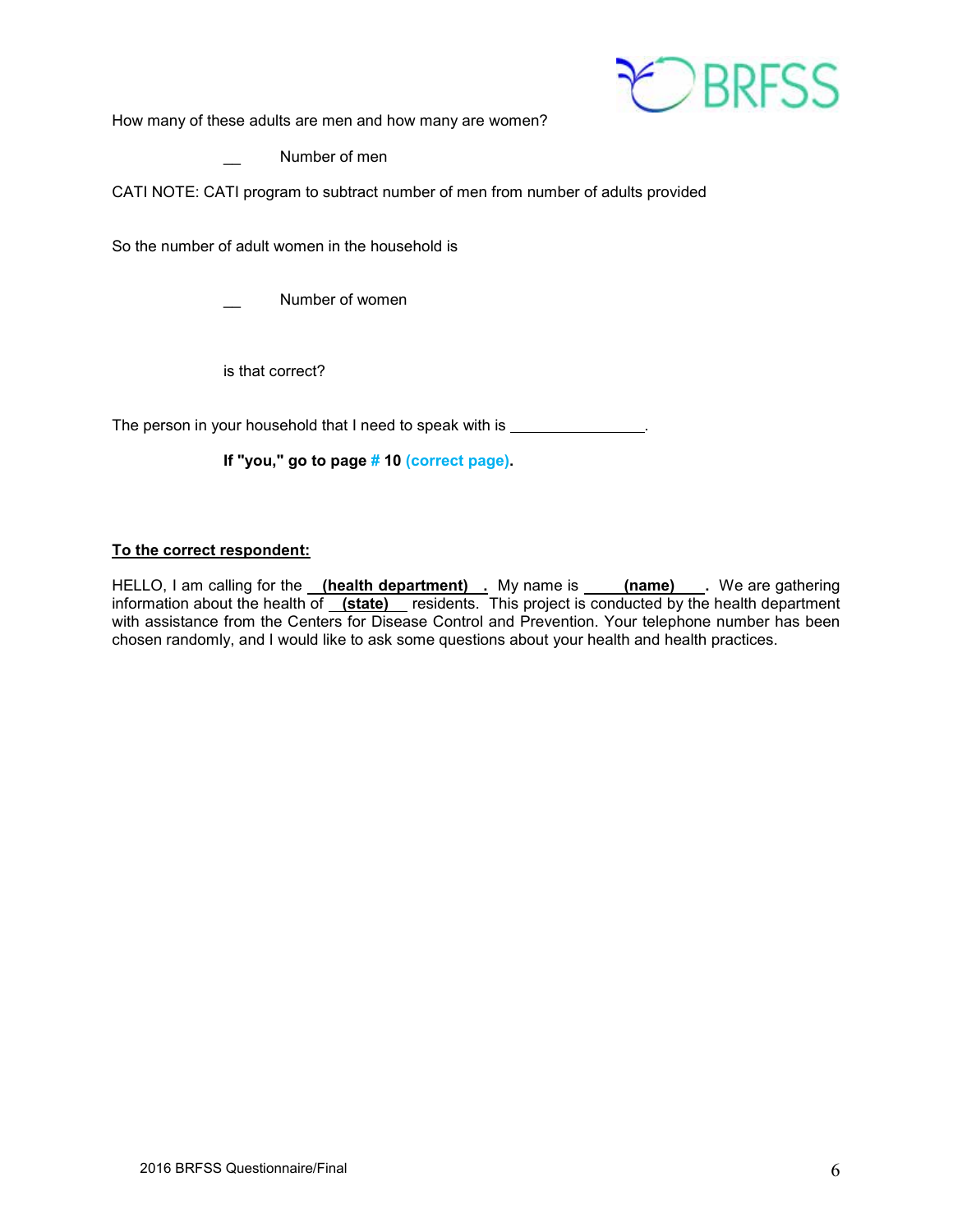## <span id="page-6-0"></span>Cell Phone



Form Approved OMB No. 0920-1061 Exp. Date 3/31/2018

Public reporting burden of this collection of information is estimated to average 27 minutes per response, including the time for reviewing instructions, searching existing data sources, gathering and maintaining the data needed, and completing and reviewing the collection of information. An agency may not conduct or sponsor, and a person is not required to respond to a collection of information unless it displays a currently valid OMB control number. Send comments regarding this burden estimate or any other aspect of this collection of information, including suggestions for reducing this burden to CDC/ATSDR Reports Clearance Officer; 1600 Clifton Road NE, MS D-74, Atlanta, Georgia 30333; ATTN: PRA (0920-1061).

NOTE: Interviewers do not need to read any part of the burden estimate nor provide the OMB number unless asked by the respondent for specific information. If a respondent asks for the length of time of the interview provide the most accurate information based on the version of the questionnaire that will be administered to that respondent. If the interviewer is not sure, provide the average time as indicated in the burden statement. If data collectors have questions concerning the BRFSS OMB process, please contact Carol Pierannunzi at *ivk7@cdc.gov.* 

HELLO, I am calling for the **(health department).** My name is **(name)** Ne are gathering information about the health of **(state)** residents. This project is conducted by the health department with assistance from the Centers for Disease Control and Prevention. Your telephone number has been chosen randomly, and I would like to ask some questions about health and health practices.

#### **Is this a safe time to talk with you?**

| Yes | [Go to phone] |
|-----|---------------|
| No  |               |

**If "No",** 

Thank you very much. We will call you back at a more convenient time. ([Set up appointment if possible]) **STOP** 

#### **Phone**

Is this **(phone number)** ?

| Yes | [Go to cell(ular) phone] |
|-----|--------------------------|
| No  | [Confirm phone number]   |

 **If "No",**

Thank you very much, but I seem to have dialed the wrong number. It's possible that your number may be called at a later time. **STOP**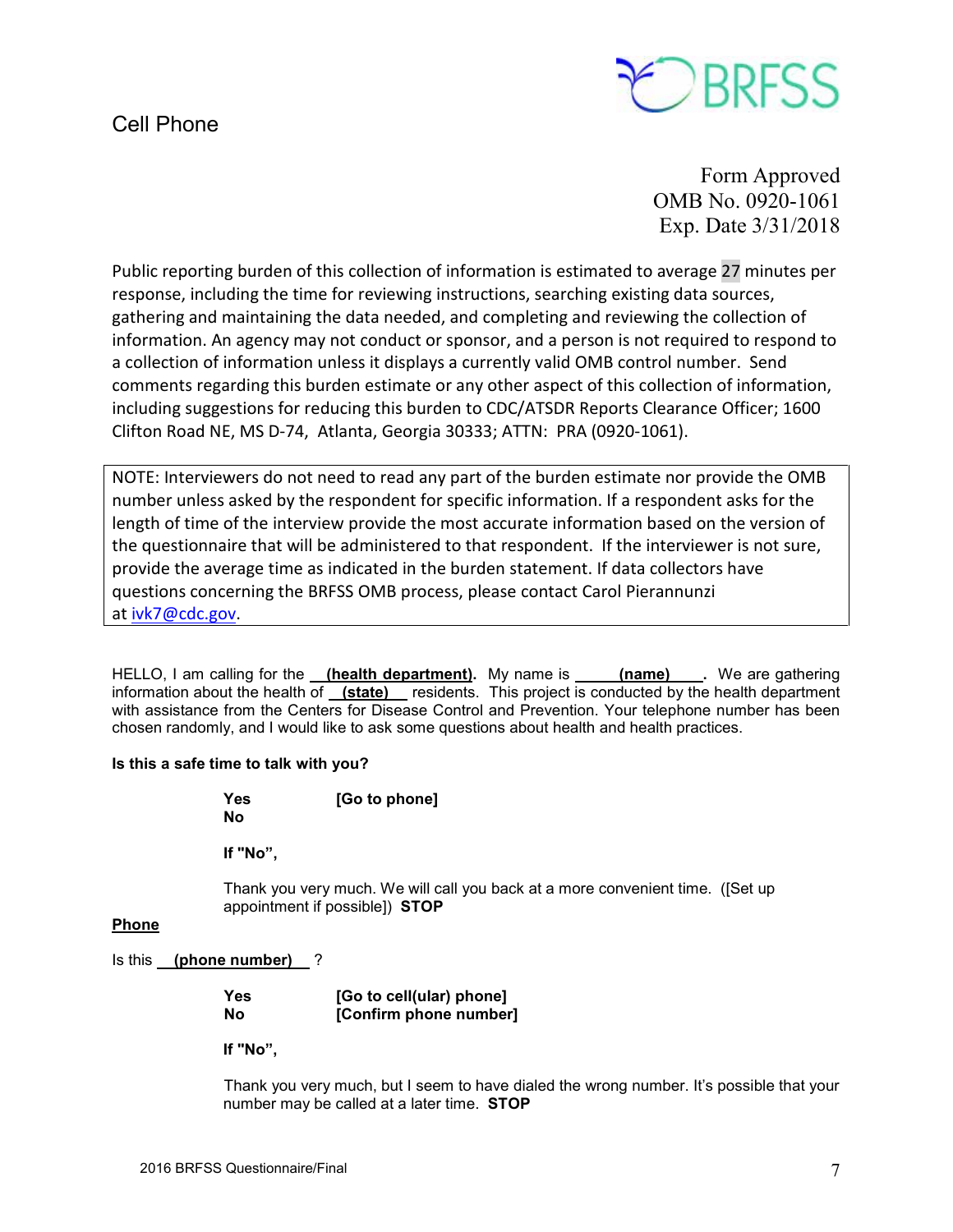

#### **Cell(ular) Phone**

Is this a cell(ular) telephone?

**READ ONLY IF NECESSARY:** "By cell(ular) telephone, we mean a telephone that is mobile and usable outside of your neighborhood."

 **Yes [Go to adult] No**

 **If "No",**

Thank you very much, but we are only interviewing cell telephones at this time. **STOP** 

#### **Adult**

Are you 18 years of age or older?

 1 **Yes, respondent is male [Go to Private Residence] 2** Yes, respondent is female<br>3 No 3 **No**

I**f "No",**

Thank you very much, but we are only interviewing persons aged 18 or older at this time. **STOP** 

#### **Private Residence**

Do you live in a private residence?

**READ ONLY IF NECESSARY:** "By private residence, we mean someplace like a house or apartment."

| <b>Yes</b> | [Go to state of residence] |
|------------|----------------------------|
| Nο         | [Go to college housing]    |

#### **College Housing**

Do you live in college housing?

**READ ONLY IF NECESSARY:** "By college housing we mean dormitory, graduate student or visiting faculty housing, or other housing arrangement provided by a college or university."

 **Yes [Go to state of residence] No**

**If "No",**

Thank you very much, but we are only interviewing persons who live in a private residence or college housing at this time. **STOP**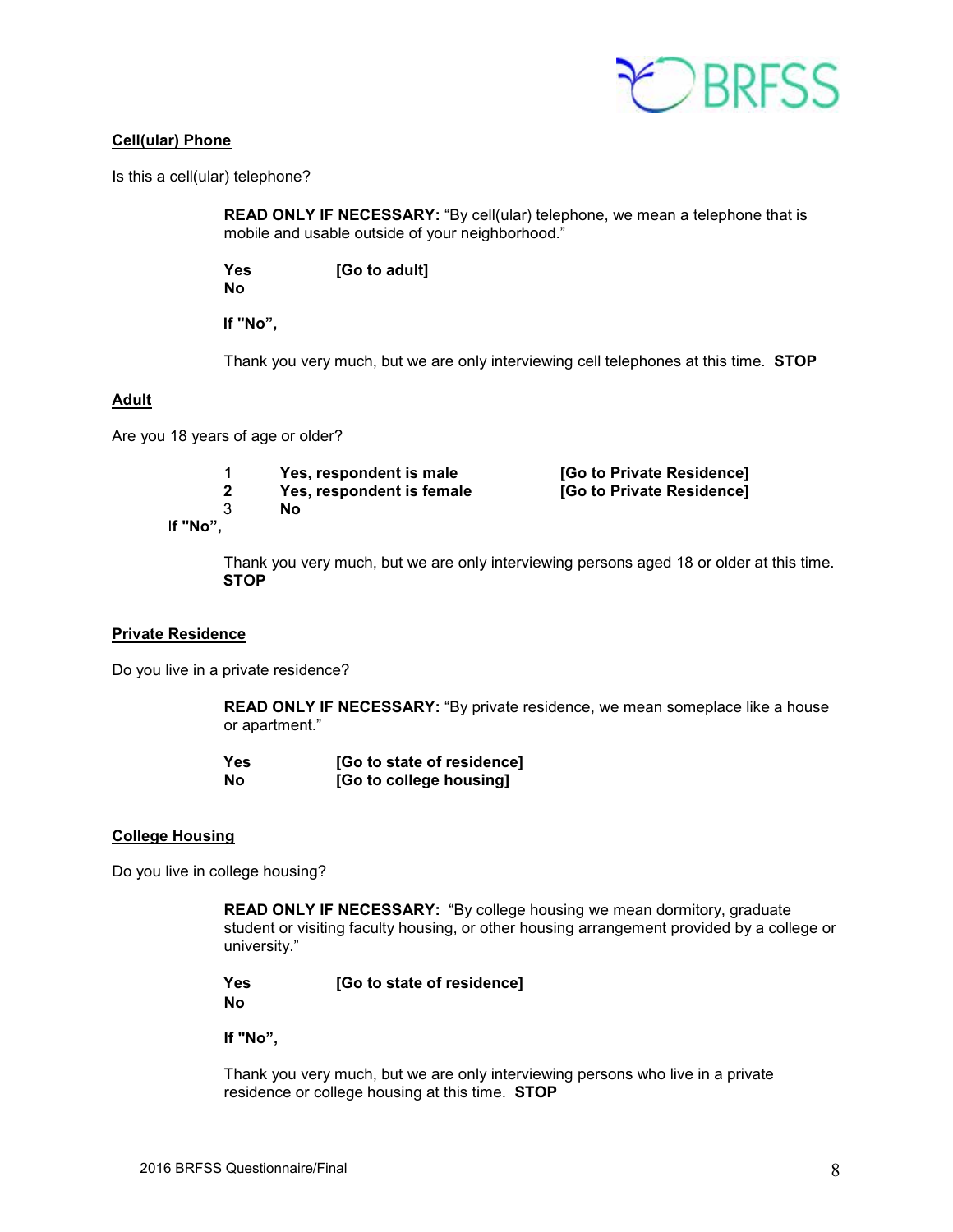

#### **State of Residence**

Do you currently live in **\_\_\_\_\_ (state)** \_\_\_?

 **Yes [Go to landline] No [Go to state]**

**State** 

In what state do you currently live?

ENTER FIPS STATE

Landline

Do you also have a landline telephone in your home that is used to make and receive calls?

READ ONLY IF NECESSARY: "By landline telephone, we mean a "regular" telephone in your home that is used for making or receiving calls." Please include landline phones used for both business and personal use."

Interviewer Note: Telephone service over the internet counts as landline service (includes Vonage, Magic Jack and other home-based phone services.).

Yes No

**If College Housing = "Yes", do not ask Number of adults Questions, go to Core.**

#### NUMADULT

How many members of your household, including yourself, are 18 years of age or older?

Number of adults

(Note: If college housing ="yes" then number of adults is set to 1.)

NOTE: Items in parentheses at any place in the questions or response DO NOT need to be read.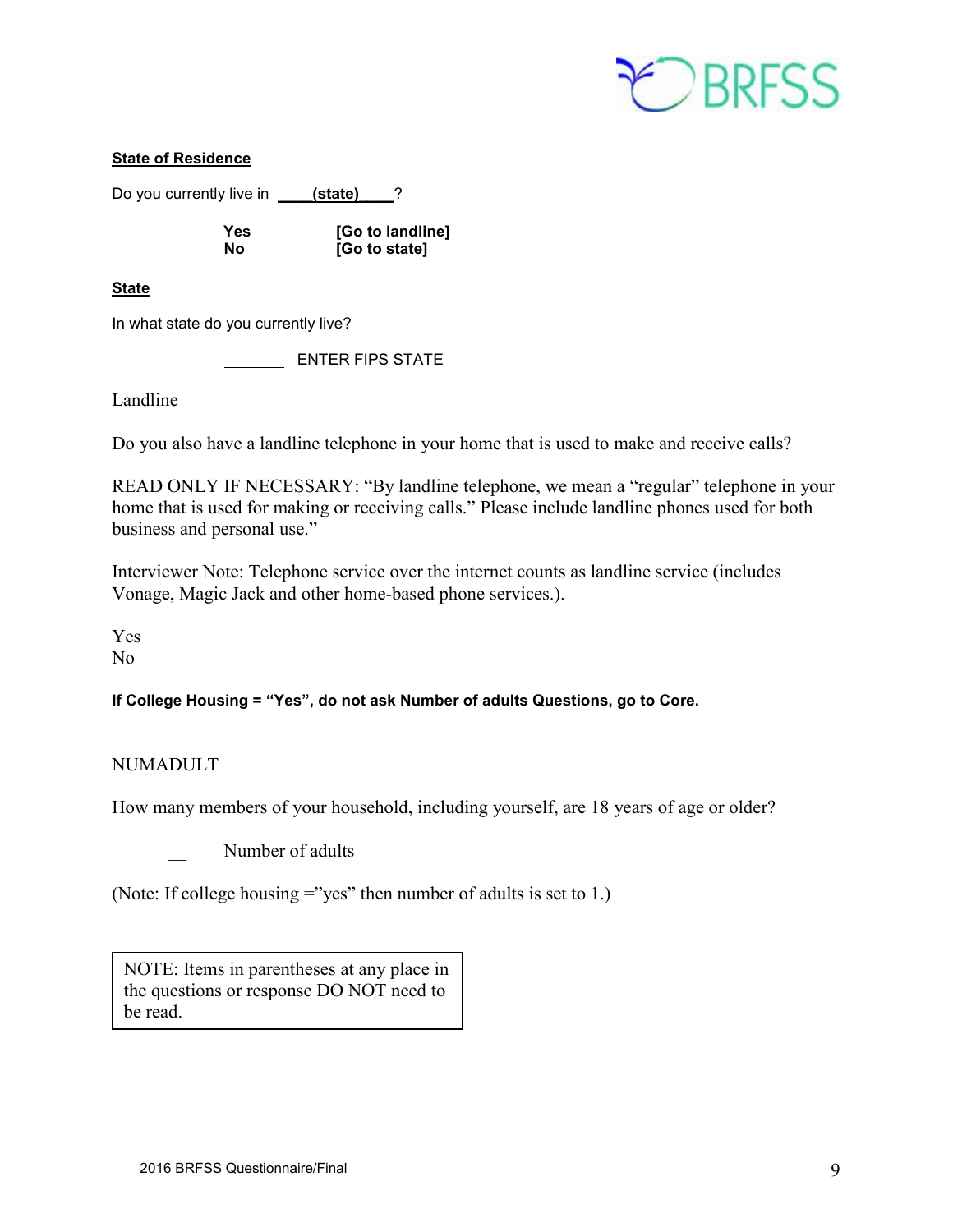

## <span id="page-9-0"></span>**Core Sections**

I will not ask for your last name, address, or other personal information that can identify you. You do not have to answer any question you do not want to, and you can end the interview at any time. Any information you give me will be confidential. If you have any questions about the survey, please call **(give appropriate state telephone number)**.

## <span id="page-9-1"></span>Section 1: Health Status

**1.1** Would you say that in general your health is—

#### (90) **Please read:**

- 
- 1 Excellent<br>2 Verv good 2 Very good<br>3 Good
- 3 Good<br>4 Fair
- **Fair**
- **Or**
- 5 Poor

#### **Do not read:**

- 7 Don't know / Not sure<br>9 Refused
- **Refused**

## <span id="page-9-2"></span>Section 2: Healthy Days — Health-Related Quality of Life

**2.1** Now thinking about your physical health, which includes physical illness and injury, for how many days during the past 30 days was your physical health not good?

(91–92

- $\frac{1}{8}$   $\frac{1}{8}$  Number of days
- 8 8 None<br>7 7 Don't
- 7 7 Don't know / Not sure<br>9 9 Refused
- **Refused**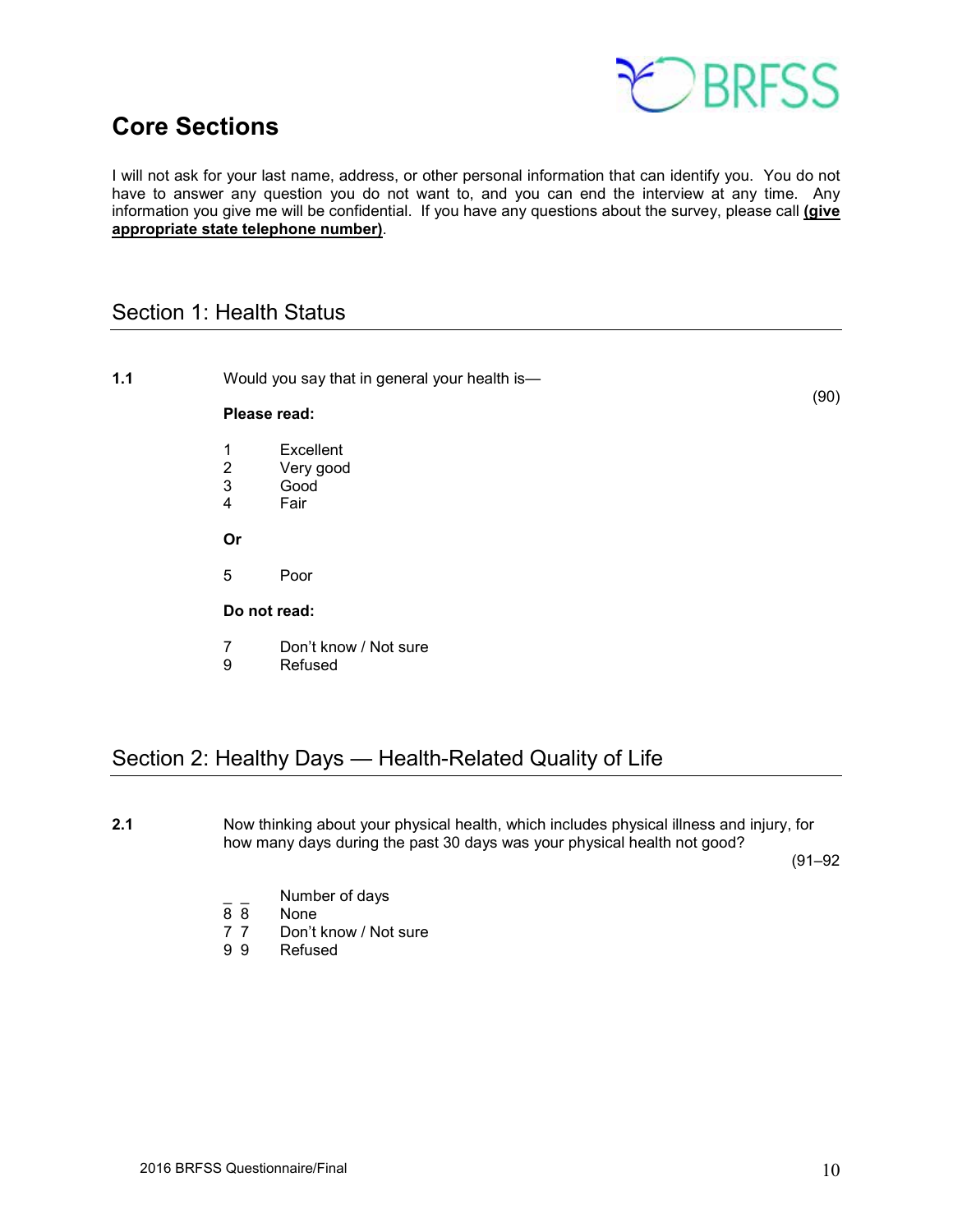

**2.2** Now thinking about your mental health, which includes stress, depression, and problems with emotions, for how many days during the past 30 days was your mental health not good?

 $(93-94)$ 

- $\frac{1}{8}$   $\frac{1}{8}$  Number of days
- 8 8 None **[If Q2.1 and Q2.2 = 88 (None), go to next section]**
- Don't know / Not sure
- 9 9 Refused
- **2.3** During the past 30 days, for about how many days did poor physical or mental health keep you from doing your usual activities, such as self-care, work, or recreation?

(95-96)

- $\overline{88}$  Number of days
- None
- 7 7 Don't know / Not sure<br>9 9 Refused
- **Refused**

## <span id="page-10-0"></span>Section 3: Health Care Access

- **3.1** Do you have any kind of health care coverage, including health insurance, prepaid plans such as HMOs, government plans such as Medicare, or Indian Health Service? (97) 1 Yes **[If using Health Care Access (HCA) Module go to Module 4, Q1, else continue]** 2 No 7 Don't know / Not sure<br>9 Refused **Refused 3.2** Do you have one person you think of as your personal doctor or health care provider? **If "No," ask: "Is there more than one, or is there no person who you think of as your personal doctor or health care provider?"** (98) 1 Yes, only one<br>2 More than one 2 More than one<br>3 No 3 No 7 Don't know / Not sure<br>9 Refused
	- **Refused**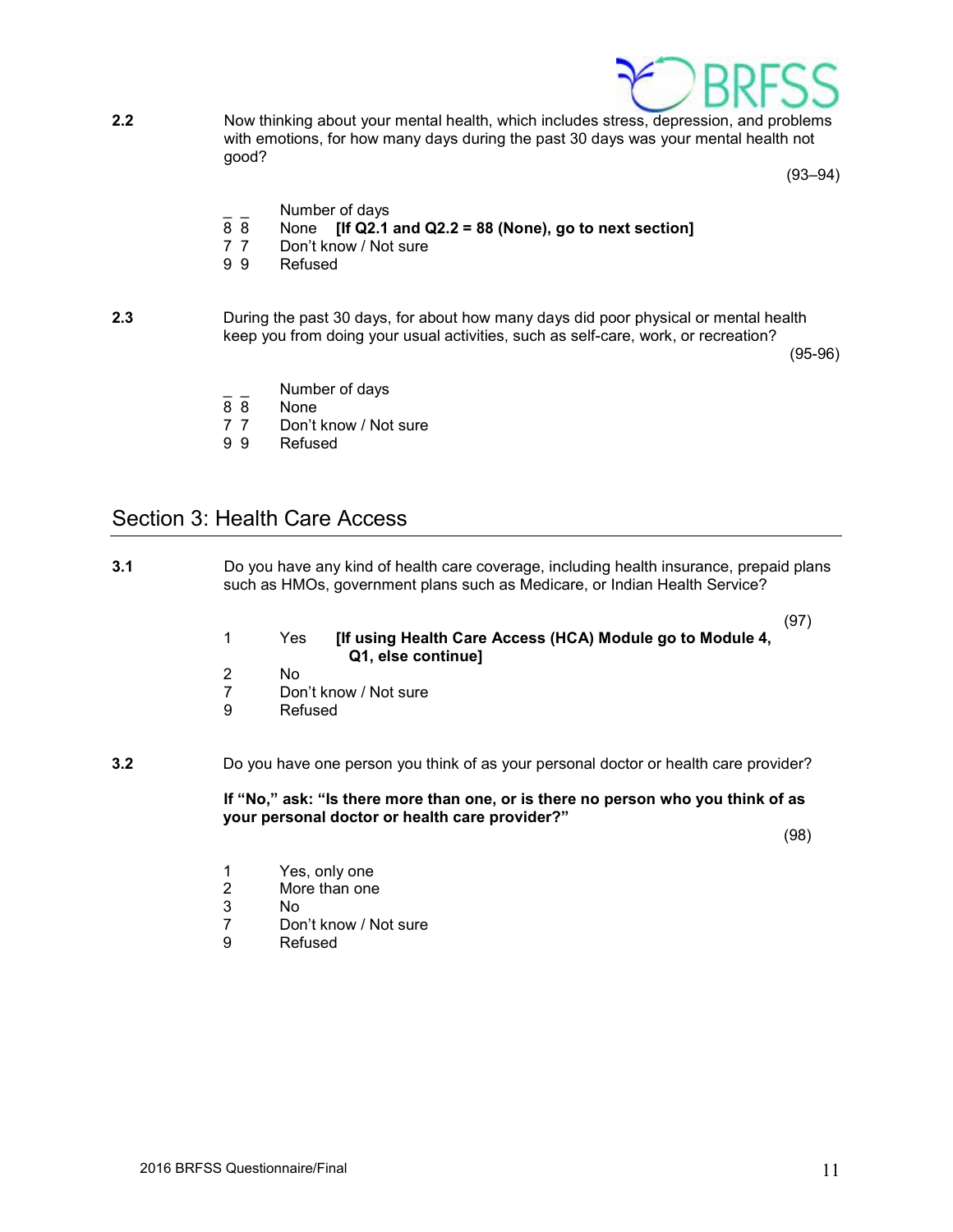

**3.3** Was there a time in the past 12 months when you needed to see a doctor but could not because of cost?

 $(99)$ 

- 1 Yes
- 
- 2 No<br>7 Dor 7 Don't know / Not sure<br>9 Refused
	- **Refused**

#### **CATI NOTE: If using HCA Module, go to Module 4, Q3, else continue.**

**3.4** About how long has it been since you last visited a doctor for a routine checkup? A routine checkup is a general physical exam, not an exam for a specific injury, illness, or condition.

 $(100)$ 

- 1 Within the past year (anytime less than 12 months ago)
- 2 Within the past 2 years (1 year but less than 2 years ago)
- 3 Within the past 5 years (2 years but less than 5 years ago)<br>4 5 or more years ago
- 5 or more years ago
- 7 Don't know / Not sure<br>8 Never
- 8 Never<br>9 Refuse
- **Refused**

**CATI NOTE: If using HCA Module and Q3.1 = 1 go to Module 4, Question 4a or if using HCA Module and Q3.1 = 2, 7, or 9 go to Module 4, Question 4b, or if not using HCA Module go to next section.**

#### <span id="page-11-0"></span>Section 4: Exercise

- **4.1** During the past month, other than your regular job, did you participate in any physical activities or exercises such as running, calisthenics, golf, gardening, or walking for exercise?
	- 1 Yes
	- N<sub>o</sub>
	- 7 Don't know / Not sure<br>9 Refused
	- **Refused**

(101)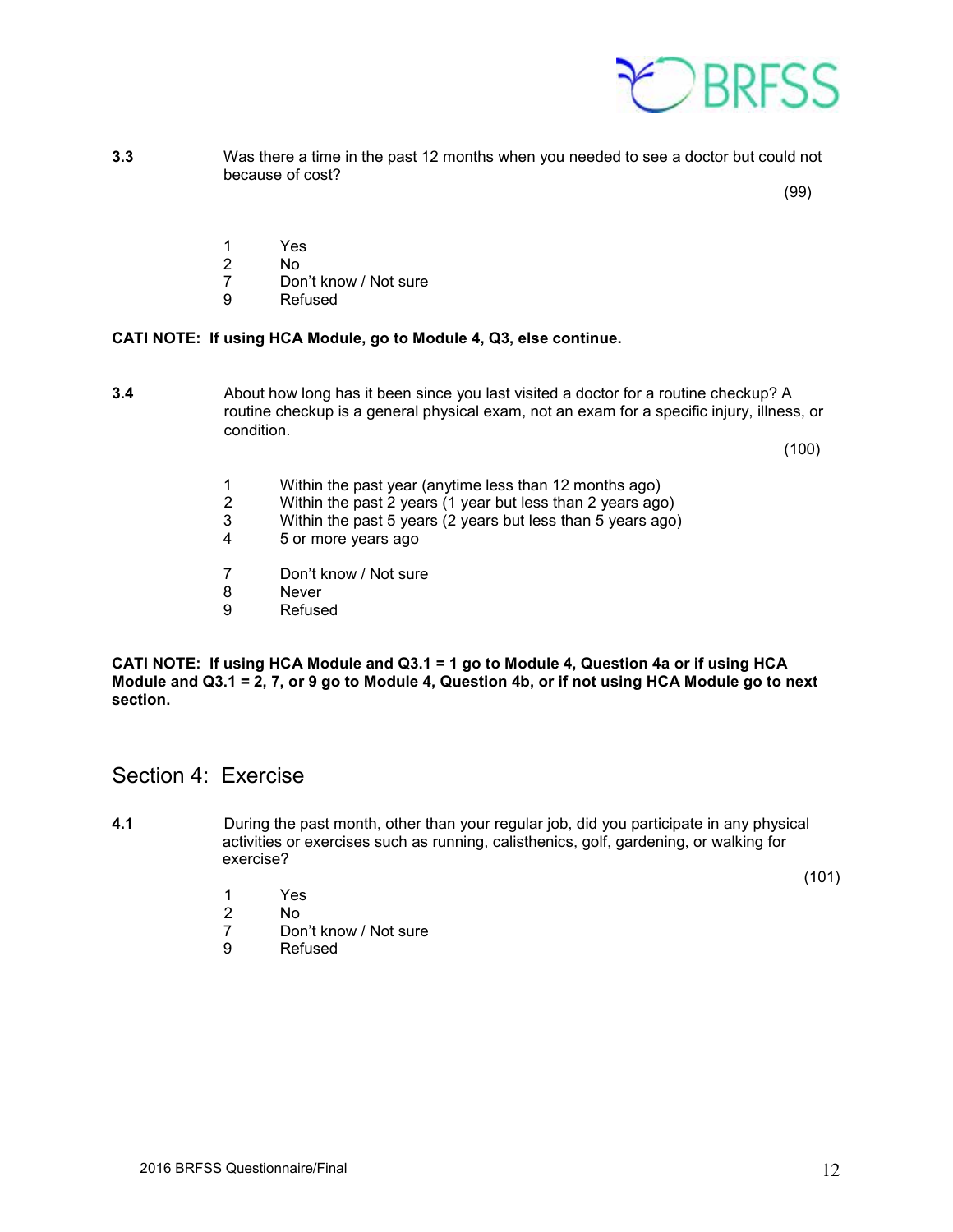

## <span id="page-12-0"></span>Section 5: Inadequate Sleep

#### **5.1** On average, how many hours of sleep do you get in a 24-hour period?

#### **INTERVIEWER NOTE: Enter hours of sleep in whole numbers, rounding 30 minutes (1/2 hour) or more up to the next whole hour and dropping 29 or fewer minutes.**

(102-103)

- $\frac{1}{7}$  Number of hours [01-24]<br>77 Don't know / Not sure
- $\frac{7}{7}$  Don't know / Not sure<br>99 Refused
	- **Refused**

## <span id="page-12-1"></span>Section 6: Chronic Health Conditions

Has a doctor, nurse, or other health professional EVER told you that you had any of the following? For each, tell me "Yes," "No," or you're "Not sure."

| 6.1 | (Ever told) you that you had a heart attack also called a myocardial infarction? |                                                       |                                              |       |
|-----|----------------------------------------------------------------------------------|-------------------------------------------------------|----------------------------------------------|-------|
|     | 1<br>$\overline{c}$<br>$\overline{7}$<br>9                                       | Yes<br>No<br>Don't know / Not sure<br>Refused         |                                              | (104) |
| 6.2 |                                                                                  | (Ever told) you had angina or coronary heart disease? |                                              |       |
|     | 1<br>$\mathbf 2$<br>$\overline{7}$<br>9                                          | Yes<br>No<br>Don't know / Not sure<br>Refused         |                                              | (105) |
| 6.3 |                                                                                  | (Ever told) you had a stroke?                         |                                              | (106) |
|     | 1<br>$\mathbf 2$<br>$\overline{7}$<br>9                                          | Yes<br><b>No</b><br>Don't know / Not sure<br>Refused  |                                              |       |
| 6.4 |                                                                                  | (Ever told) you had asthma?                           |                                              | (107) |
|     | 1<br>$\overline{c}$<br>$\overline{7}$<br>9                                       | Yes<br>No<br>Don't know / Not sure<br>Refused         | [Go to Q6.6]<br>[Go to Q6.6]<br>[Go to Q6.6] |       |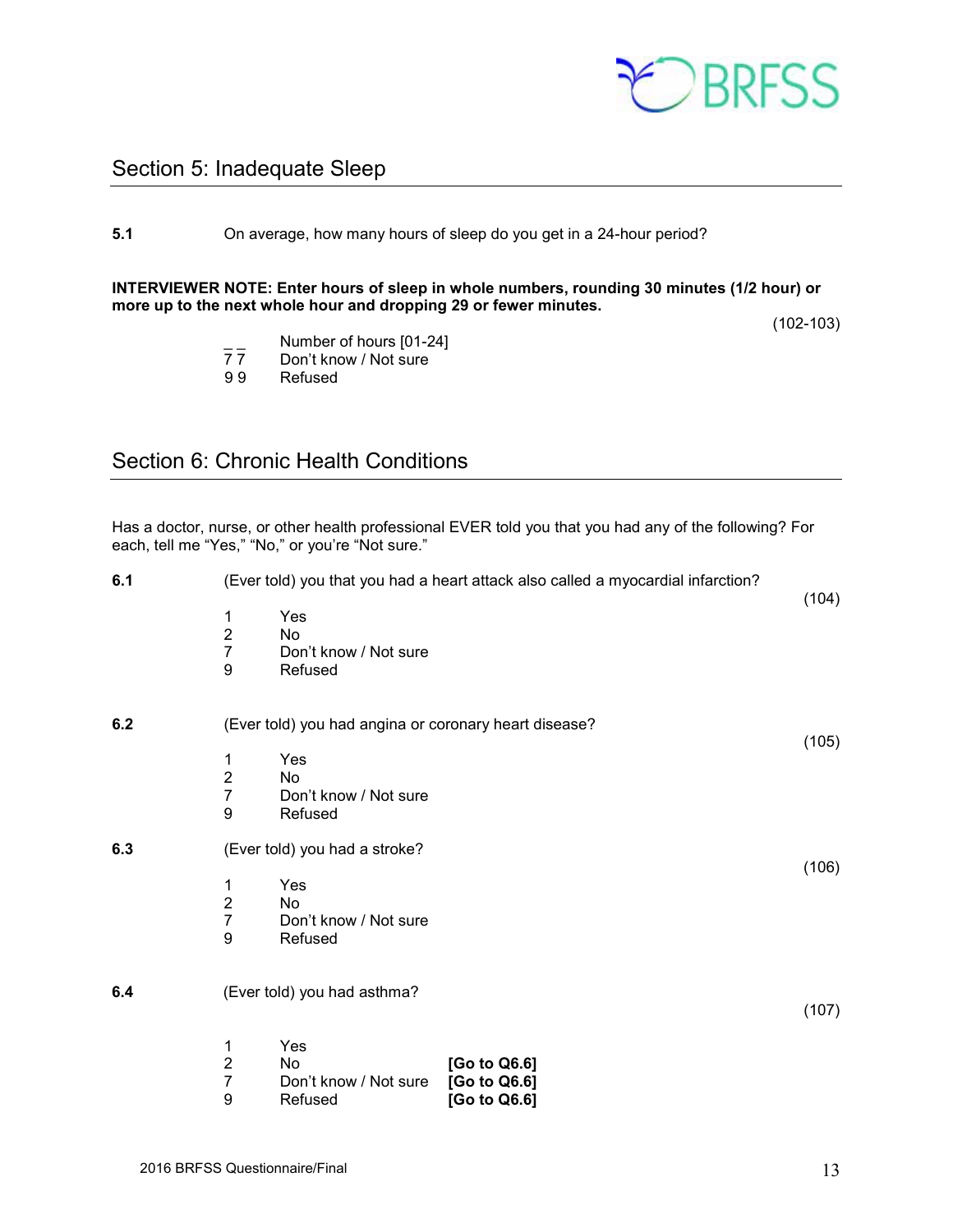

| 6.5 | Do you still have asthma?<br>(108)                                                                                                                                                                                                                                                                                    |
|-----|-----------------------------------------------------------------------------------------------------------------------------------------------------------------------------------------------------------------------------------------------------------------------------------------------------------------------|
|     | 1<br>Yes<br>$\overline{2}$<br>No<br>$\overline{7}$<br>Don't know / Not sure<br>9<br>Refused                                                                                                                                                                                                                           |
| 6.6 | (Ever told) you had skin cancer?                                                                                                                                                                                                                                                                                      |
|     | (109)<br>Yes<br>1<br>$\overline{2}$<br><b>No</b><br>$\overline{7}$<br>Don't know / Not sure<br>9<br>Refused                                                                                                                                                                                                           |
| 6.7 | (Ever told) you had any other types of cancer?                                                                                                                                                                                                                                                                        |
|     | (110)<br>1<br>Yes<br>$\sqrt{2}$<br>No<br>$\overline{7}$<br>Don't know / Not sure<br>9<br>Refused                                                                                                                                                                                                                      |
| 6.8 | (Ever told) you have chronic obstructive pulmonary disease (COPD), emphysema or<br>chronic bronchitis?                                                                                                                                                                                                                |
|     | (111)<br>Yes<br>1<br>$\mathbf 2$<br>No<br>$\overline{7}$<br>Don't know / Not sure<br>9<br>Refused                                                                                                                                                                                                                     |
| 6.9 | (Ever told) you have some form of arthritis, rheumatoid arthritis, gout, lupus, or<br>fibromyalgia?                                                                                                                                                                                                                   |
|     | (112)<br>Yes<br>1<br>$\overline{2}$<br>No<br>$\overline{7}$<br>Don't know / Not sure<br>9<br>Refused                                                                                                                                                                                                                  |
|     | <b>INTERVIEWER NOTE:</b> Arthritis diagnoses include:                                                                                                                                                                                                                                                                 |
|     | rheumatism, polymyalgia rheumatica<br>$\bullet$<br>osteoarthritis (not osteoporosis)<br>$\bullet$<br>tendonitis, bursitis, bunion, tennis elbow<br>$\bullet$<br>carpal tunnel syndrome, tarsal tunnel syndrome<br>$\bullet$<br>joint infection, Reiter's syndrome<br>$\bullet$<br>ankylosing spondylitis; spondylosis |

• rotator cuff syndrome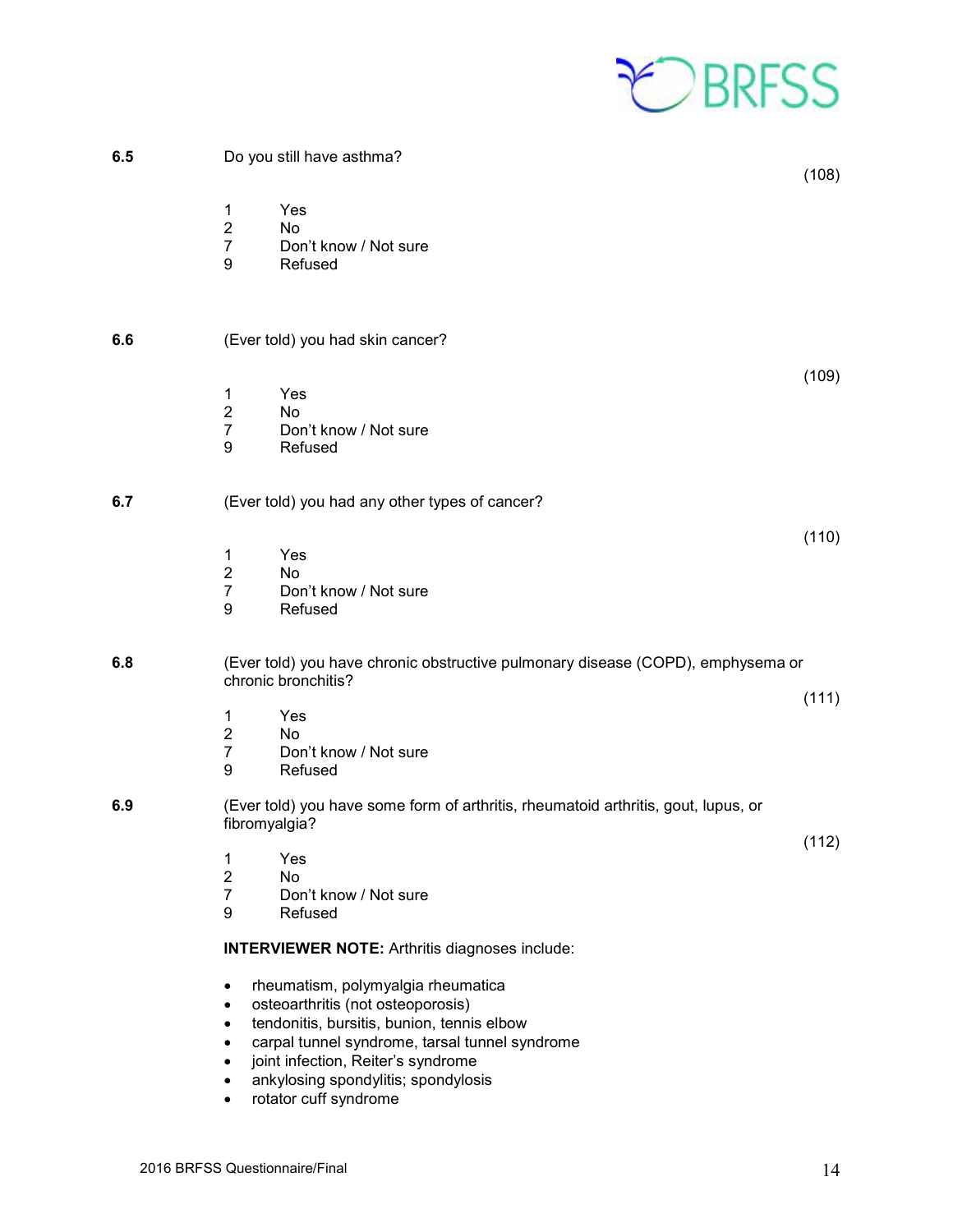

- connective tissue disease, scleroderma, polymyositis, Raynaud's syndrome
- vasculitis (giant cell arteritis, Henoch-Schonlein purpura, Wegener's granulomatosis, polyarteritis nodosa)

**6.10** (Ever told) you have a depressive disorder (including depression, major depression, dysthymia, or minor depression)?

(113)

- 1 Yes<br>2 No
- 2 No<br>7 Dor
- 7 Don't know / Not sure<br>9 Refused
- **Refused**

**6.11** (Ever told) you have kidney disease? Do NOT include kidney stones, bladder infection or incontinence.

#### **INTERVIEWER NOTE: Incontinence is not being able to control urine flow.**

(114)

- 1 Yes
- 2 No<br>7 Doi
- Don't know / Not sure
- 9 Refused

#### **6.12** (Ever told) you have diabetes? (115)

If "Yes" and respondent is female, ask: "Was this only when you were pregnant?"

If respondent says pre-diabetes or borderline diabetes, use response code 4.

- 1 Yes
- 2 Yes, but female told only during pregnancy
- 3 No
- 4 No, pre-diabetes or borderline diabetes<br>7 Don't know / Not sure
- Don't know / Not sure
- 9 Refused

#### **CATI NOTE: If Q6.12 = 1 (Yes), go to next question. If any other response to Q6.12, go to Pre-Diabetes Optional Module (if used). Otherwise, go to next section.**

(116-117)

- **6.13** How old were you when you were told you have diabetes?
	- \_ \_ Code age in years **[97 = 97 and older]**
	- Don't know / Not sure
	- 9 9 Refused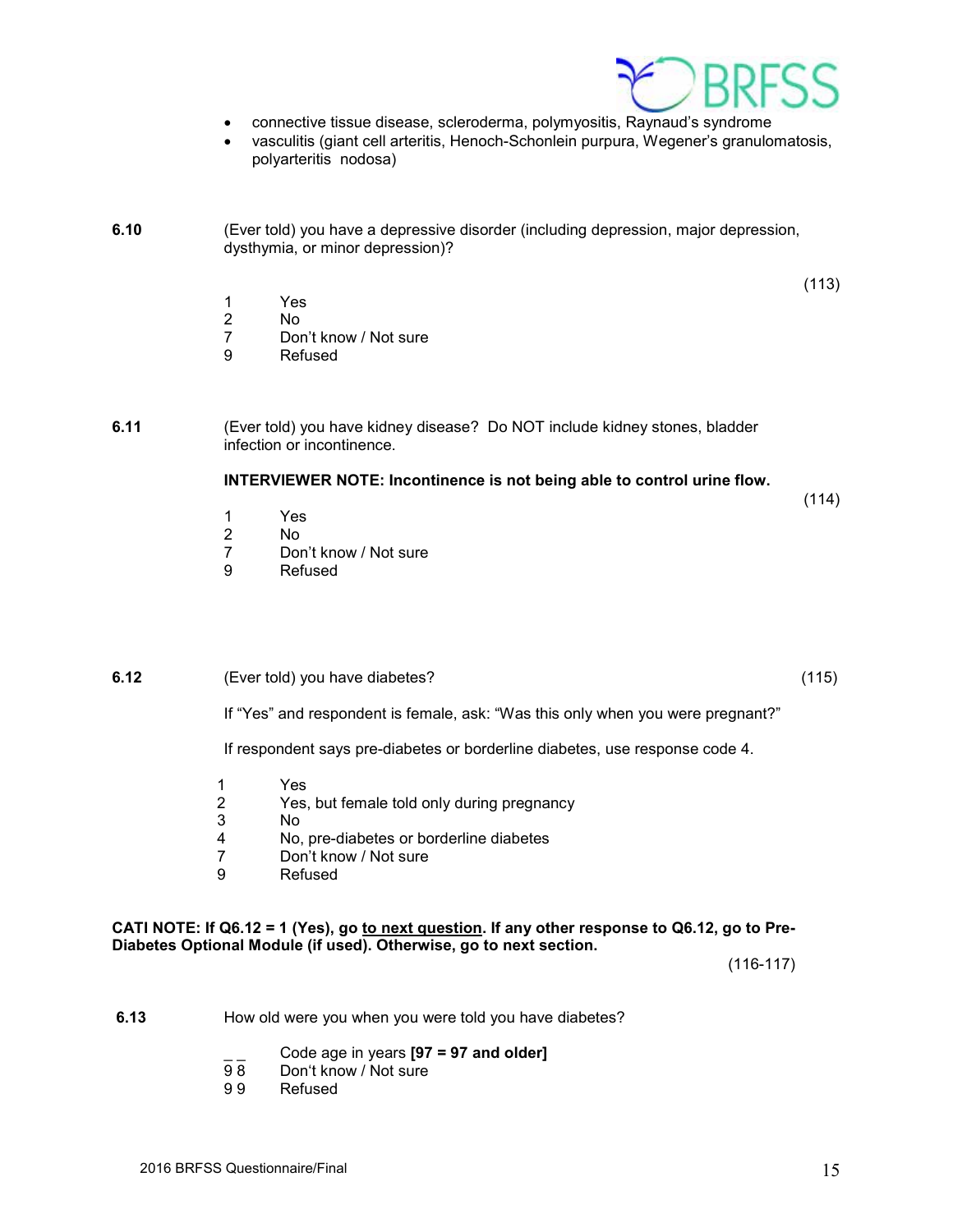

#### **CATI NOTE: Go to Diabetes Optional Module (if used). Otherwise, go to next section.**

## <span id="page-15-0"></span>Section 7: Oral Health

**7.1** How long has it been since you last visited a dentist or a dental clinic for any reason? Include visits to dental specialists, such as orthodontists.

(118)

#### **Read only if necessary:**

- 1 Within the past year (anytime less than 12 months ago)<br>2 Within the past 2 years (1 year but less than 2 years ago
- 2 Within the past 2 years (1 year but less than 2 years ago)
- 3 Within the past 5 years (2 years but less than 5 years ago)
- 4 5 or more years ago

#### **Do not read:**

- 7 Don't know / Not sure
- 8 Never<br>9 Refuse
- **Refused**
- **7.2** How many of your permanent teeth have been removed because of tooth decay or gum disease? Include teeth lost to infection, but do not include teeth lost for other reasons, such as injury or orthodontics.

**NOTE: If wisdom teeth are removed because of tooth decay or gum disease, they should be included in the count for lost teeth.**

(119)

- 1 1 to 5<br>2 6 or m
- 2 6 or more but not all<br>3 All
- 3 All
- **None**
- 7 Don't know / Not sure<br>9 Refused
- **Refused**

## <span id="page-15-1"></span>Section 8: Demographics

| 8.1 |   | Are you                   |                                                                                                                                                                                 | (120) |
|-----|---|---------------------------|---------------------------------------------------------------------------------------------------------------------------------------------------------------------------------|-------|
|     | 9 | Male<br>Female<br>Refused | Note: This may be populated from<br>information derived from<br>screening, household enumeration.<br>However, interviewer should not<br>make judgement on sex of<br>respondent. |       |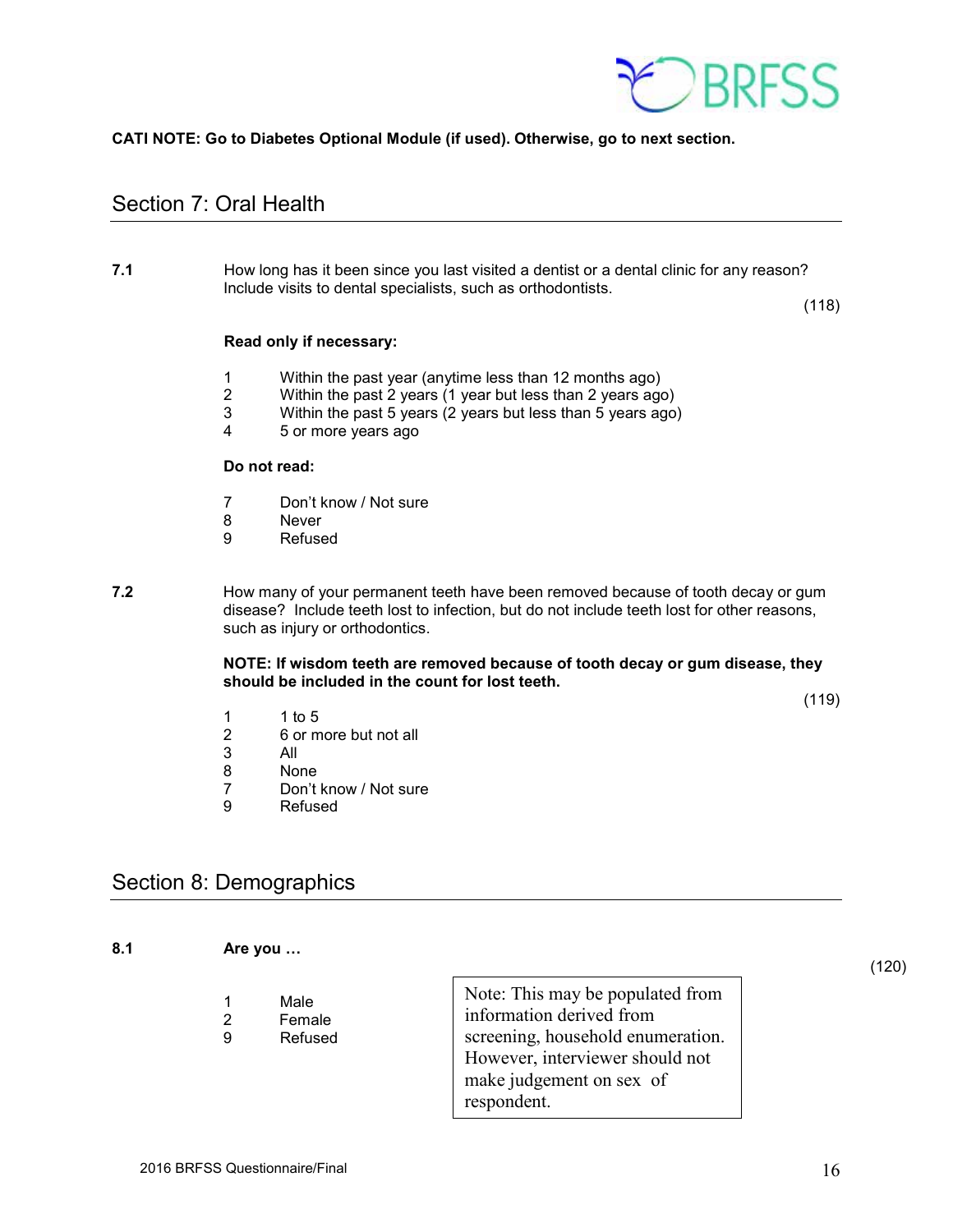

(121-122)

| Code age in years |  |  |
|-------------------|--|--|
|                   |  |  |

- $\overline{0}$   $\overline{7}$  Don't know / Not sure
- 0 9 Refused

| 8.3  | Are you Hispanic, Latino/a, or Spanish origin? | $(123-126)$ |
|------|------------------------------------------------|-------------|
|      |                                                |             |
| $ -$ |                                                |             |

#### **If yes, ask: Are you…**

#### **INTERVIEWER NOTE:** *One or more categories may be selected.*

- 1 Mexican, Mexican American, Chicano/a
- 2 Puerto Rican<br>3 Cuban
- 3 Cuban<br>4 Anothe
- 4 Another Hispanic, Latino/a, or Spanish origin

#### **Do not read:**

- 5 No<br>7 Dor
- 7 Don't know / Not sure<br>9 Refused
- **Refused**
- **8.4** Which one or more of the following would you say is your race?

(127-154)

#### **INTERVIEWER NOTE: Select all that apply.**

#### **INTERVIEWER NOTE: 40 (Asian) or 50 (Pacific Islander) is selected read and code subcategories underneath major heading.**

**Please read:**

- **10 White**
- **20 Black or African American**
- **30 American Indian or Alaska Native**
- **40 Asian**
	- 41 Asian Indian<br>42 Chinese
	- 42 Chinese<br>43 Filipino
	- **Filipino**
	- 44 Japanese<br>45 Korean
	- **Korean**
	- 46 Vietnamese
	- 47 Other Asian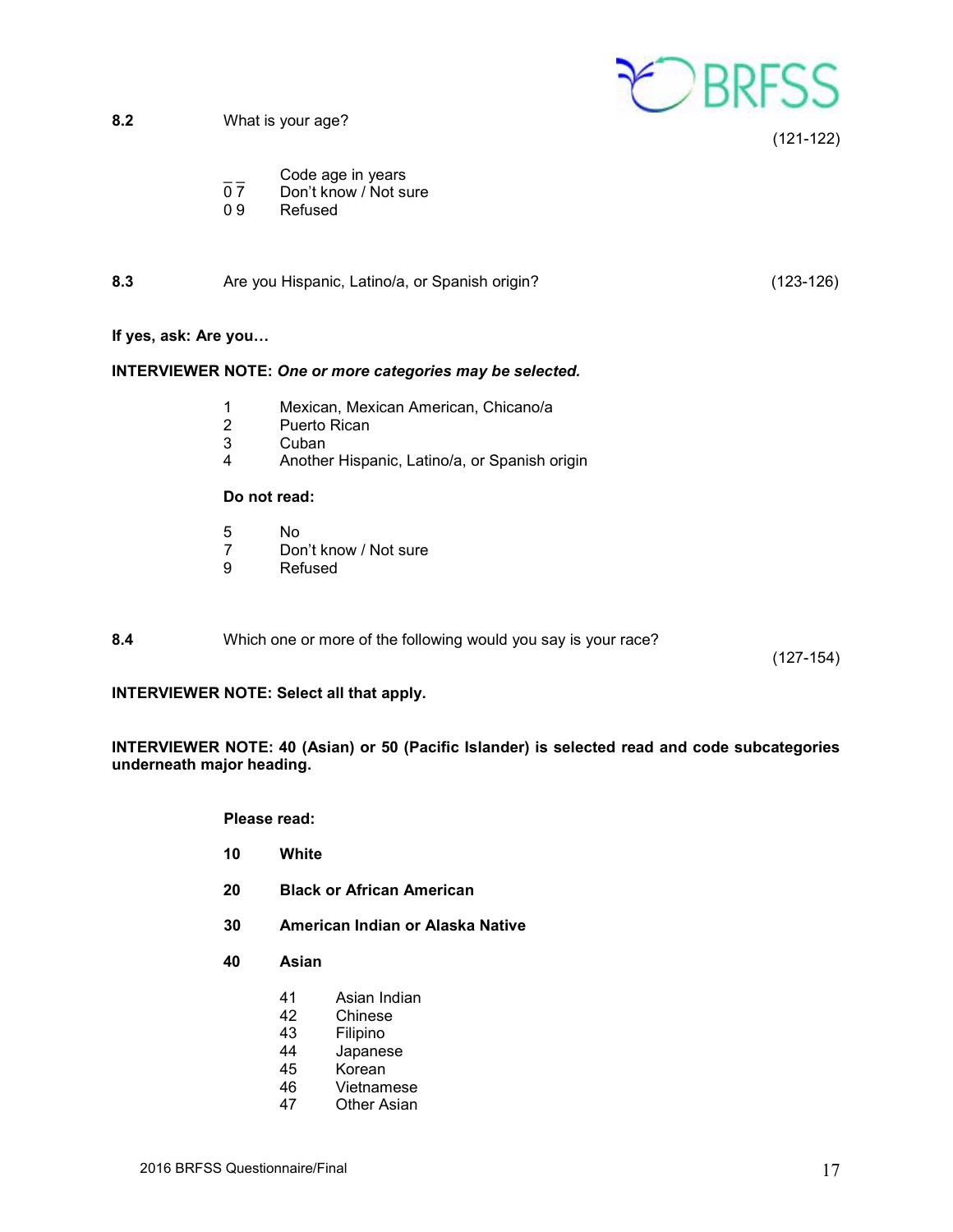

#### **50 Pacific Islander**

- 51 Native Hawaiian
- 52 Guamanian or Chamorro<br>53 Samoan
- 53 Samoan
- 54 Other Pacific Islander

#### **Do not read:**

- 60 Other
- 88 No additional choices
- 77 Don't know / Not sure<br>99 Refused
- Refused

#### **CATI NOTE: If more than one response to Q8.4; continue. Otherwise, go to Q8.6.**

**8.5** Which one of these groups would you say best represents your race?

#### **INTERVIEWER NOTE: If 40 (Asian) or 50 (Pacific Islander) is selected read and code subcategory underneath major heading.**

(155-156)

- **10 White**
- **20 Black or African American**
- **30 American Indian or Alaska Native**
- **40 Asian**
	- 41 Asian Indian<br>42 Chinese
	- **Chinese**
	- 43 Filipino<br>44 Japanes
	- 44 Japanese<br>45 Korean
	- Korean
	- 46 Vietnamese
	- 47 Other Asian

#### **50 Pacific Islander**

- 51 Native Hawaiian
- 52 Guamanian or Chamorro<br>53 Samoan
- 53 Samoan<br>54 Other Pa
- Other Pacific Islander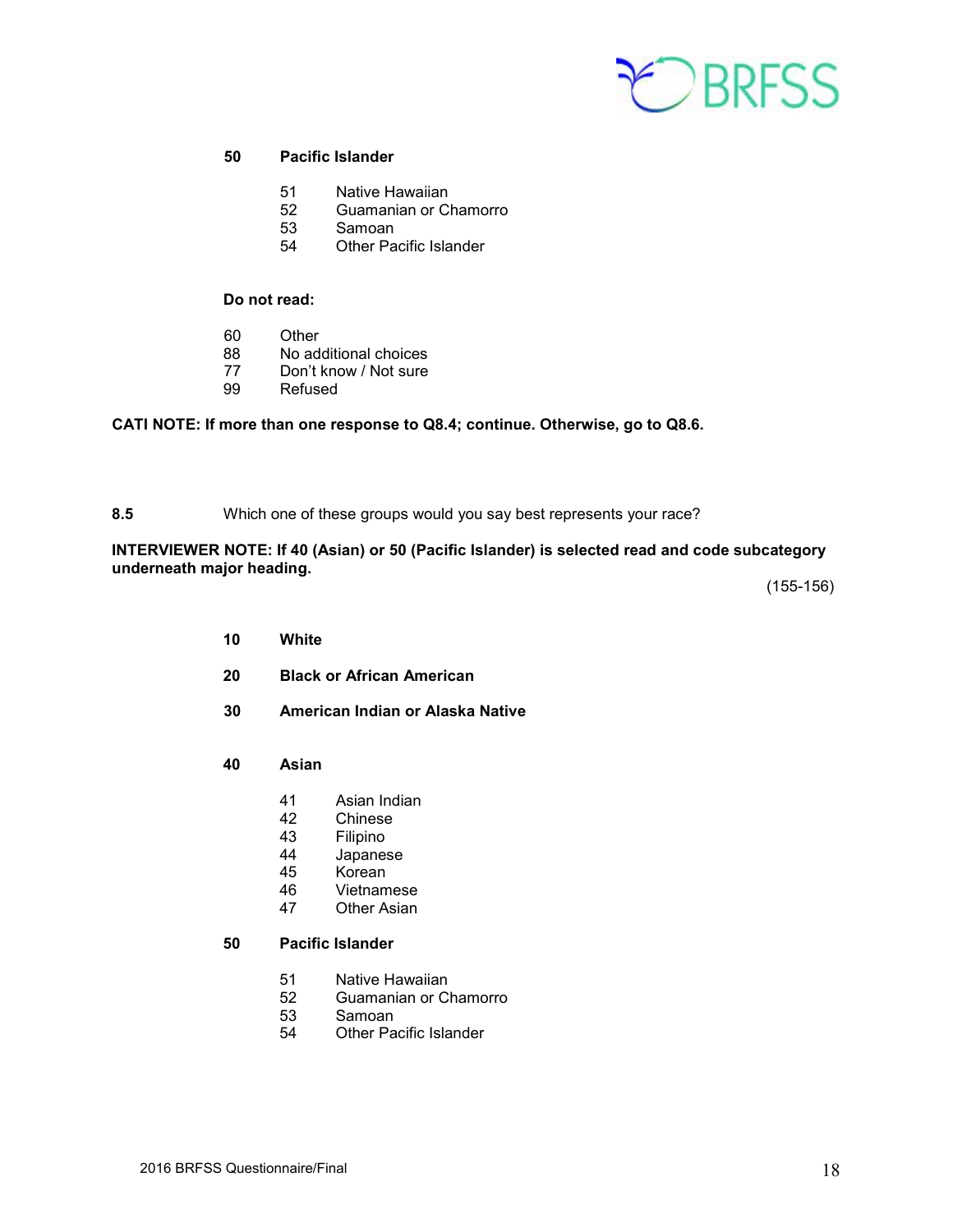

#### **Do not read:**

- 60 Other<br>77 Don't
- Don't know / Not sure
- 99 Refused

**8.6** Are you…?

#### **Please read:**

- 
- 1 Married<br>2 Divorced
- 2 Divorced<br>3 Widowed Widowed
- 
- 4 Separated<br>5 Never marr Never married

#### **Or**

6 A member of an unmarried couple

#### **Do not read:**

- 9 Refused
- **8.7** What is the highest grade or year of school you completed?

(158)

(159)

(157)

#### **Read only if necessary:**

- 1 Never attended school or only attended kindergarten<br>2 Grades 1 through 8 (Elementary)
- 2 Grades 1 through 8 (Elementary)<br>3 Grades 9 through 11 (Some high
- 3 Grades 9 through 11 (Some high school)<br>4 Grade 12 or GED (High school graduate)
- 4 Grade 12 or GED (High school graduate)<br>5 College 1 year to 3 years (Some college of
- 5 College 1 year to 3 years (Some college or technical school)<br>6 College 4 years or more (College graduate)
- College 4 years or more (College graduate)

#### **Do not read:**

9 Refused NOTE: Items in parentheses at any place in the questions or response DO NOT need to be read.

**8.8** Do you own or rent your home?

- 1 Own<br>2 Rent
- 2 Rent<br>3 Other
- 3 Other arrangement<br>7 Don't know / Not su
- Don't know / Not sure
- 9 Refused

**INTERVIEWER NOTE: "Other arrangement" may include group home, staying with friends or family without paying rent.**

**NOTE: Home is defined as the place where you live most of the time/the majority of the year.**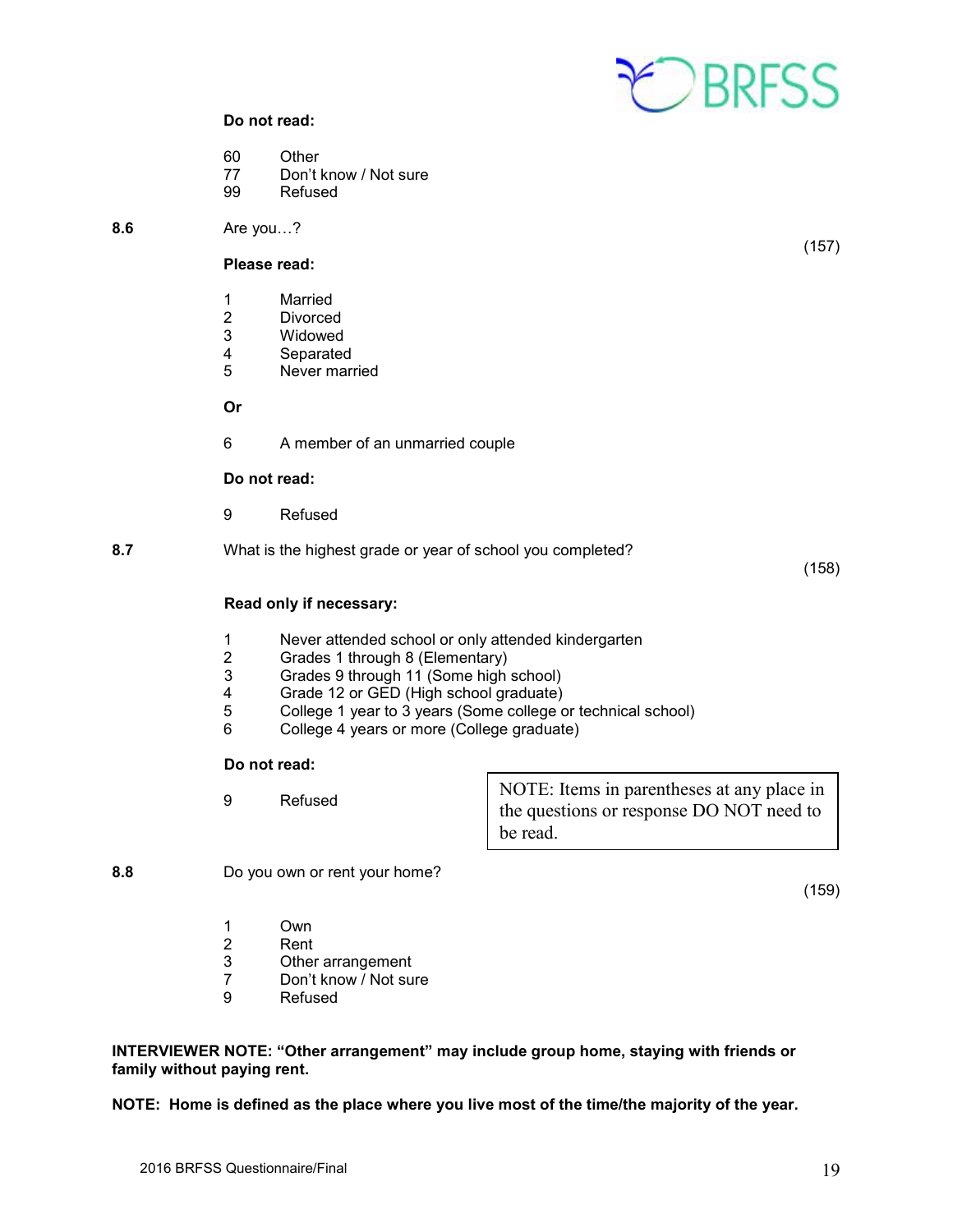

#### **INTERVIEWER NOTE: We ask this question in order to compare health indicators among people with different housing situations.**

| 8.9  |                                                      | In what county do you currently live?                                                                                                                   | $(160-162)$ |
|------|------------------------------------------------------|---------------------------------------------------------------------------------------------------------------------------------------------------------|-------------|
|      | $\overline{7}$ $\overline{7}$ $\overline{7}$<br>999  | ANSI County Code (formerly FIPS county code)<br>Don't know / Not sure<br>Refused                                                                        |             |
| 8.10 |                                                      | What is the ZIP Code where you currently live?                                                                                                          | $(163-167)$ |
|      | 77777<br>99999                                       | ZIP Code<br>Don't know / Not sure<br>Refused                                                                                                            |             |
|      |                                                      | CATI NOTE: If cell(ular) telephone interview skip to 8.14 (QSTVER GE 20)                                                                                |             |
|      |                                                      |                                                                                                                                                         |             |
| 8.11 |                                                      | Do you have more than one telephone number in your household? Do not include<br>cell phones or numbers that are only used by a computer or fax machine. | (168)       |
|      | $\mathbf 1$<br>$\overline{2}$<br>$\overline{7}$<br>9 | Yes<br>No<br>[Go to Q8.13]<br>Don't know / Not sure<br>[Go to Q8.13]<br>Refused<br>[Go to Q8.13]                                                        |             |
| 8.12 |                                                      | How many of these telephone numbers are residential numbers?                                                                                            | (169)       |
|      | $\overline{7}$<br>9                                  | Residential telephone numbers $[6 = 6$ or more]<br>Don't know / Not sure<br>Refused                                                                     |             |
| 8.13 |                                                      | Do you have a cell phone for personal use? Please include cell phones used for<br>both business and personal use.                                       | (170)       |
|      | 1<br>$\overline{\mathbf{c}}$<br>$\overline{7}$<br>9  | Yes<br><b>No</b><br>Don't know / Not sure<br>Refused                                                                                                    |             |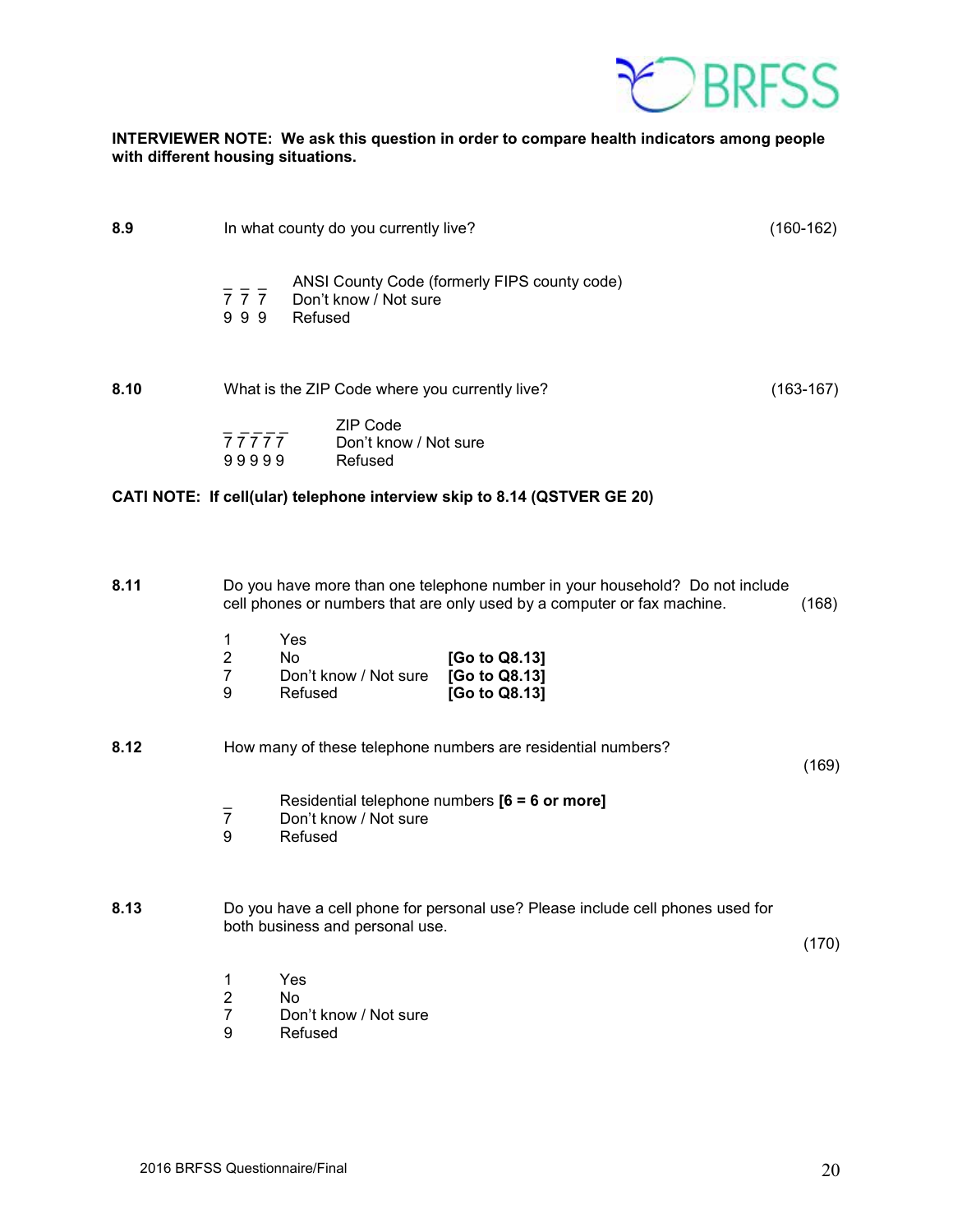

**8.14** Have you ever served on active duty in the United States Armed Forces, either in the regular military or in a National Guard or military reserve unit?

#### **INTERVIEWER NOTE: Active duty does not include training for the Reserves or National Guard, but DOES include activation, for example, for the Persian Gulf War**. (171)

1 Yes

2 No

#### **Do not read:**

- 7 Don't know / Not sure
- 9 Refused

**8.15** Are you currently…?

#### **INTERVIEWER NOTE: If more than one, select the category which best describes you.**

#### **Please read:**

- 1 Employed for wages<br>2 Self-employed
- 2 Self-employed<br>3 Out of work for
- 3 Out of work for 1 year or more<br>4 Out of work for less than 1 year
- 4 Out of work for less than 1 year<br>5 A Homemaker
- 5 A Homemaker<br>6 A Student
- 6 A Student<br>7 Retired
- **Retired**

#### **Or**

8 Unable to work

#### **Do not read:**

9 Refused

**8.16** How many children less than 18 years of age live in your household?

(173-174)

(172)

- $\frac{1}{8}$   $\frac{1}{8}$  Number of children
- 8 8 None<br>9 9 Refus
- **Refused**

**8.17** Is your annual household income from all sources—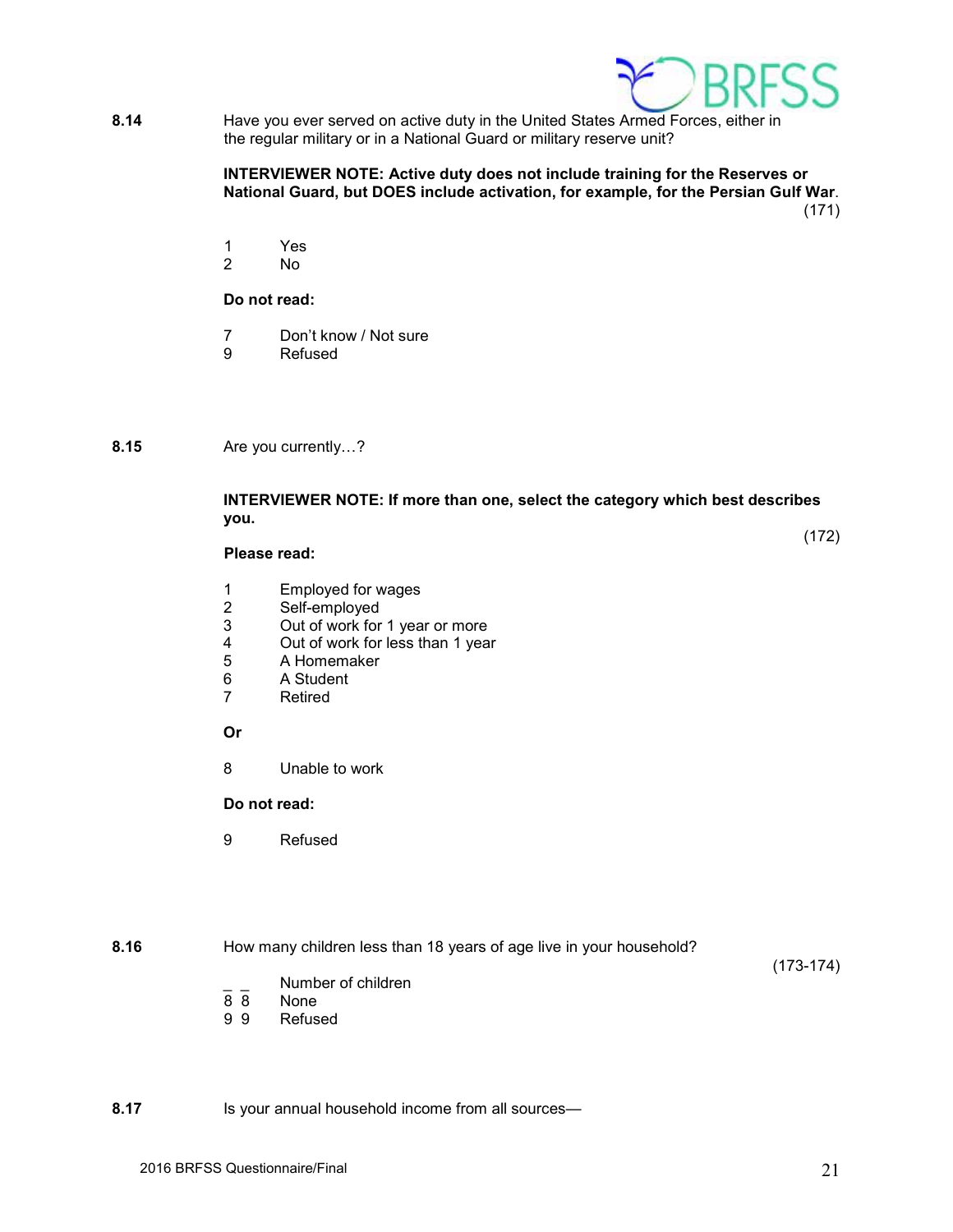

**If respondent refuses at ANY income level, code '99' (Refused)**

#### **Read only if necessary:**

- 0 4 Less than \$25,000 **If "no," ask 05; if "yes," ask 03** (\$20,000 to less than \$25,000)
- 0 3 Less than \$20,000 **If "no," code 04; if "yes," ask 02** (\$15,000 to less than \$20,000)
- 0 2 Less than \$15,000 **If "no," code 03; if "yes," ask 01** (\$10,000 to less than \$15,000)
- 0 1 Less than \$10,000 **If "no," code 02**
- 0 5 Less than \$35,000 **If "no," ask 06** (\$25,000 to less than \$35,000)
- 0 6 Less than \$50,000 **If "no," ask 07** (\$35,000 to less than \$50,000)
- 0 7 Less than \$75,000 **If "no," code 08** (\$50,000 to less than \$75,000)
- 0 8 \$75,000 or more

#### **Do not read:**

- 77 Don't know / Not sure<br>99 Refused
- **Refused**

| 8.18 |   | Have you used the internet in the past 30 days? | (177 |
|------|---|-------------------------------------------------|------|
|      |   | Yes                                             |      |
|      | 2 | Nο                                              |      |
|      |   | Don't know/Not sure                             |      |
|      | 9 | Refused                                         |      |

| 8.19 | About how much do you weigh without shoes?                     |           |
|------|----------------------------------------------------------------|-----------|
|      |                                                                | (178-181) |
|      | NOTE: If respondent answers in metrics, put "9" in column 178. |           |
|      |                                                                |           |

#### **Round fractions up**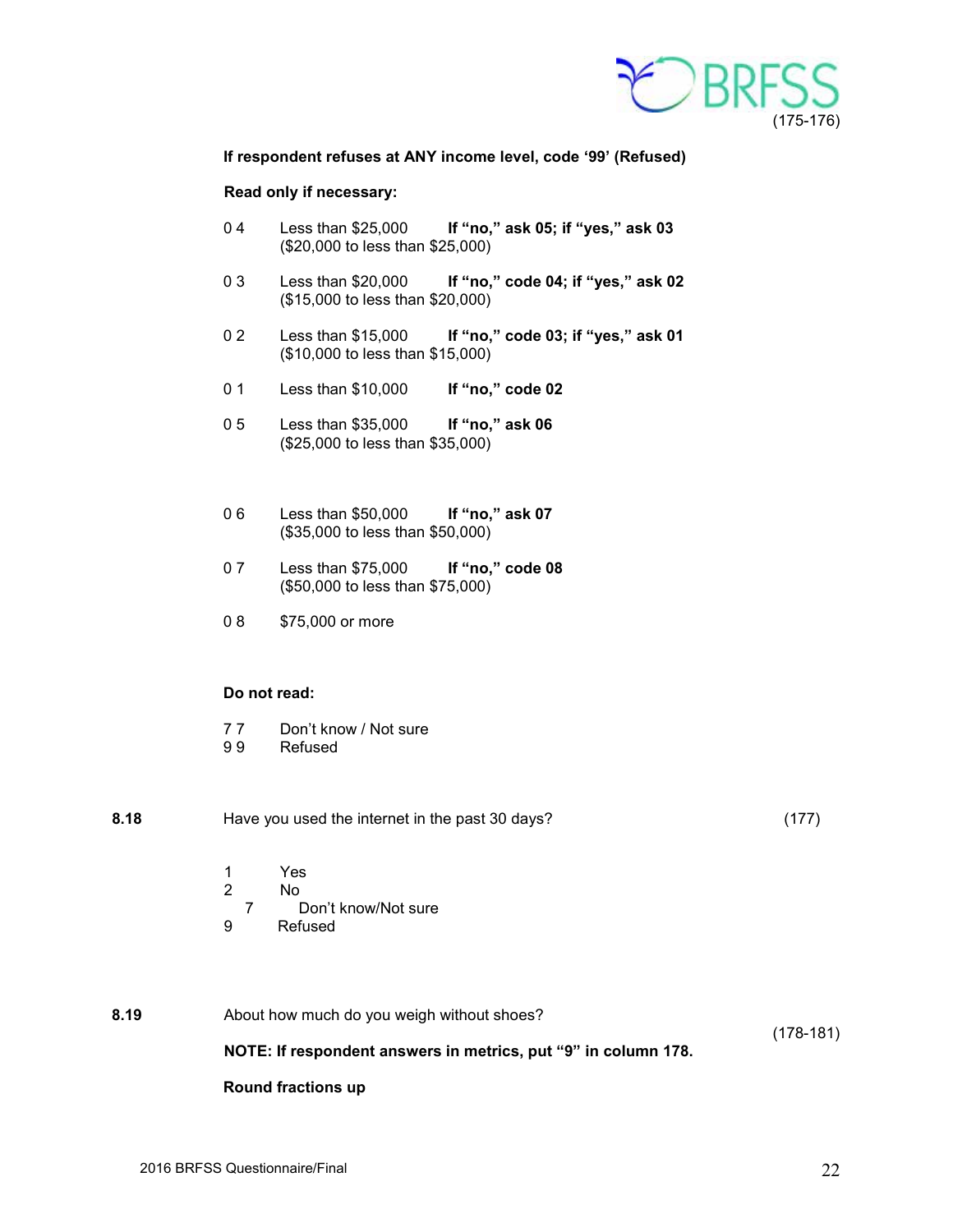

|                    | Weight |      |  |                       |  |
|--------------------|--------|------|--|-----------------------|--|
| (pounds/kilograms) |        |      |  |                       |  |
|                    |        | 7777 |  | Don't know / Not sure |  |
|                    |        | 9999 |  | Refused               |  |

**8.20** About how tall are you without shoes?

(182-185)

**NOTE: If respondent answers in metrics, put "9" in column 182.**

#### **Round fractions down**

| Height                            |                       |  |  |
|-----------------------------------|-----------------------|--|--|
| (f t / inches/meters/centimeters) |                       |  |  |
| 77/77                             | Don't know / Not sure |  |  |
| 99/99                             | Refused               |  |  |

#### **If male, go to 8.22, if female respondent is 45 years old or older, go to Q8.22**

| 8.21<br>To your knowledge, are you now pregnant? |  |
|--------------------------------------------------|--|
|--------------------------------------------------|--|

- 1 Yes
- 2 No<br>7 Dor
- 7 Don't know / Not sure<br>9 Refused
- **Refused**

The following questions are about health problems or impairments you may have.

Some people who are deaf or have serious difficulty hearing **may or may not** use equipment to communicate by phone.

**8.22** Are you deaf or do you have **serious difficulty** hearing?

 $(187)$ 

(186)

- 1 Yes<br>2 No
- 2 No<br>7 Dor
- 7 Don't know / Not Sure<br>9 Refused
- **Refused**

**8.23** Are you blind or do you have serious difficulty seeing, even when wearing glasses? (188)

- 1 Yes
- 2 No<br>7 Dor
- Don't know / Not Sure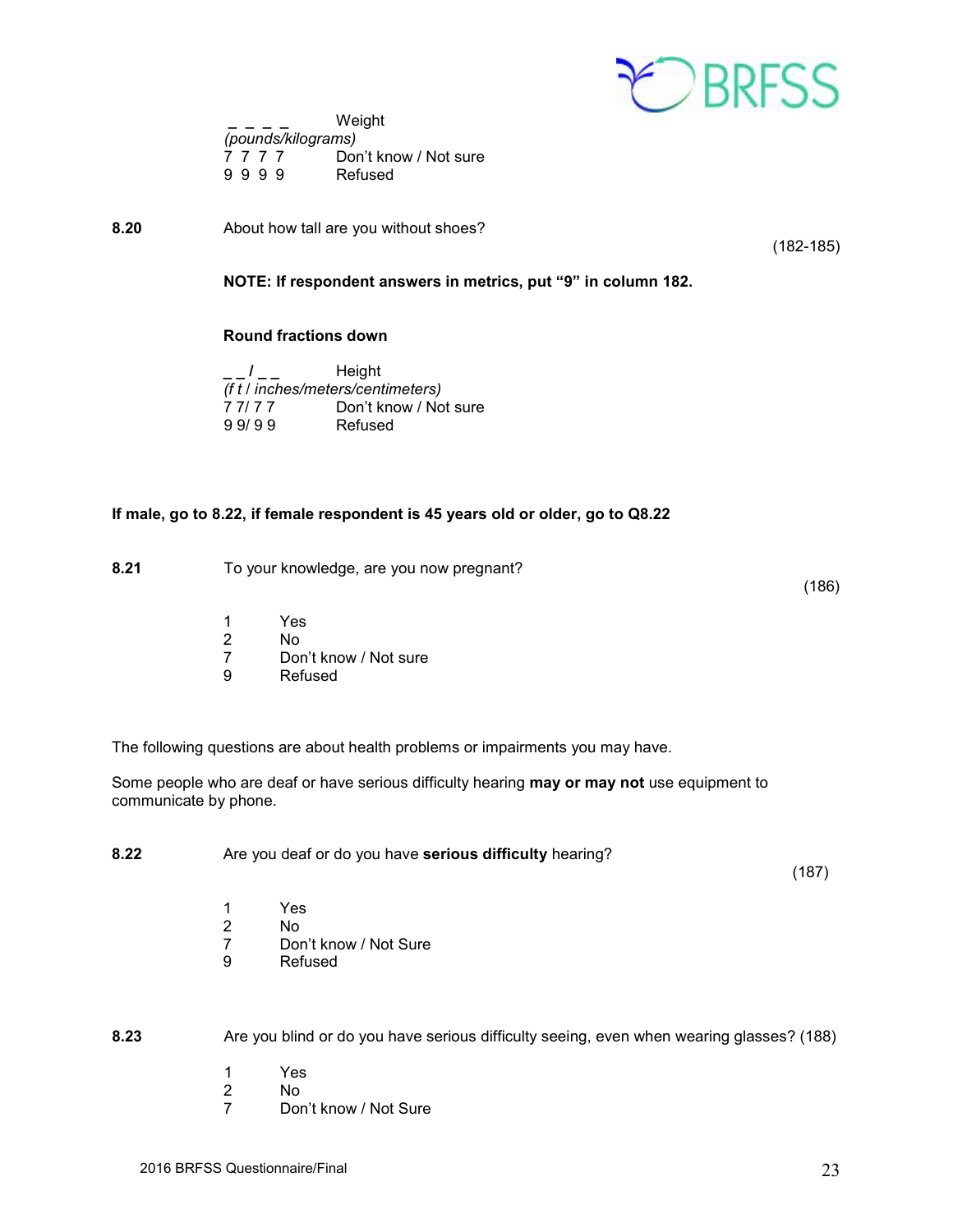9 Refused



| 8.24 |                                              | Because of a physical, mental, or emotional condition, do you have serious difficulty<br>concentrating, remembering, or making decisions?            | (189) |
|------|----------------------------------------------|------------------------------------------------------------------------------------------------------------------------------------------------------|-------|
|      | 1<br>$\overline{2}$<br>$\overline{7}$<br>9   | Yes<br>No<br>Don't know / Not sure<br>Refused                                                                                                        |       |
| 8.25 |                                              | Do you have serious difficulty walking or climbing stairs?                                                                                           | (190) |
|      | 1<br>$\boldsymbol{2}$<br>$\overline{7}$<br>9 | Yes<br><b>No</b><br>Don't know / Not sure<br>Refused                                                                                                 |       |
| 8.26 |                                              | Do you have difficulty dressing or bathing?                                                                                                          | (191) |
|      | 1<br>$\overline{2}$<br>$\overline{7}$<br>9   | Yes<br>No<br>Don't know / Not sure<br>Refused                                                                                                        |       |
| 8.27 |                                              | Because of a physical, mental, or emotional condition, do you have difficulty doing<br>errands alone such as visiting a doctor's office or shopping? | (192) |
|      | 1<br>$\overline{2}$<br>7                     | Yes<br>No<br>Don't know / Not sure                                                                                                                   |       |

 7 Don't know / Not sure **Refused** 

## <span id="page-23-0"></span>Section 9: Tobacco Use

**9.1** Have you smoked at least 100 cigarettes in your entire life?

 (193) **INTERVIEWER NOTE:** "For cigarettes, do not include: electronic cigarettes (e-cigarettes, NJOY, Bluetip), herbal cigarettes, cigars, cigarillos, little cigars, pipes, bidis, kreteks, water pipes (hookahs) or marijuana."

#### **NOTE: 5 packs = 100 cigarettes**

|    | Yes                   |                                       |
|----|-----------------------|---------------------------------------|
| 2  | N٥                    | [Go to Q9.5]                          |
|    | Don't know / Not sure | [G <sub>o</sub> to Q <sub>9.5</sub> ] |
| -9 | Refused               | [Go to Q9.5]                          |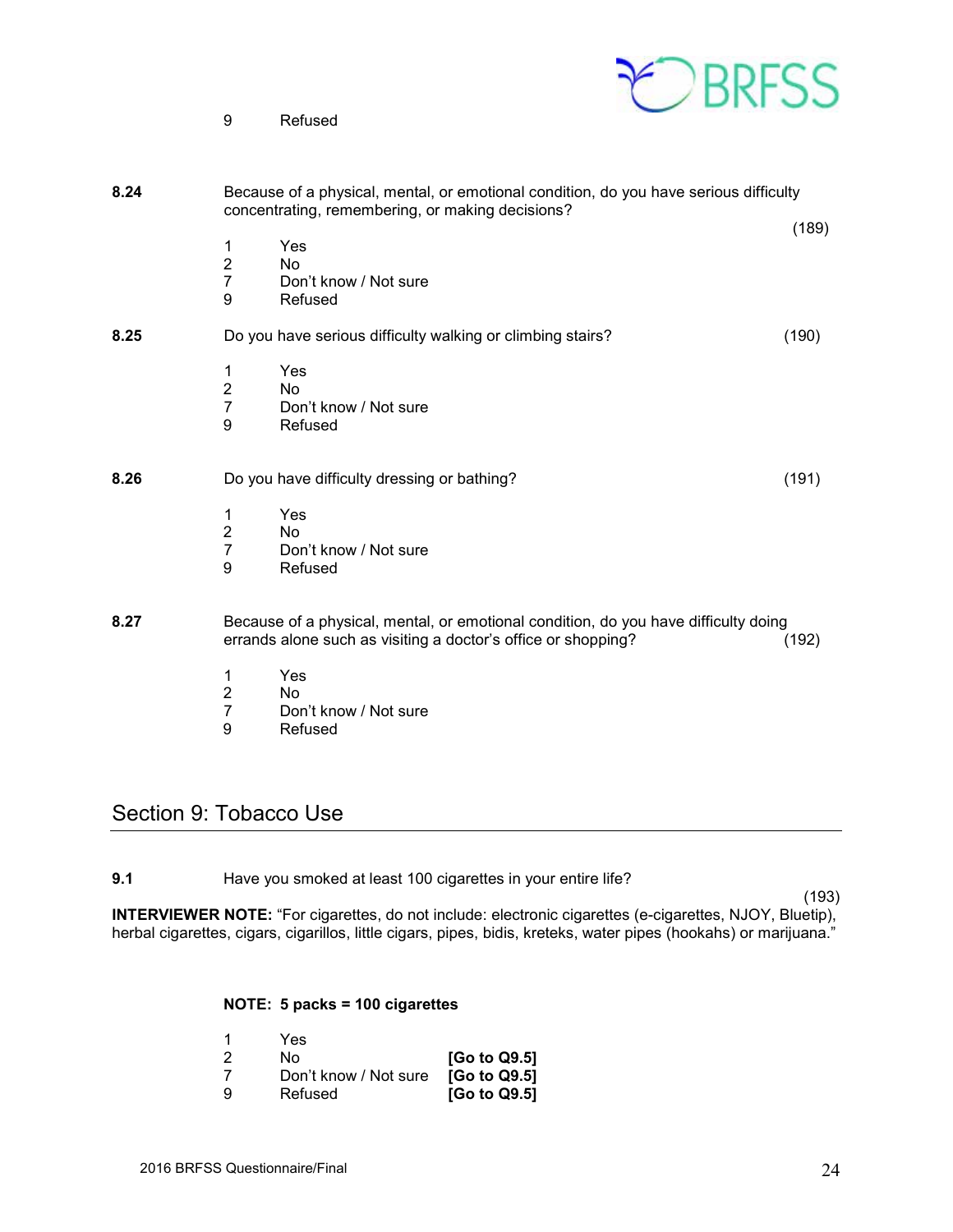

(194)

|    | Every day             |              |
|----|-----------------------|--------------|
| -2 | Some days             |              |
| -3 | Not at all            | [Go to Q9.4] |
|    | Don't know / Not sure | [Go to Q9.5] |
| 9  | Refused               | [Go to Q9.5] |

**9.3** During the past 12 months, have you stopped smoking for one day or longer because you were trying to quit smoking? (195)

|               | Yes                   | [Go to Q9.5] |
|---------------|-----------------------|--------------|
| $\mathcal{P}$ | N٥                    | [Go to Q9.5] |
| -7            | Don't know / Not sure | [Go to Q9.5] |
| 9             | Refused               | [Go to Q9.5] |

**9.4** How long has it been since you last smoked a cigarette, even one or two puffs? (196-197)

- 0 1 Within the past month (less than 1 month ago)<br>0 2 Within the past 3 months (1 month but less tha
- 0 2 Within the past 3 months (1 month but less than 3 months ago)<br>0 3 Within the past 6 months (3 months but less than 6 months ago
- 0 3 Within the past 6 months (3 months but less than 6 months ago)<br>0 4 Within the past year (6 months but less than 1 year ago)
- 0 4 Within the past year (6 months but less than 1 year ago)<br>0 5 Within the past 5 years (1 year but less than 5 years ago)
- 0 5 Within the past 5 years (1 year but less than 5 years ago)<br>0 6 Within the past 10 years (5 years but less than 10 years a
- 0 6 Within the past 10 years (5 years but less than 10 years ago)<br>0 7 10 years or more
- 10 years or more
- 0 8 Never smoked regularly<br>7 7 Don't know / Not sure
- 77 Don't know / Not sure<br>9.9 Refused
- **Refused**

**9.5** Do you currently use chewing tobacco, snuff, or snus every day, some days, or not at all?

**Snus (rhymes with 'goose')**

**NOTE: Snus (Swedish for snuff) is a moist smokeless tobacco, usually sold in**  small pouches that are placed under the lip against the gum.

- 1 Every day<br>2 Some days
- Some days
- 3 Not at all

#### **Do not read:**

- 7 Don't know / Not sure<br>9 Refused
- **Refused**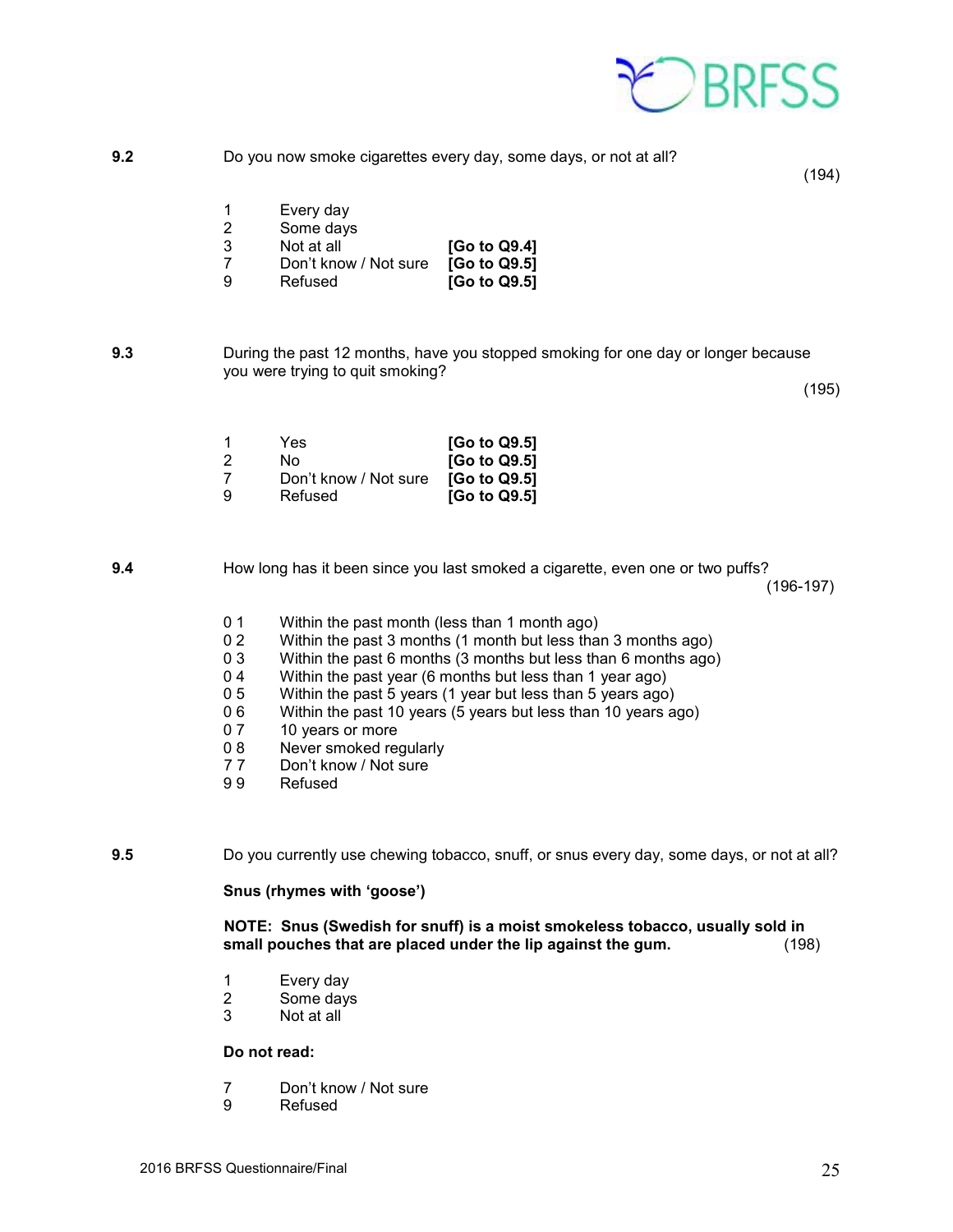

## <span id="page-25-0"></span>Section 10: E-Cigarettes

**Read if necessary**: Electronic cigarettes (e-cigarettes) and other electronic "vaping" products include electronic hookahs (e-hookahs), vape pens, e-cigars, and others. These products are battery-powered and usually contain nicotine and flavors such as fruit, mint, or candy.

- **10.1** Have you ever used an e-cigarette or other electronic "vaping" product, even just one time, in your entire life? (199)
	- 1 Yes
	- 2 No [Go to next section]<br>7 Don't know / Not Sure
	- 7 Don't know / Not Sure<br>9 Refused 「Go to next s
	- Refused [Go to next section]
- **10.2** Do you now use e-cigarettes or other electronic "vaping" products every day, some days, or not at all? (200)
	- 1 Every day
	- 2 Some days<br>3 Not at all
	-
	- 3 Not at all<br>7 Don't kno 7 Don't know / Not
	- **Refused**

## <span id="page-25-1"></span>Section 11: Alcohol Consumption

**11.1** During the past 30 days, how many days per week or per month did you have at least one drink of any alcoholic beverage such as beer, wine, a malt beverage or liquor?

(201-203)

- $1_{--}$  Days per week
- $2 -$  Days in past 30 days<br>888 No drinks in past 30 d
- 
- 
- 

8 8 8 No drinks in past 30 days **[Go to next section] Don't know / Not sure <b>[Go to next section]** 9 9 9 Refused **[Go to next section]**

**11.2** One drink is equivalent to a 12-ounce beer, a 5-ounce glass of wine, or a drink with one shot of liquor. During the past 30 days, on the days when you drank, about how many drinks did you drink on the average?

(204-205)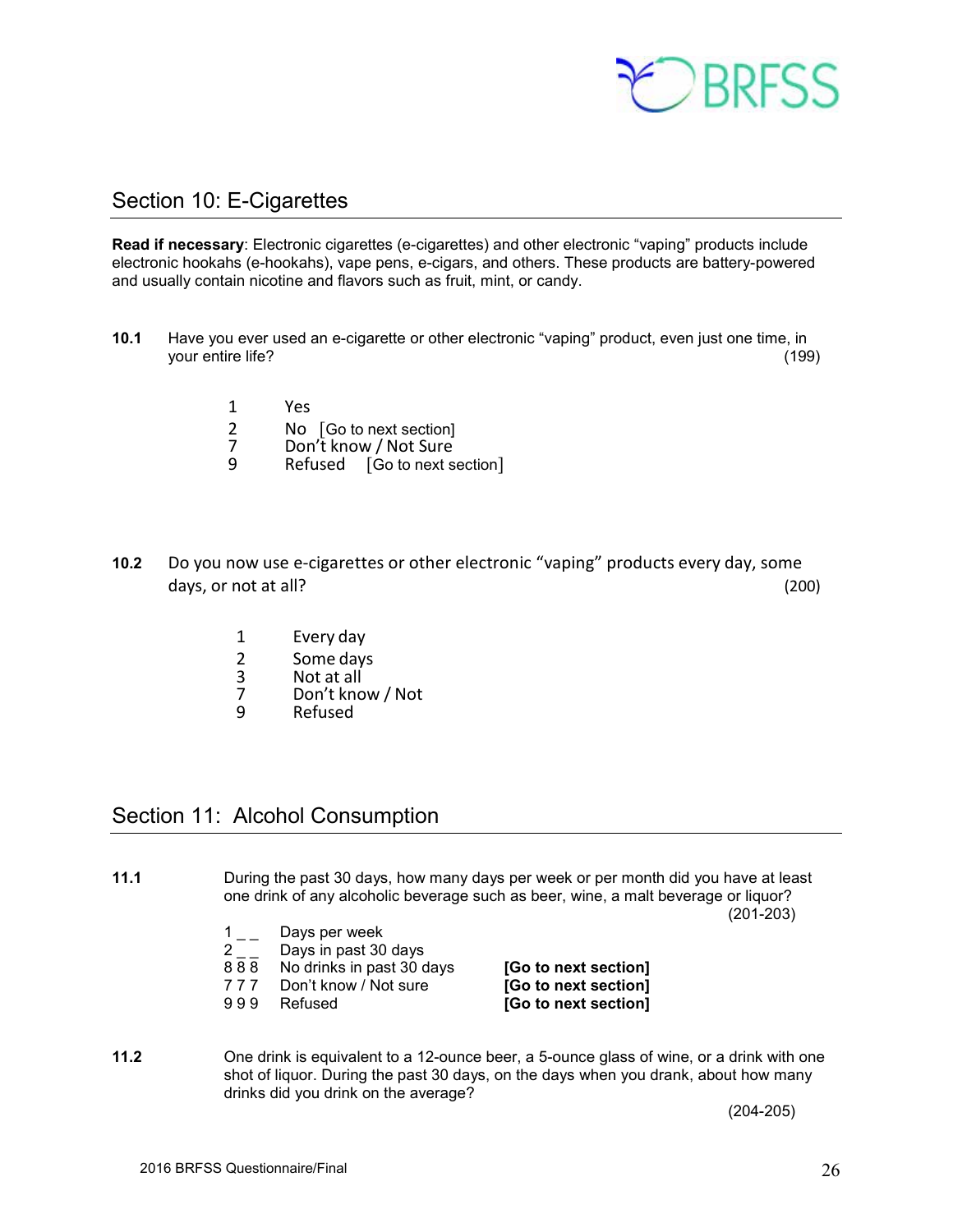

**NOTE: A 40 ounce beer would count as 3 drinks, or a cocktail drink with 2 shots would count as 2 drinks.**

- $\overline{7}$  Number of drinks<br> $\overline{7}$  Don't know / Not s
- Don't know / Not sure
- 9 9 Refused
- **11.3** Considering all types of alcoholic beverages, how many times during the past 30 days did you have **X [CATI X = 5 for men, X = 4 for women]** or more drinks on an occasion? (206-207)
	- $\frac{1}{8}$  Number of times
	- 88 None<br>77 Don't
	- 77 Don't know / Not sure<br>99 Refused
	- **Refused**
- **11.4** During the past 30 days, what is the largest number of drinks you had on any occasion? (208-209)
	- $\frac{1}{7}$  Number of drinks<br>77 Don't know / Not s
	- $\overline{7}$   $\overline{7}$  Don't know / Not sure<br>99 Refused
	- **Refused**

## <span id="page-26-0"></span>Section 12: Immunization

Now I will ask you questions about the flu vaccine. There are two ways to get the flu vaccine, one is a shot in the arm and the other is a spray, mist, or drop in the nose called FluMist™.

**12.1** During the past 12 months, have you had either a flu shot or a flu vaccine that was sprayed in your nose?

(210)

**Read if necessary:** A new flu shot came out in 2011 that injects vaccine into the skin with a very small needle. It is called Fluzone Intradermal vaccine. This is also considered a flu shot.

|    | Yes                   |               |
|----|-----------------------|---------------|
| -2 | N٥                    | [Go to Q12.3] |
|    | Don't know / Not sure | [Go to Q12.3] |
| ୍ର | Refused               | [Go to Q12.3] |

**12.2** During what month and year did you receive your most recent flu shot injected into your arm or flu vaccine that was sprayed in your nose?

(211-216)

|         | Month / Year          |
|---------|-----------------------|
| 77/7777 | Don't know / Not sure |
| 99/9999 | Refused               |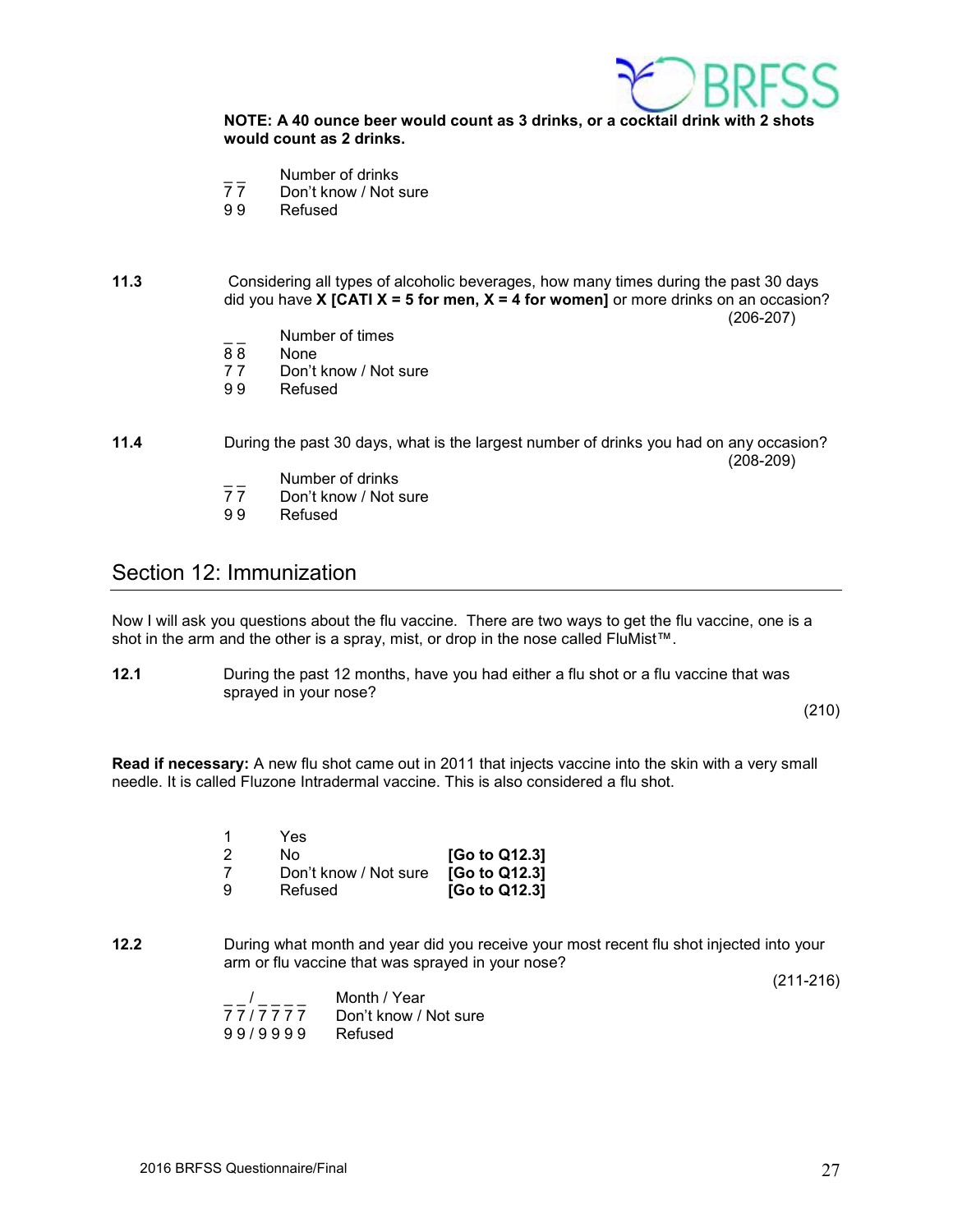

**12.3** A pneumonia shot or pneumococcal vaccine is usually given only once or twice in a person's lifetime and is different from the flu shot. Have you ever had a pneumonia shot?  $(217)$ 

1 Yes

- 2 No
- Don't know / Not sure
- 9 Refused

## **12.4.** Since 2005, have you had a tetanus shot? (218)

If yes, ask: "Was this Tdap, the tetanus shot that also has pertussis or whooping cough vaccine?"

- 1 Yes, received Tdap
- 2 Yes, received tetanus shot, but not Tdap
- 3 Yes, received tetanus shot but not sure what type
- 4 No, did not receive any tetanus since 2005<br>7 Don't know/Not sure
- 7 Don't know/Not sure<br>9 Refused
- **Refused**

## <span id="page-27-0"></span>Section 13: Falls

#### **If respondent is 45 years or older continue, otherwise go to next section.**

The next questions ask about recent falls. By a fall, we mean when a person unintentionally comes to rest on the ground or another lower level.

| 13.1 | In the past 12 months, how many times have you fallen? |  |  |
|------|--------------------------------------------------------|--|--|
|------|--------------------------------------------------------|--|--|

(219–220)

|    | Number of times       | $[76 = 76$ or more]  |
|----|-----------------------|----------------------|
| 88 | None                  | [Go to next section] |
| 77 | Don't know / Not sure | [Go to next section] |
| 99 | Refused               | [Go to next section] |

**13.2 [Fill in "Did this fall (from Q13.1) cause an injury?"]. If only one fall from Q13.1 and response is "Yes" (caused an injury); code 01. If response is "No," code 88**.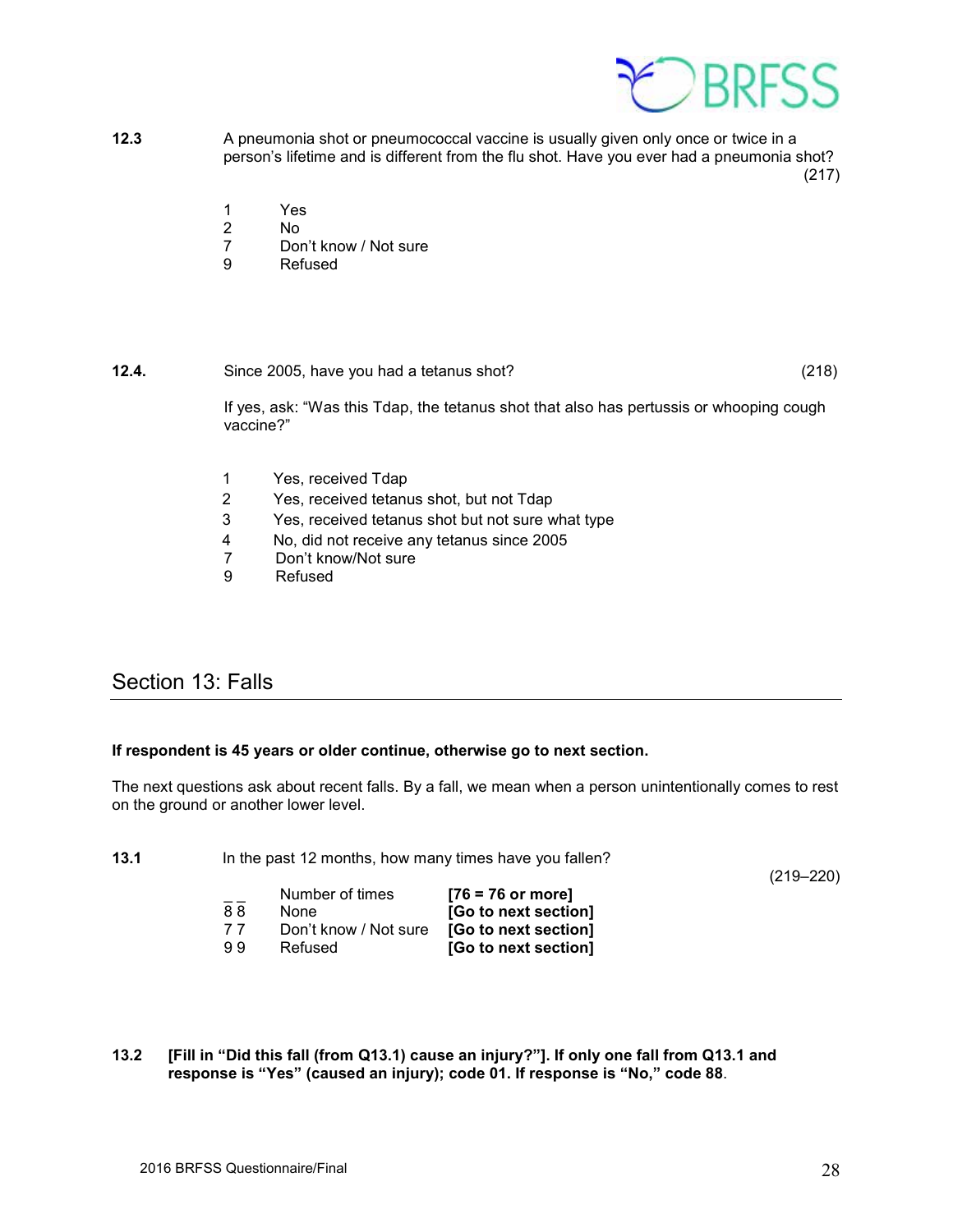

How many of these falls caused an injury? By an injury, we mean the fall caused you to limit your regular activities for at least a day or to go see a doctor. (221–222)

- \_ \_ Number of falls **[76 = 76 or more]**
- None
- 77 Don't know / Not sure<br>99 Refused
- **Refused**

## <span id="page-28-0"></span>Section 14: Seatbelt Use

**14.1** How often do you use seat belts when you drive or ride in a car? Would you say—

(223)

#### **Please read:**

- 1 Always<br>2 Nearly a
- 2 Nearly always<br>3 Sometimes
- **Sometimes**
- 4 Seldom<br>5 Never
- **Never**

#### **Do not read:**

- 7 Don't know / Not sure<br>8 Never drive or ride in a
- $8$  Never drive or ride in a car<br>9 Refused
- **Refused**

**CATI note: If Q14.1 = 8 (Never drive or ride in a car), go to Section 16; otherwise continue.**

## <span id="page-28-1"></span>Section 15: Drinking and Driving

#### **CATI note: If Q11.1 = 888 (No drinks in the past 30 days); go to next section.**

**15.1** During the past 30 days, how many times have you driven when you've had perhaps too much to drink?

(224-225)

- $\frac{1}{8}$   $\frac{1}{8}$  Number of times
- 8 8 None<br>7 7 Don't
- 7 7 Don't know / Not sure<br>9 9 Refused
- **Refused**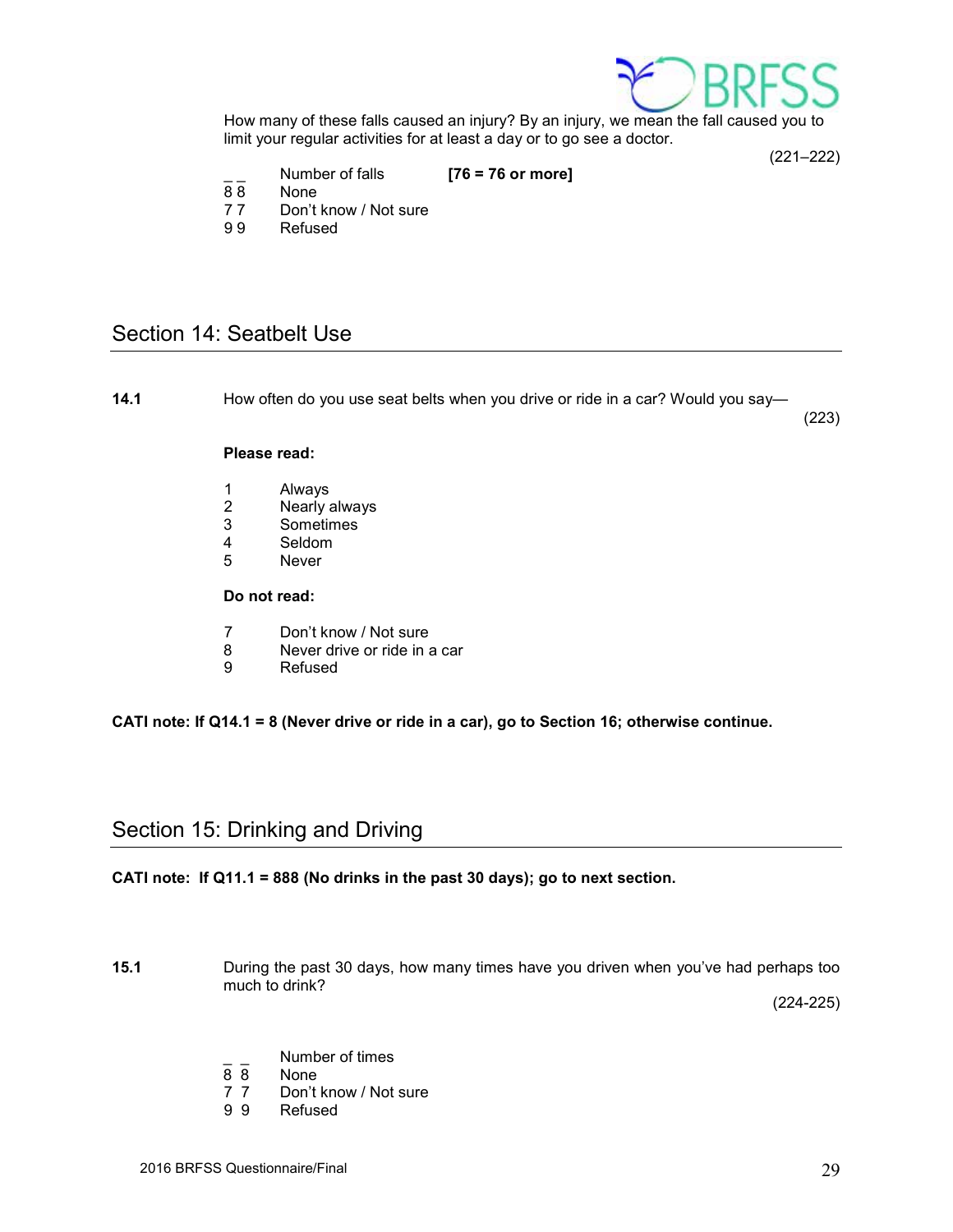

## <span id="page-29-0"></span>Section 16: Breast and Cervical Cancer Screening

#### **CATI NOTE: If male go to the next section.**

The next questions are about breast and cervical cancer.

**16.1** A mammogram is an x-ray of each breast to look for breast cancer. Have you ever had a mammogram? (226)

| 1 | Yes                   |               |
|---|-----------------------|---------------|
| 2 | N٥                    | [Go to Q16.3] |
| 7 | Don't know / Not sure | [Go to Q16.3] |
| 9 | Refused               | [Go to Q16.3] |

**16.2** How long has it been since you had your last mammogram?

|                                                             |                                                                                      |                                                           | (227)                                                                                                                                                                                                                                                                                                                                                                                                                                                                                                                                                                                                                                                                                |
|-------------------------------------------------------------|--------------------------------------------------------------------------------------|-----------------------------------------------------------|--------------------------------------------------------------------------------------------------------------------------------------------------------------------------------------------------------------------------------------------------------------------------------------------------------------------------------------------------------------------------------------------------------------------------------------------------------------------------------------------------------------------------------------------------------------------------------------------------------------------------------------------------------------------------------------|
| 1<br>$\boldsymbol{2}$<br>3<br>4<br>5<br>$\overline{7}$<br>9 | 5 or more years ago<br>Don't know / Not sure<br>Refused                              |                                                           |                                                                                                                                                                                                                                                                                                                                                                                                                                                                                                                                                                                                                                                                                      |
|                                                             |                                                                                      |                                                           | (228)                                                                                                                                                                                                                                                                                                                                                                                                                                                                                                                                                                                                                                                                                |
|                                                             |                                                                                      |                                                           |                                                                                                                                                                                                                                                                                                                                                                                                                                                                                                                                                                                                                                                                                      |
|                                                             |                                                                                      |                                                           |                                                                                                                                                                                                                                                                                                                                                                                                                                                                                                                                                                                                                                                                                      |
|                                                             |                                                                                      |                                                           |                                                                                                                                                                                                                                                                                                                                                                                                                                                                                                                                                                                                                                                                                      |
| 9                                                           | Refused                                                                              | [Go to Q16.5]                                             |                                                                                                                                                                                                                                                                                                                                                                                                                                                                                                                                                                                                                                                                                      |
|                                                             |                                                                                      |                                                           | (229)                                                                                                                                                                                                                                                                                                                                                                                                                                                                                                                                                                                                                                                                                |
|                                                             |                                                                                      |                                                           |                                                                                                                                                                                                                                                                                                                                                                                                                                                                                                                                                                                                                                                                                      |
|                                                             |                                                                                      |                                                           |                                                                                                                                                                                                                                                                                                                                                                                                                                                                                                                                                                                                                                                                                      |
|                                                             |                                                                                      |                                                           |                                                                                                                                                                                                                                                                                                                                                                                                                                                                                                                                                                                                                                                                                      |
|                                                             |                                                                                      |                                                           |                                                                                                                                                                                                                                                                                                                                                                                                                                                                                                                                                                                                                                                                                      |
|                                                             |                                                                                      |                                                           |                                                                                                                                                                                                                                                                                                                                                                                                                                                                                                                                                                                                                                                                                      |
| $\overline{7}$                                              | Don't know / Not sure                                                                |                                                           |                                                                                                                                                                                                                                                                                                                                                                                                                                                                                                                                                                                                                                                                                      |
| 9                                                           | Refused                                                                              |                                                           |                                                                                                                                                                                                                                                                                                                                                                                                                                                                                                                                                                                                                                                                                      |
|                                                             | 1<br>$\overline{c}$<br>$\overline{7}$<br>1<br>$\overline{\mathbf{c}}$<br>3<br>4<br>5 | Yes<br>No<br>Don't know / Not sure<br>5 or more years ago | Within the past year (anytime less than 12 months ago)<br>Within the past 2 years (1 year but less than 2 years ago)<br>Within the past 3 years (2 years but less than 3 years ago)<br>Within the past 5 years (3 years but less than 5 years ago)<br>A Pap test is a test for cancer of the cervix. Have you ever had a Pap test?<br>[Go to Q16.5]<br>[Go to Q16.5]<br>How long has it been since you had your last Pap test?<br>Within the past year (anytime less than 12 months ago)<br>Within the past 2 years (1 year but less than 2 years ago)<br>Within the past 3 years (2 years but less than 3 years ago)<br>Within the past 5 years (3 years but less than 5 years ago) |

Now, I would like to ask you about the Human Papillomavirus **(Pap·uh·loh·muh virus)** or HPV test.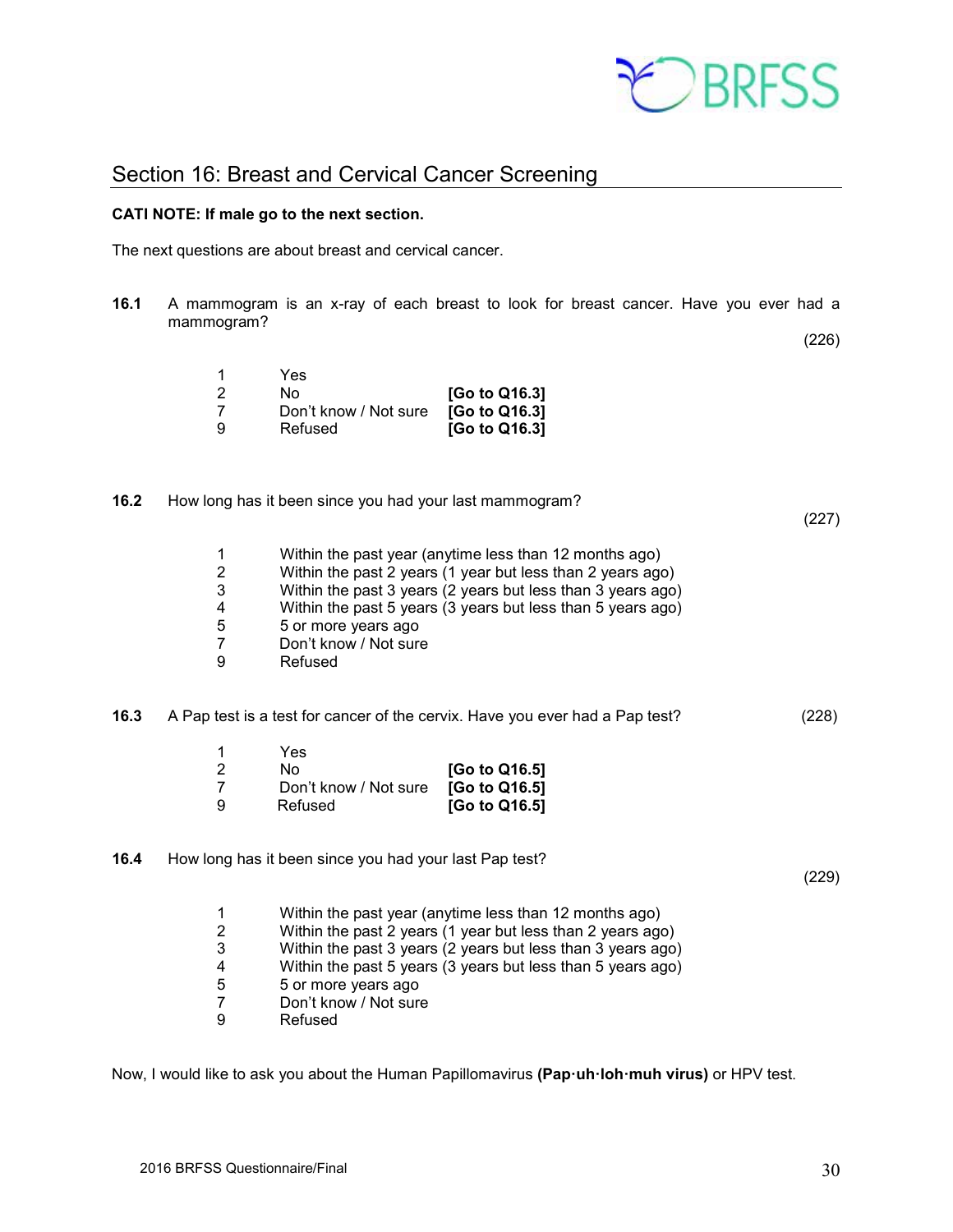

Have you ever had an HPV test?

(230)

| 1 |   | Yes                 |               |
|---|---|---------------------|---------------|
| 2 |   | N٥                  | [Go to Q16.7] |
|   |   | Don't know/Not sure | [Go to Q16.7] |
|   | g | Refused             | [Go to Q16.7] |

**16.6** How long has it been since you had your last HPV test?

(231)

- 1 Within the past year (anytime less than 12 months ago)
- Within the past 2 years (1 year but less than 2 years ago)
- 3 Within the past 3 years (2 years but less than 3 years ago)
- 4 Within the past 5 years (3 years but less than 5 years ago)<br>5 5 or more years ago
- 5 5 or more years ago<br>7 Don't know / Not sure
- 7 Don't know / Not sure<br>9 Refused
- **Refused**

#### **CATI NOTE: If response to Core Q8.21 = 1 (is pregnant); then go to next section.**

**16.7** Have you had a hysterectomy?

(232)

- **Read only if necessary:** A hysterectomy is an operation to remove the uterus (womb).
	- 1 Yes<br>2 No
	- 2 No<br>7 Dor
	- 7 Don't know / Not sure<br>9 Refused
	- **Refused**

## <span id="page-30-0"></span>Section 17: Prostate Cancer Screening

#### **CATI note: If respondent is <39 years of age, or is female, go to next section.**

Now, I will ask you some questions about prostate cancer screening.

**17.1** A Prostate-Specific Antigen test, also called a PSA test, is a blood test used to check men for prostate cancer. Has a doctor, nurse, or other health professional EVER talked with you about the advantages of the PSA test?

 $(233)$ 

- 1 Yes
- No.
- 7 Don't Know / Not sure
- 9 Refused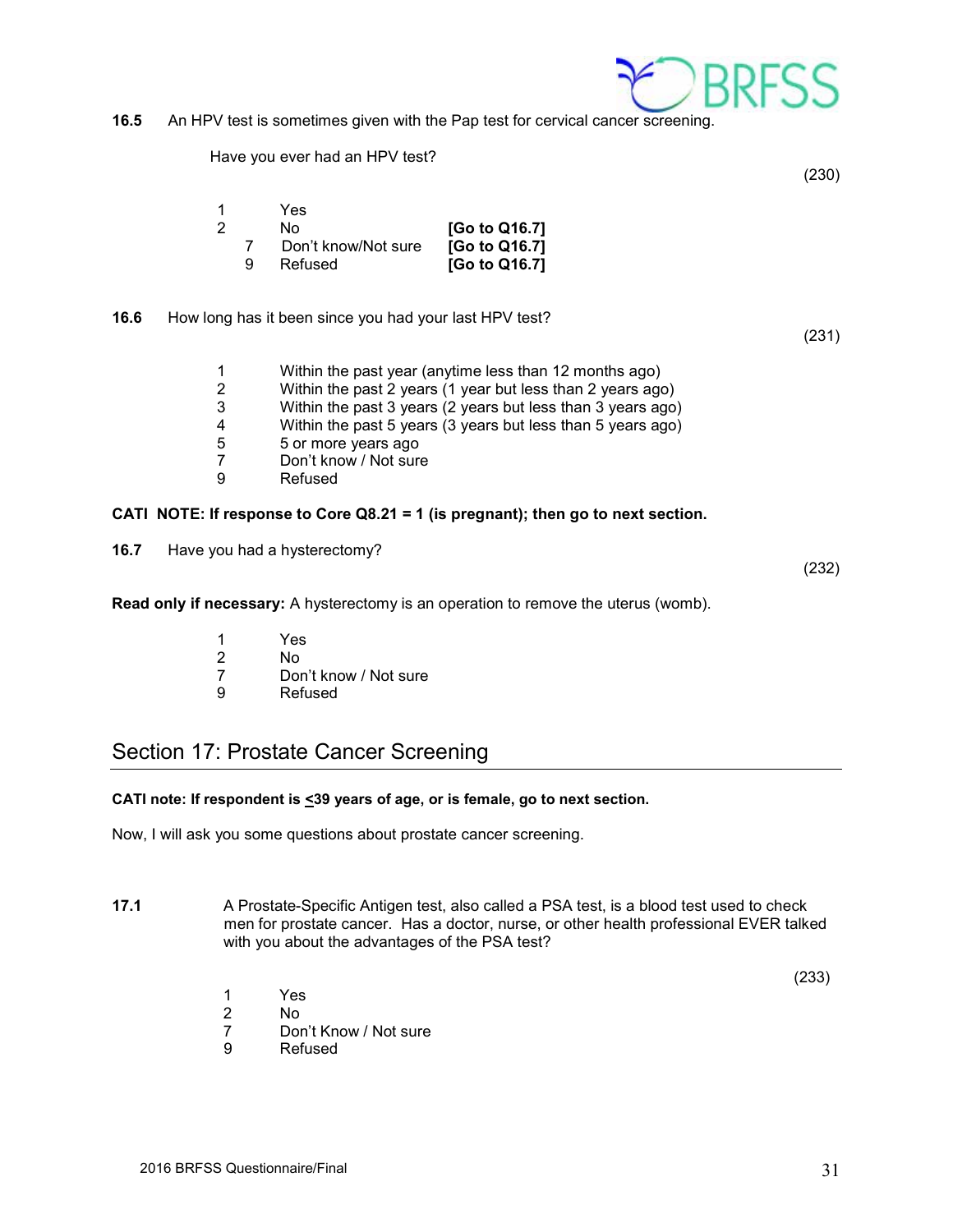

- **17.2** Has a doctor, nurse, or other health professional EVER talked with you about the disadvantages of the PSA test? (234)
	- 1 Yes
	- 2 No<br>7 Dor
	- Don't Know / Not sure
	- 9 Refused

#### **17.3** Has a doctor, nurse, or other health professional EVER recommended that you have a PSA test? (235)

- 1 Yes<br>2 No
- 2 No<br>7 Dor
- Don't Know / Not sure
- 9 Refused

## **17.4.** Have you EVER HAD a PSA test? (236)

|    | Yes                   |                      |
|----|-----------------------|----------------------|
| -2 | No.                   | [Go to next section] |
|    | Don't Know / Not sure | [Go to next section] |
| ୍ର | Refused               | [Go to next section] |

#### **17.5.** How long has it been since you had your last PSA test? (237)

#### **Read only if necessary:**

- 1 Within the past year (anytime less than 12 months ago)<br>2 Within the past 2 years (1 year but less than 2 years)
- 2 Within the past 2 years (1 year but less than 2 years)<br>3 Within the past 3 years (2 years but less than 3 years)
- 3 Within the past 3 years (2 years but less than 3 years)
- 4 Within the past 5 years (3 years but less than 5 years)<br>5 5 or more vears ago
- 5 5 or more years ago

#### **Do not read:**

- 7 Don't know / Not sure<br>9 Refused
- **Refused**

#### **17.6.** What was the MAIN reason you had this PSA test – was it ...?

 $(238)$ 

#### **Please read:**

- 1 Part of a routine exam<br>2 Because of a prostate
- 2 Because of a prostate problem<br>3 Because of a family history of p
- 3 Because of a family history of prostate cancer
- 4 Because you were told you had prostate cancer<br>5 Some other reason
- 5 Some other reason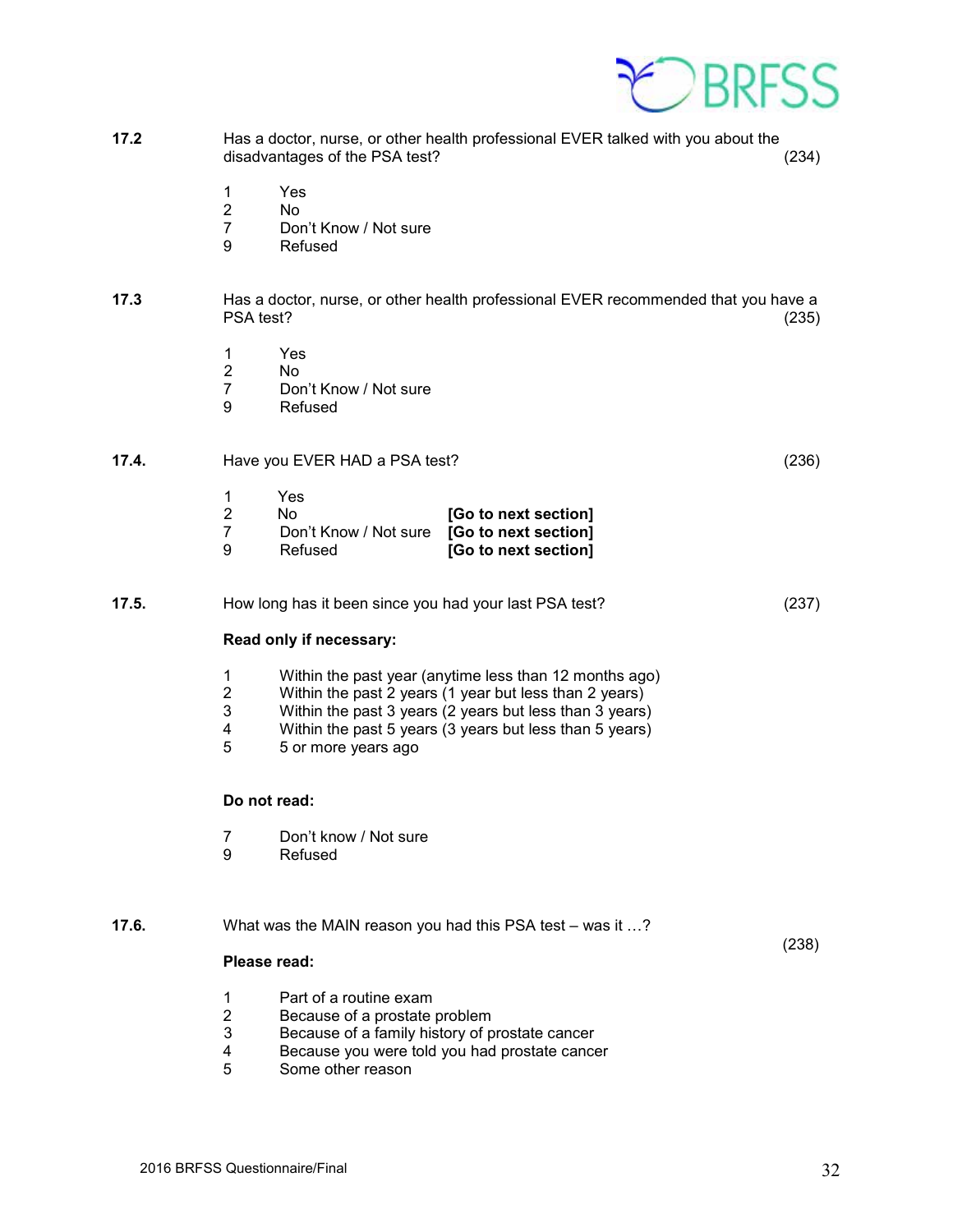

#### **Do not read:**

- 7 Don't know / Not sure<br>9 Refused
- **Refused**

## <span id="page-32-0"></span>Section 18: Colorectal Cancer Screening

#### **CATI note: If respondent is < 49 years of age, go to next section.**

The next questions are about colorectal cancer screening.

**18.1** A blood stool test is a test that may use a special kit at home to determine whether the stool contains blood. Have you ever had this test using a home kit?

(239)

| 1 | Yes                   |               |
|---|-----------------------|---------------|
| 2 | No.                   | [Go to Q18.3] |
| 7 | Don't know / Not sure | [Go to Q18.3] |
| 9 | Refused               | [Go to Q18.3] |

**18.2** How long has it been since you had your last blood stool test using a home kit?

(240)

#### **Read only if necessary:**

- 1 Within the past year (anytime less than 12 months ago)<br>2 Within the past 2 years (1 year but less than 2 years ago
- 2 Within the past 2 years (1 year but less than 2 years ago)<br>3 Within the past 3 years (2 years but less than 3 years ago
- 3 Within the past 3 years (2 years but less than 3 years ago)
- 4 Within the past 5 years (3 years but less than 5 years ago)  $5 5$  or more vears ago
- 5 5 or more years ago

#### **Do not read:**

- 7 Don't know / Not sure<br>9 Refused
- **Refused**
- **18.3** Sigmoidoscopy and colonoscopy are exams in which a tube is inserted in the rectum to view the colon for signs of cancer or other health problems. Have you ever had either of these exams?

(241)

|     | Yes                    |                      |
|-----|------------------------|----------------------|
| -2  | No.                    | [Go to next section] |
| - 7 | Don't know / Not sure  | [Go to next section] |
|     | <b>D</b> - f. . - - -l | $10 - 1 - 21$        |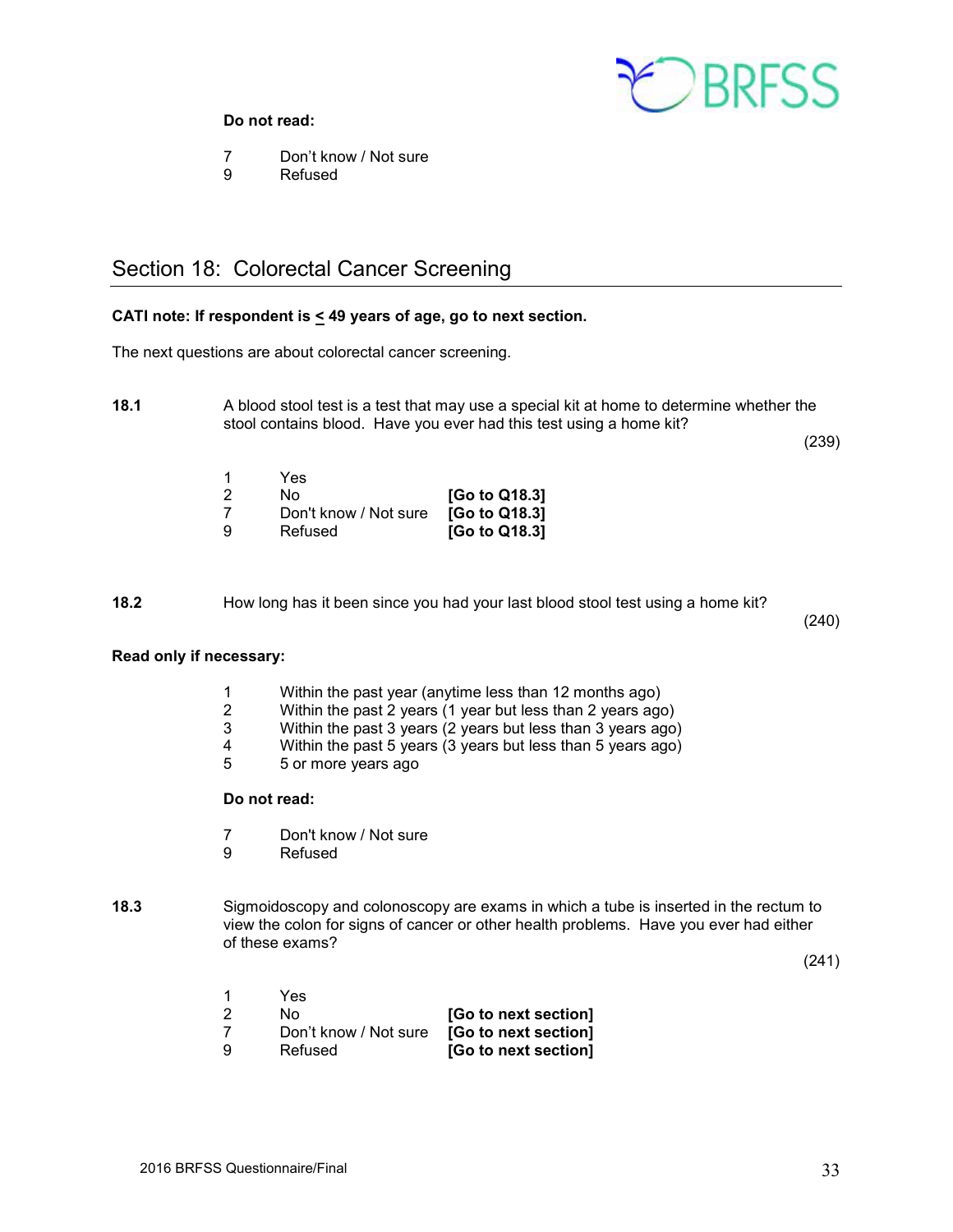

**18.4** For a SIGMOIDOSCOPY, a flexible tube is inserted into the rectum to look for problems. A COLONOSCOPY is similar, but uses a longer tube, and you are usually given medication through a needle in your arm to make you sleepy and told to have someone else drive you home after the test. Was your MOST RECENT exam a sigmoidoscopy or a colonoscopy?

(242)

- 1 Sigmoidoscopy
- 2 Colonoscopy<br>7 Don't know / I
- Don't know / Not sure
- 9 Refused

**18.5** How long has it been since you had your last sigmoidoscopy or colonoscopy?

(243)

#### **Read only if necessary:**

- 1 Within the past year (anytime less than 12 months ago)
- 2 Within the past 2 years (1 year but less than 2 years ago)<br>3 Within the past 3 years (2 years but less than 3 years ago
- 3 Within the past 3 years (2 years but less than 3 years ago)
- 
- 4 Within the past 5 years (3 years but less than 5 years ago) 5 Within the past 10 years (5 years but less than 10 years ago)  $\frac{6}{10}$  or more years ago
- 10 or more years ago

#### **Do not read:**

- 7 Don't know / Not sure
- 9 Refused

## <span id="page-33-0"></span>Section 19: HIV/AIDS

The next few questions are about the national health problem of HIV, the virus that causes AIDS. Please remember that your answers are strictly confidential and that you don't have to answer every question if you do not want to. Although we will ask you about testing, we will not ask you about the results of any test you may have had.

**19.1** Not counting tests you may have had as part of a blood donation, have you ever been tested for HIV? Include testing fluid from your mouth.

(244)

|    | Yes                   |               |
|----|-----------------------|---------------|
| -2 | N٥                    | [Go to Q19.3] |
|    | Don't know / Not sure | [Go to Q19.3] |
| -9 | Refused               | [Go to Q19.3] |

**19.2** Not including blood donations, in what month and year was your last HIV test?

(245-250)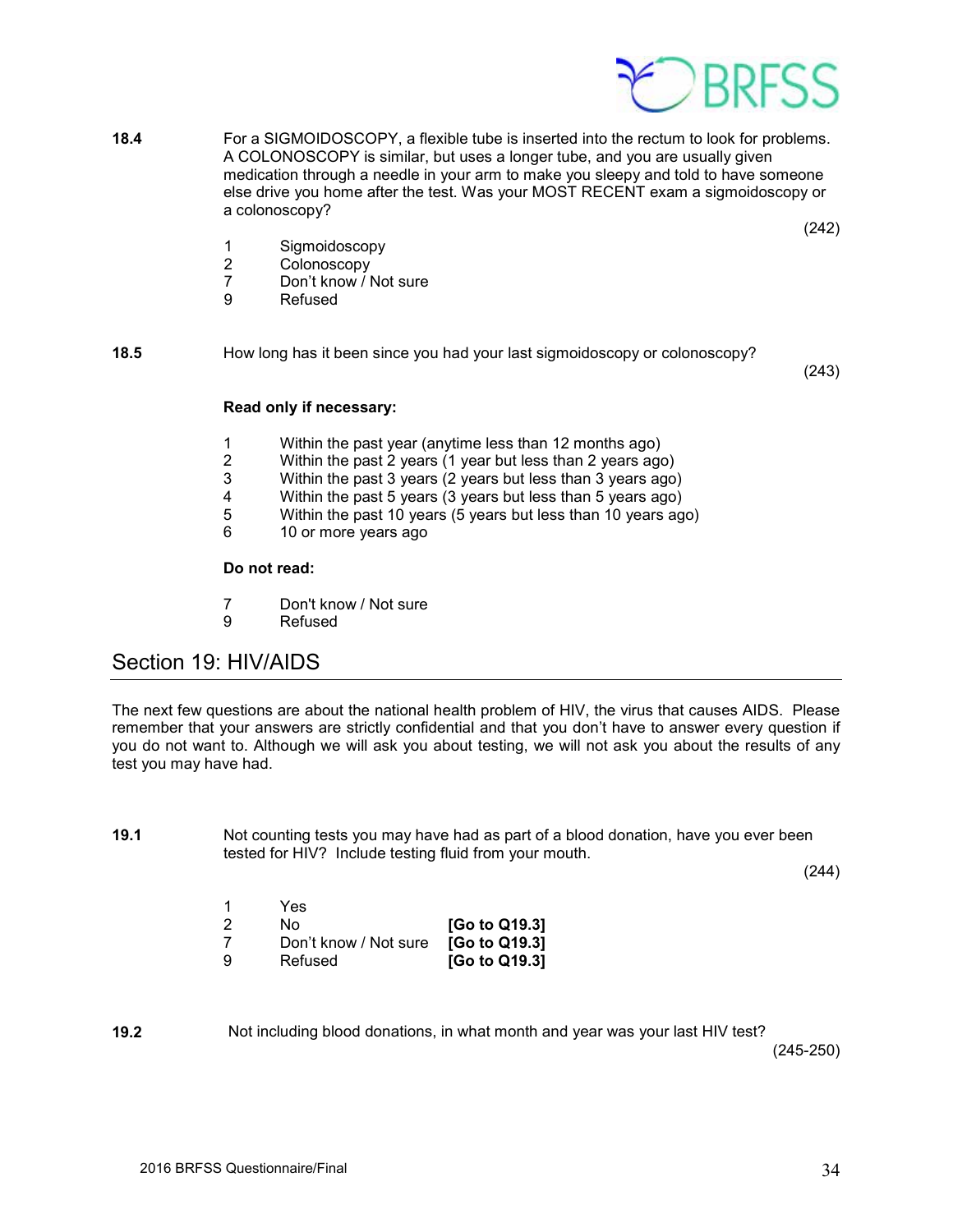

#### **NOTE: If response is before January 1985, code "Don't know."**

**CATI INSTRUCTION: If the respondent remembers the year but cannot remember the month, code the first two digits 77 and the last four digits for the year.** 

|         | Code month and year   |
|---------|-----------------------|
| 777777  | Don't know / Not sure |
| 99/9999 | Refused / Not sure    |

## **19.3** I am going to read you a list. When I am done, please tell me if any of the situations apply to you. You do not need to tell me which one. (251)

You have used intravenous drugs in the past year.

You have been treated for a sexually transmitted or venereal disease in the past year.

You have given or received money or drugs in exchange for sex in the past year.

You had anal sex without a condom in the past year.

You had four or more sex partners in the past year.

Do any of these situations apply to you?

- 1 Yes<br>2 No
- 2 No<br>7 Dor
- 7 Don't know / Not sure<br>9 Refused
- **Refused**

## Closing Statement or Transition to Modules and/or State-Added Questions

#### **Closing statement**

#### **Please read:**

That was my last question. Everyone's answers will be combined to help us provide information about the health practices of people in this state. Thank you very much for your time and cooperation.

**Or**

#### **Transition to modules and/or state-added questions**

#### **Please read:**

Finally, I have just a few questions left about some other health topics.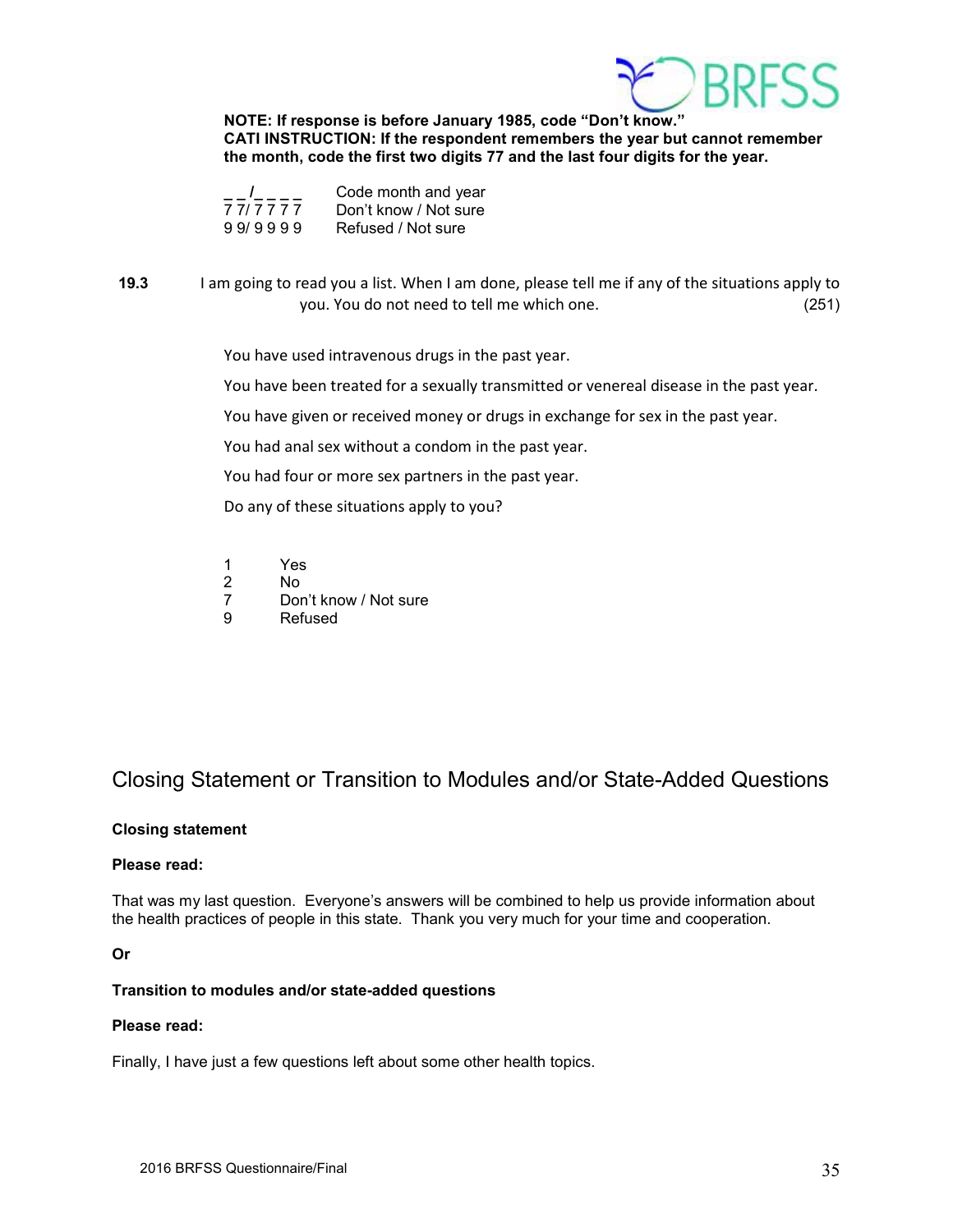

# <span id="page-35-0"></span>**Optional Modules**

## <span id="page-35-1"></span>Module 1: Pre-Diabetes

#### **NOTE: Only asked of those not responding "Yes" (code = 1) to Core Q6.12 (Diabetes awareness question).**

**1.** Have you had a test for high blood sugar or diabetes within the past three years?

(300)

- 1 Yes
- 2 No
- 7 Don't know / Not sure<br>9 Refused
- **Refused**

#### **CATI note: If Core Q6.12 = 4 (No, pre-diabetes or borderline diabetes); answer Q2 "Yes" (code = 1).**

**2** Have you ever been told by a doctor or other health professional that you have pre-diabetes or borderline diabetes?

#### **If "Yes" and respondent is female, ask: "Was this only when you were pregnant?"**

(301)

- 1 Yes<br>2 Yes.
- 2 Yes, during pregnancy<br>3 No
- 3 No
- Don't know / Not sure
- 9 Refused

## <span id="page-35-2"></span>Module 5: Health Literacy

1. How difficult is it for you to get advice or information about health or medical topics if you need it? Would you say it is … (362)

#### **Please read**

- 1. Very easy
- 2. Somewhat easy
- 3. Somewhat difficult
- 4. Very difficult
- 5. I don't look for health information

#### **Do not read**

7. Don't know/not sure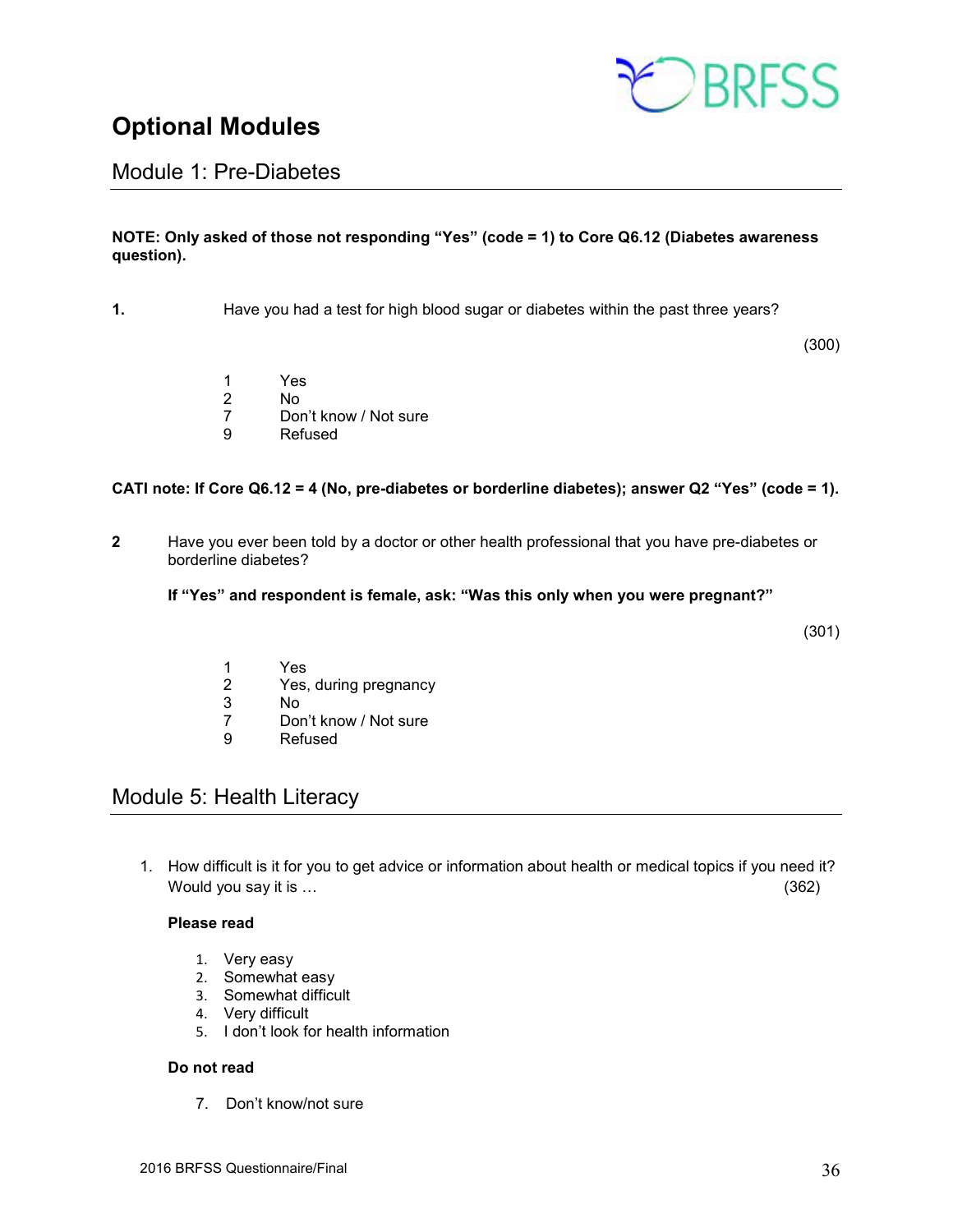

9. Refused

**INTERVIEWER NOTE: Respondent can answer based on any source of health or medical advice or information. If the respondent asks what is meant by advice or information, interviewer re-reads the question to the respondent. If the respondent still doesn't understand, interviewer can say, "You can think about any source of health or medical advice or information."**

2. How difficult is it for you to understand information that doctors, nurses and other health professionals tell you? Would you say it is … (363)

#### **Please read**

- 1. Very easy
- 2. Somewhat easy
- 3. Somewhat difficult
- 4. Very difficult

#### **Do not read**

- 7. Don't know/not sure
- 9. Refused
- 3. You can find written information about health on the Internet, in newspapers and magazines, and in brochures in the doctor's office and clinic. In general, how difficult is it for you to understand written health information? Would you say it is …

#### **Please read**

- 1. Very easy
- 2. Somewhat easy
- 3. Somewhat difficult
- 4. Very difficult
- 5. I don't pay attention to written health information

#### **Do not read**

- 7. Don't know/not sure
- 9. Refused

## <span id="page-36-0"></span>Module 7: Cognitive Decline

#### **CATI NOTE: If respondent is 45 years of age or older continue, else go to next module**

**Introduction:** The next few questions ask about difficulties in thinking or remembering that can make a big difference in everyday activities. This does not refer to occasionally forgetting your keys or the name of someone you recently met, which is normal. This refers to confusion or memory loss that is happening more often or getting worse, such as forgetting how to do things you've always done or forgetting things that you would normally know. We want to know how these difficulties impact you.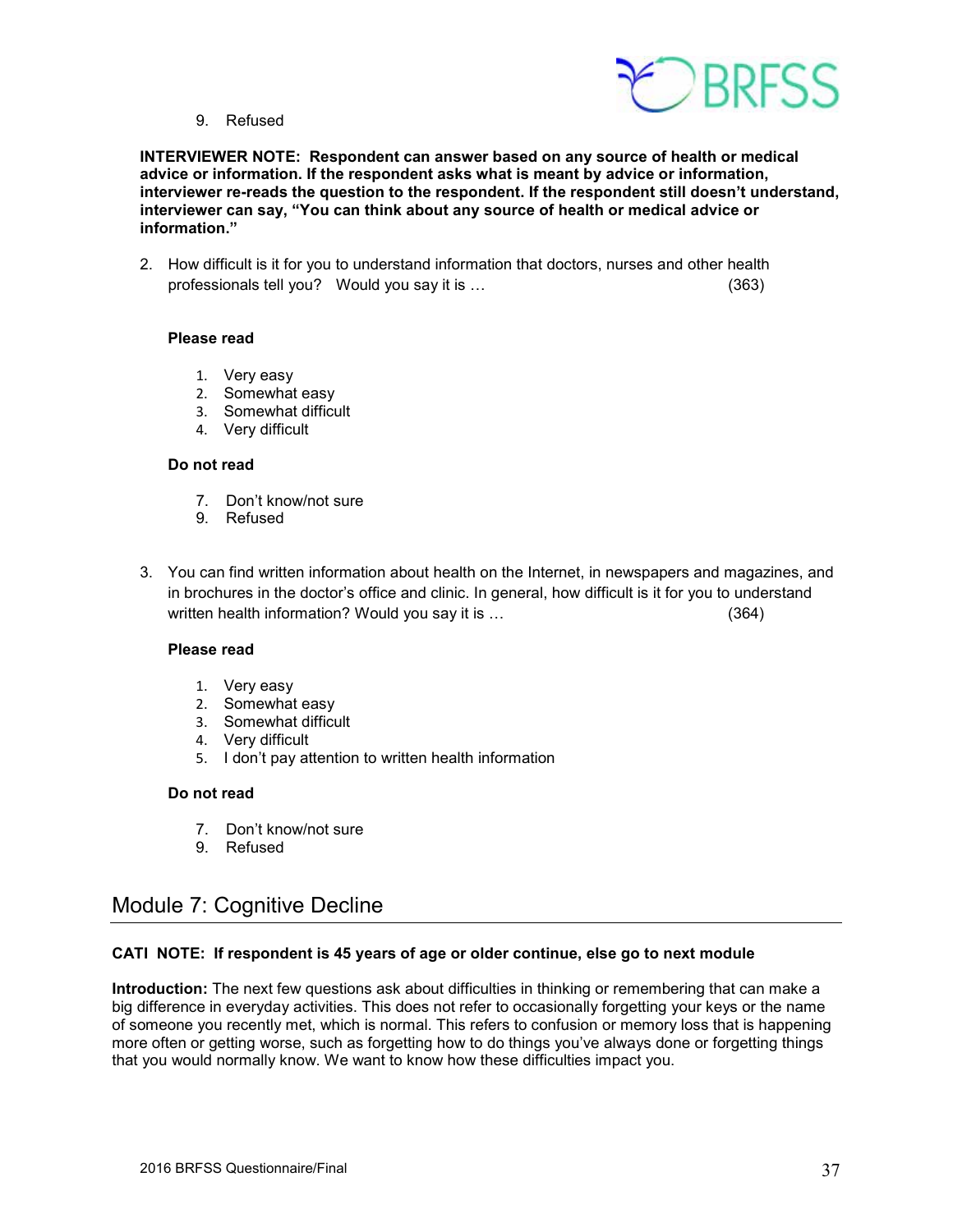

- **1.** During the past 12 months, have you experienced confusion or memory loss that is happening more often or is getting worse? more often or is getting worse?
	- 1 Yes 2 No **[Go to next module]**
	- 7 Don't know **[Go to Q2]** [Go to next module]
- **2.** During the past 12 months, as a result of confusion or memory loss<sub>r</sub> how often have you given up day-to-day household activities or chores you used to do, such as cooking, cleaning, taking medications, driving, or paying bills? (377)

#### **Please read:**

- 1 Always<br>2 Usually
- 2 Usually<br>3 Sometin
- 3 Sometimes<br>4 Rarely
- 4 Rarely<br>5 Never
- **Never**
- 7 Don't know
- 9 Refused
- **3.** As a result of confusion or memory loss, how often do you need assistance with these day-to-day activities? (378)

#### **Please read:**

- 1 Always<br>2 Usually
- 2 Usually<br>3 Sometin
- 3 Sometimes<br>4 Rarely
- 4 Rarely **[Go to Q5]**<br>5 Never **[Go to Q5]** 5 Never **[Go to Q5]**
- 
- 7 Don't know **[Go to Q5]** 9 Refused **[Go to Q5]**

#### **CATI NOTE: If Q3 = 1, 2, or 3, continue. If Q3 = 4 ,5, 7, or 9 go to Q5.**

**4.** When you need help with these day-to-day activities, how often are you able to get the help that you need? (379)

#### **Please read:**

- 1 Always<br>2 Usually
- 2 Usually<br>3 Sometir
- **Sometimes**
- 4 Rarely
- 5 Never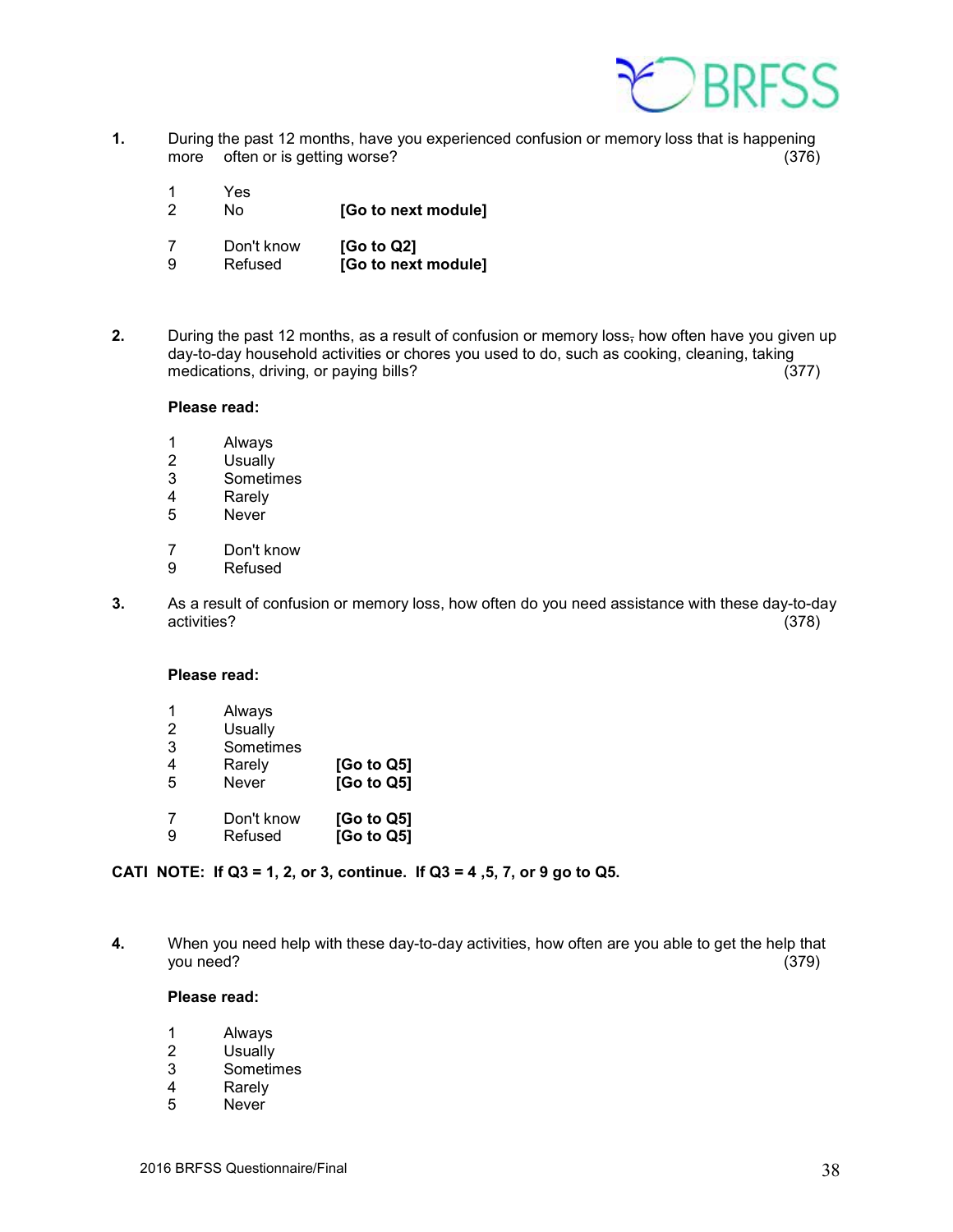

- 7 Don't know
- 9 Refused
- **5.** During the past 12 months, how often has confusion or memory loss interfered with your ability to work, volunteer, or engage in social activities outside the home? (380)

#### **Please read:**

- 1 Always<br>2 Usually
- 2 Usually<br>3 Sometir
- 3 Sometimes<br>4 Rarely
- **Rarely**
- 5 Never
- 7 Don't know
- 9 Refused
- **6.** Have you or anyone else discussed your confusion or memory loss with a health care professional? (381)
	- 1 Yes<br>2 No
	- 2 No
	- 7 Don't know
	- 9 Refused

## Module 10: Marijuana Use

**1.** During the past 30 days, on how many days did you use marijuana or hashish? (390-391)

| $ -$ | 01-30 Number of Days |                     |
|------|----------------------|---------------------|
| 8 8. | <b>None</b>          | [Go to next module] |
| 77   | Don't know/not sure  | [Go to next module] |
| 99   | Refused              | [Go to next module] |

**2.** During the past 30 days, how did you use marijuana? Please tell me all that apply. Did you….

#### **[INTERVIEWER NOTE: Use clarification in parentheses only if needed. Please slowly read all modes in succession]**

- **1** Smoke it? (for example: in a joint, bong, pipe, or blunt) (392-397)
- **2** Eat it? (for example, in brownies, cakes, cookies, or candy)
- **3** Drink it? (for example, in tea, cola, alcohol)
- **4** Vaporize it? (for example in an e-cigarette-like vaporizer)
- **5** Dab it? (for example using butane hash oil, wax or concentrates)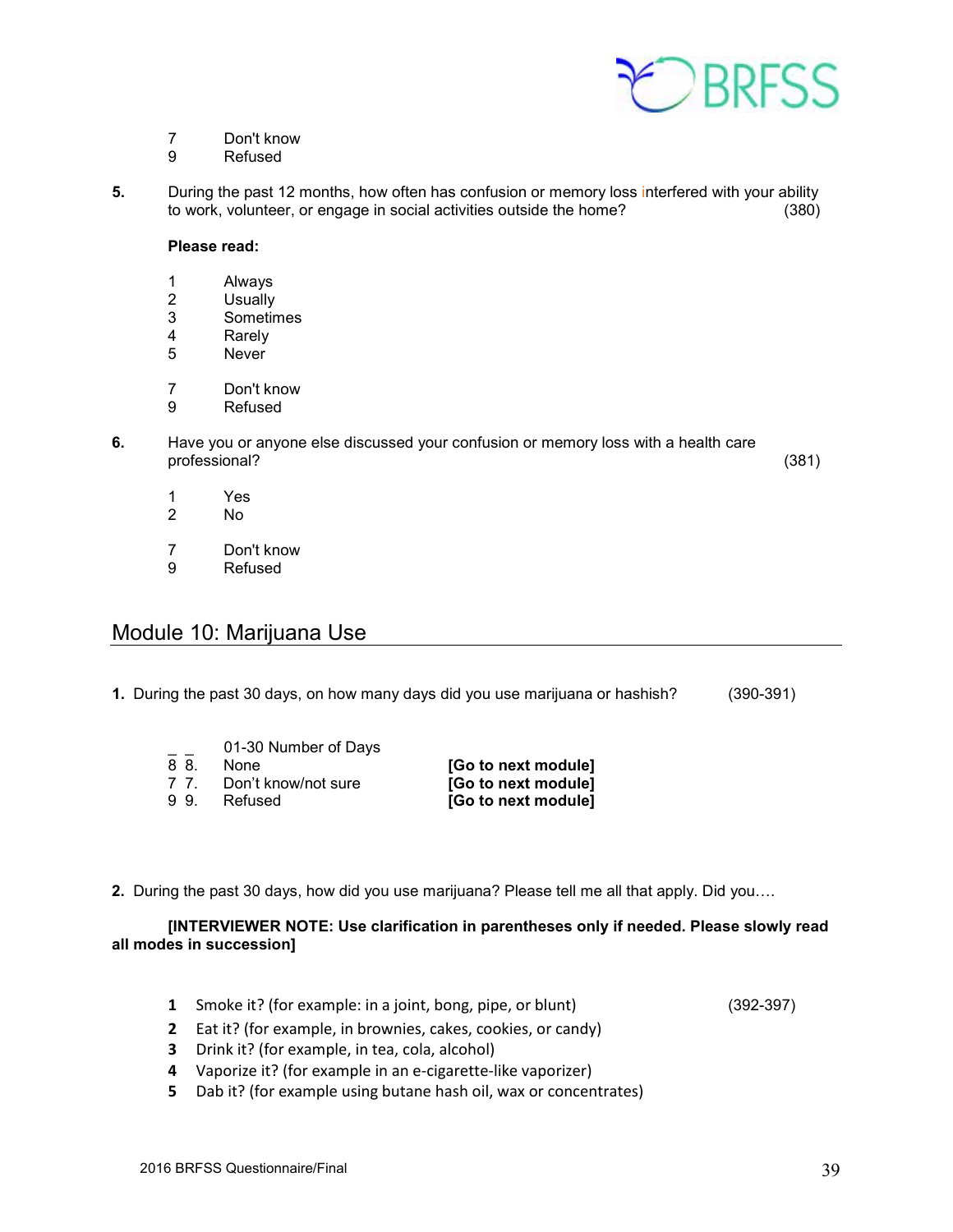

or

- **6** Was it used in some other way?
- **7** Don't know/Not sure
- **9** Refused

## <span id="page-39-0"></span>Module 20: Industry and Occupation

#### **If Core Q8.15 = 1 or 4 (Employed for wages or out of work for less than 1 year) or 2 (Selfemployed), continue else go to next module.**

Now I am going to ask you about your work.

#### **If Core Q8.15 = 1 (Employed for wages) or 2 (Self-employed) ask,**

**1**. What kind of work do you do? For example, registered nurse, janitor, cashier, auto mechanic.

**INTERVIEWER NOTE: If respondent is unclear, ask "What is your job title?"**

#### **INTERVIEWER NOTE: If respondent has more than one job then ask, "What is your main job?"**

| [Record answer] | $(450 - 549)$ |
|-----------------|---------------|
| 99 Refused      |               |

**Or**

#### **If Core Q8.15 = 4 (Out of work for less than 1 year) ask,**

What kind of work did you do? For example, registered nurse, janitor, cashier, auto mechanic.

**INTERVIEWER NOTE: If respondent is unclear, ask "What was your job title?"**

#### **INTERVIEWER NOTE: If respondent has more than one job then ask, "What was your main job?"**

[Record answer] \_\_\_\_\_\_\_\_\_\_\_\_\_\_\_\_\_\_\_\_\_\_\_\_\_\_\_\_\_\_\_\_\_ 99 Refused

#### **If Core Q8.15 = 1 (Employed for wages) or 2 (Self-employed) ask,**

**2.** What kind of business or industry do you work in? For example, hospital, elementary school, clothing manufacturing, restaurant.

| [Record answer] | $(550-649)$ |
|-----------------|-------------|
| 99 Refused      |             |

#### **Or**

#### **If Core Q8.15 = 4 (Out of work for less than 1 year) ask,**

What kind of business or industry did you work in? For example, hospital, elementary school, clothing manufacturing, restaurant.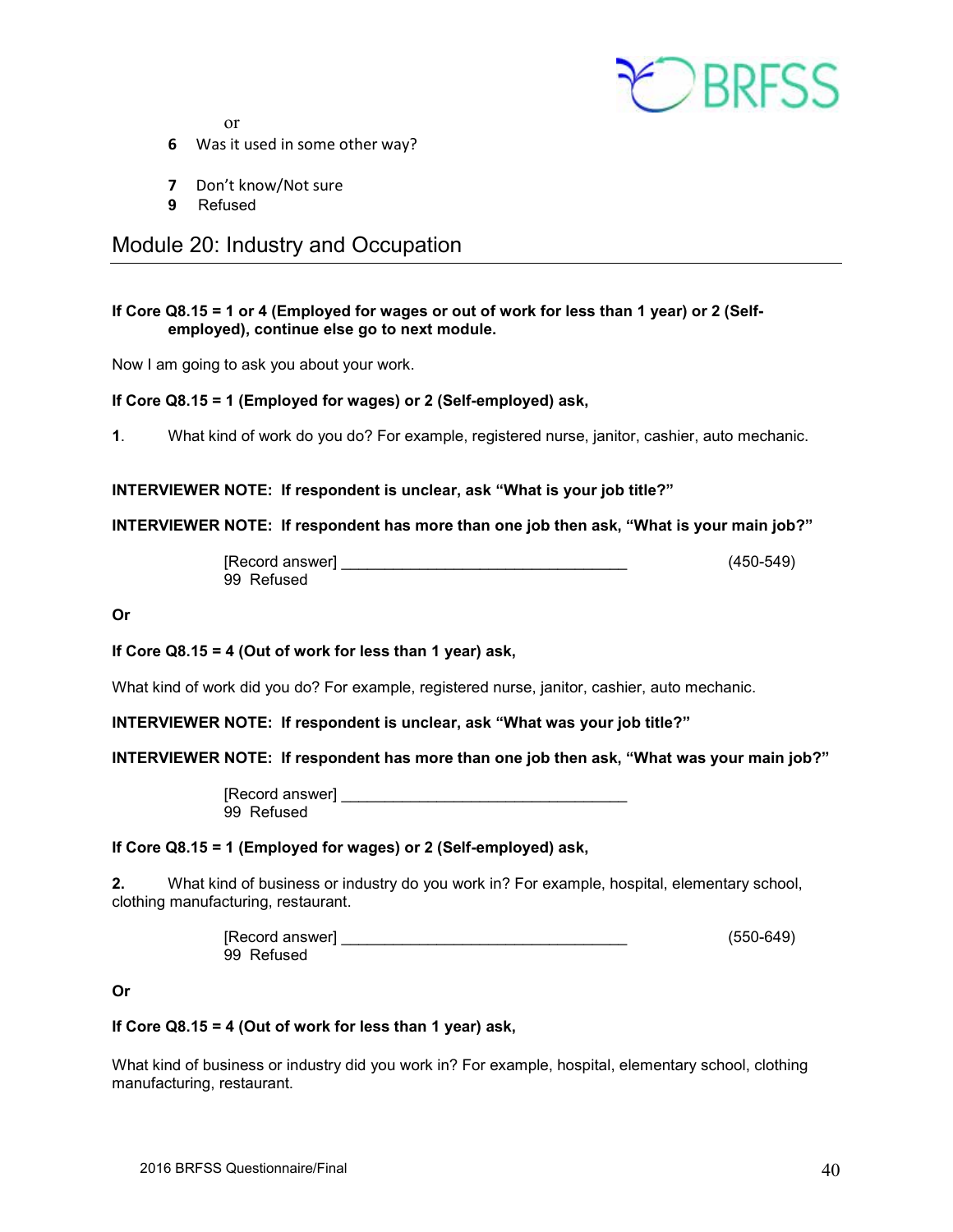

[Record answer] 99 Refused

## <span id="page-40-0"></span>Module 25: Disability

**1.** Are you limited in any way in any activities because of physical, mental, or emotional problems? (700)

- 1 Yes<br>2 No
- 2 No
- 7 Don't know / Not Sure<br>9 Refused
- **Refused**
- **2.** Do you now have any health problem that requires you to use special equipment, such as a cane, a wheelchair, a special bed, or a special telephone?

(701)

#### **NOTE: Include occasional use or use in certain circumstances.**

- 1 Yes<br>2 No
- No.
- 7 Don't know / Not Sure<br>9 Refused
- **Refused**

# <span id="page-40-1"></span>**State-Added Questions**

## <span id="page-40-2"></span>Tobacco

#### **AKA.1**

Asked if CDCQ8.5 = 1,2

Which smokeless tobacco products do you currently use? Chewing tobacco, snuff, Snus, or Iq'mik\* (also known as Blackbull)? [ Probe for which.]

- 1. Yes, chewing tobacco
- 2. Yes, snuff
- 3. Yes. Iq'mik or blackbull
- 4. Yes, snus
- 5. Yes other (specify) (20 characters)
- 7. DK/NS
- 9. Refused

Answers mark all that apply NOTE: Place Question AK1.1 right after CDCQ8.5 in CATI coding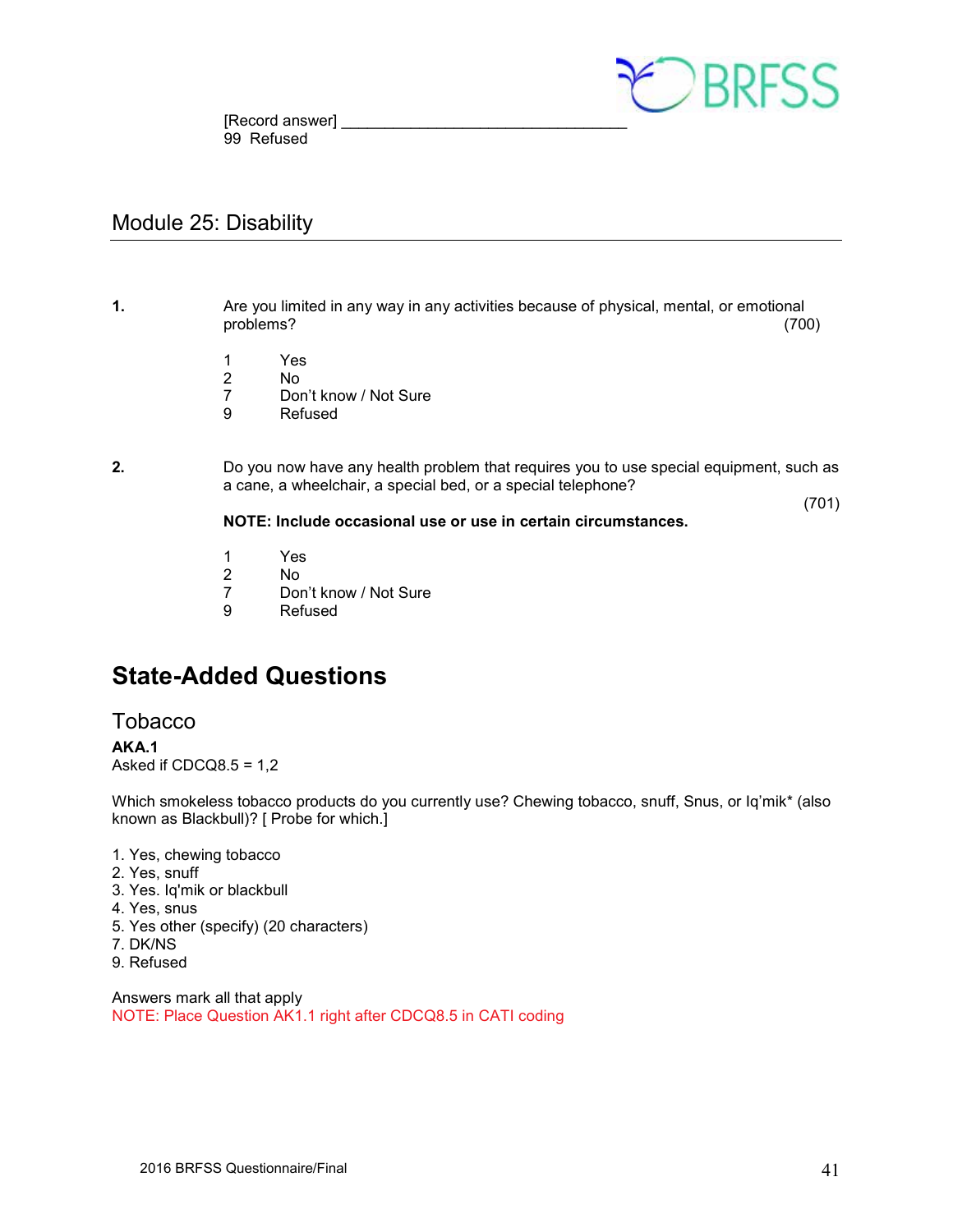

#### **AKA.2**

CATI note: If C09Q02 = 3 (Not at all) and C09Q04<05 continue. Otherwise, go to next section.

Earlier we asked about when you last smoked a cigarette, EVEN one or two PUFFS. Now we are asking…

About how long has it been since you last smoked cigarettes regularly? Was that…:

- 09. At least 5 years ago
- 08. More than a year ago (but less than 5 years ago)
- 07. About a year ago (if needed that is roughly 12 months)
- 06. At least 6 months ago but less than one year ago
- 05. At least 3 months ago but less than 6 months ago
- 04. At least 30 days ago but less than 3 months ago
- 03. At least 7 days ago but less than 30 days ago
- 02. At least 24 hours ago but less than 7 days ago
- 01. Within the past 25 hours
- 77. DK/NS

99. Refused

#### **INTERVIEWER NOTE: Pause between each response category to allow respondent to answer "Yes" or "No" to each category; INTERVIEWER NOTE: If respondent refuses at any level, code 99**

#### **AKB.1**

Ask if C10Q01 = 1

Previously, you told us you currently use e-cigarettes or other electronic "vaping" products… During the past 30 days, on how many days did you use an e-cigarette or other electronic vapor product?

0-30 Number of Days 88. None 77. Don't know/not sure 99. Refused

## <span id="page-41-0"></span>Hypertension Awareness

#### **AKC.1**

Have you EVER been told by a doctor, nurse, or other health professional that you have high blood pressure?

**Read only if necessary:** By "other health professional" we mean a nurse practitioner, a physician's assistant, or some other licensed health professional.

#### **If "Yes" and respondent is female, ask: "Was this only when you were pregnant?"**

1 Yes 2 Yes, but female told only during pregnancy **]**  3 No 4 Told borderline high or pre-hypertensive 7 Don't know / Not sure

9 Refused

#### **AKC.2**

About how long has it been since you last had your blood pressure taken by a doctor, nurse, or other health professional?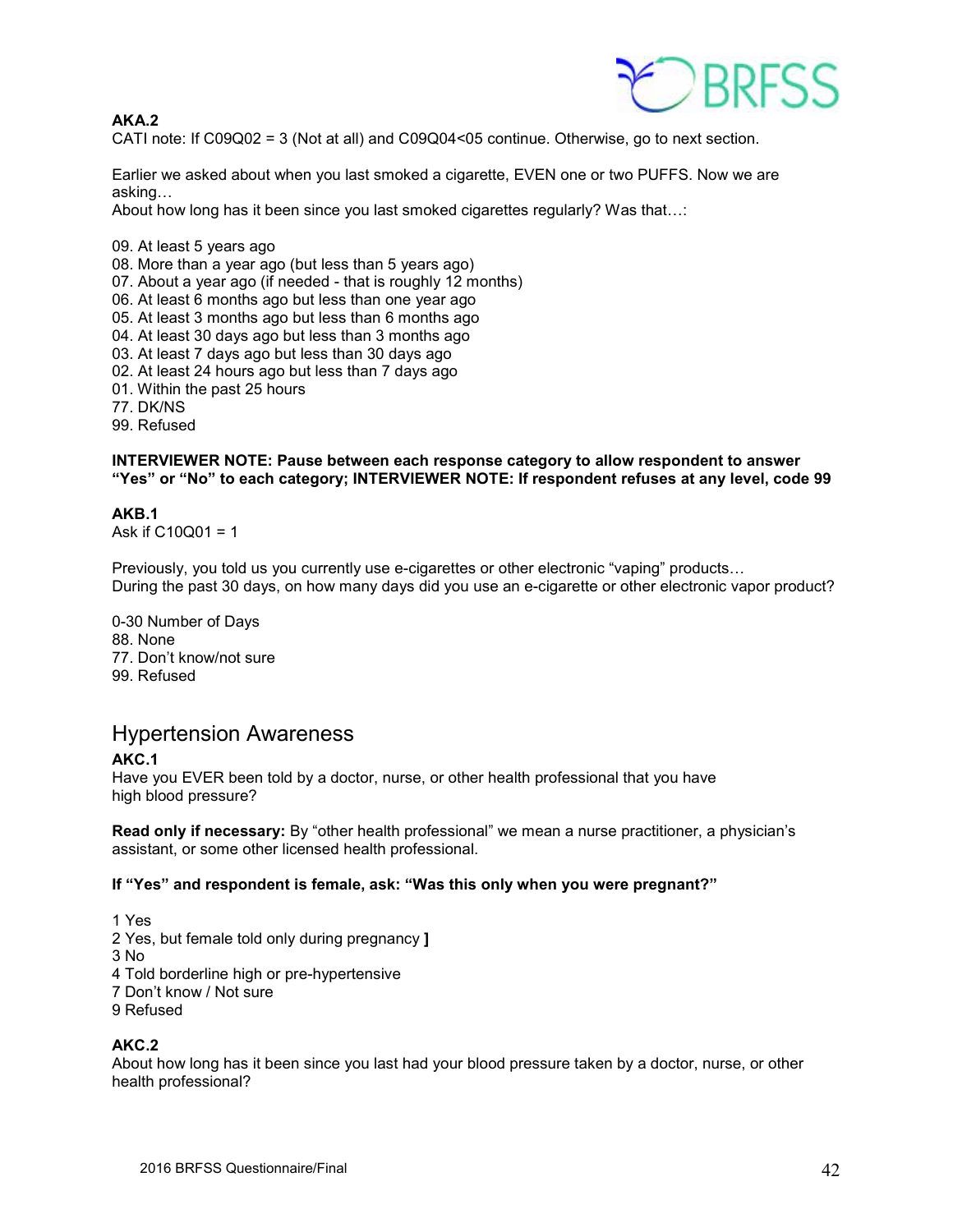

1 Within the past 6 months 2 Within the past year 3 Within the past 2 years 4 Within the past 5 years 5 or more years ago 7 Don't know/Not sure 8 Never - **Go to next section**  9 Refused

#### **AKC.3 Ask if AKCQ01 = 1**

Are you currently taking medicine for your high blood pressure?

1 Yes 2 No 7 Don't know / Not sure 9 Refused

#### **AKC.4 Ask if AKCQ01 = 1 and AKCQ03 ne 1**

Has a doctor or other health professional EVER advised you to take medication to help lower or control your high blood pressure?

- 1. Yes
- 2. No
- 7. DK/NS
- 9. Refused

## <span id="page-42-0"></span>Sexual Orientation

Now I'm going to ask you a question about sexual orientation. Do you think of yourself as: A. Gay or lesbian, B. Straight, that is, not lesbian or gay, C. Bisexual, or D. something else?

#### INTERVIEWER NOTE, IF NEEDED SAY:

"Research has shown that some sexual minority community members have important health risk factors, such as smoking. We are collecting information about sexual orientation to learn whether this is true in Alaska. You don't have to answer any question if you don't want."

"Gay or Lesbian— A person who is gay or lesbian is primarily attracted to people of the same sex.

Straight— A person who is "straight" is primarily attracted to people of the opposite sex.

Bisexual— A person who is bisexual attracted to people of either sex."

- 2. Gay or Lesbian
- 1. Straight, that is, not lesbian or gay
- 3. Bisexual
- 4. Something else (specify): \_\_\_\_\_\_\_\_\_\_\_\_\_\_\_\_\_\_
- 7. DK/NS
- 9. Refused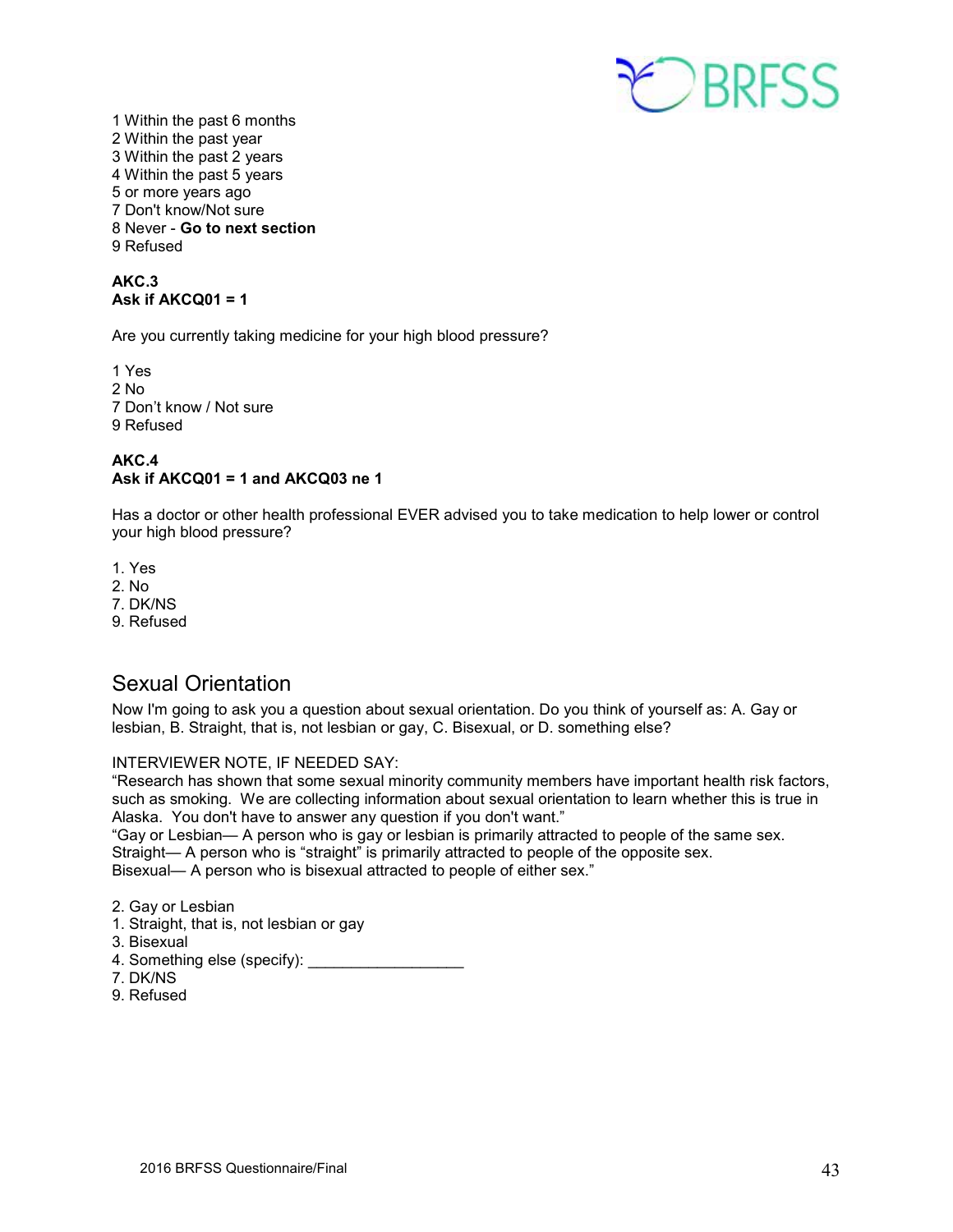

<span id="page-43-0"></span>Birth Control

#### **If C08Q01 = 2 and C08Q02 gt 55 then go to the next module**

The next few questions ask you about your experiences using birth control.

#### **AKE.1: Did you or your spouse or partner do anything the LAST TIME YOU HAD SEX to keep from getting pregnant?**

- 1. Yes
- 2. No (skip to AKEQ03)
- 3. No partner/not sexually active (skip to next module)
- 4. In a same-sex relationship (skip to next module)
- 7. Don't know/not sure (skip to next module)
- 9. Refused (skip to next module)

#### **AKE.2: What did you or your spouse or partner do the LAST TIME YOU HAD SEX to keep from getting pregnant?**

- 1. Birth control pills (any kind)
- 2. Male condom
- 3. Tubes tied or blocked or female sterilization (*Essure* or *Adiana*)
- 4. Hysterectomy
- 5. Vasectomy or male sterilization
- 6. IUD (including *Mirena*, *Paragard* or *Skyla*)
- 7. Contraceptive shot (*Depo-Provera*)
- 8. Contraceptive ring (*Nuvaring*)
- 9. Contraceptive patch (*OrthoEvra*)
- 10. Contraceptive Implant (*Nexplanon* or *Implanon*)
- 11. Not having sex at certain times (Rhythm method or Natural Family Planning)
- 12. Withdrawal (or pulling out)
- 13. Diaphragm or cervical cap
- 14. Sponge, foam, jelly, film or cream
- 15. Female condom
- 16. Emergency Contraception (*Plan B* or *Ella*)
- 17. Other method: Please specify
- 77. Don't know/unsure
- 99.Refused

#### **AKE.3: What was your main reason for not doing anything the LAST TIME YOU HAD SEX to keep from getting pregnant?**

- 1. You didn't think you were going to have sex/no regular partner
- 2. You just didn't think about it/don't care if you or your partner get pregnant
- 3. You don't think you or your partner can get pregnant (infertile or too old)
- 4. Neither you or your partner have insurance that covers the cost of birth control
- 5. You couldn't pay for birth control
- 6. You had a problem getting birth control when you needed it
- 7. You want a pregnancy
- 8. You or your partner don't want to use birth control
- 9. You or your partner don't like birth control/side effects
- 10. Religious reasons
- 11. Lapse in use of birth control method
- 12. Tubes tied (female sterilization)
- 13. Hysterectomy
- 14. Vasectomy (male sterilization)
- 15. Currently breast-feeding
- 16. Just had a baby/postpartum
- 17. Pregnant now